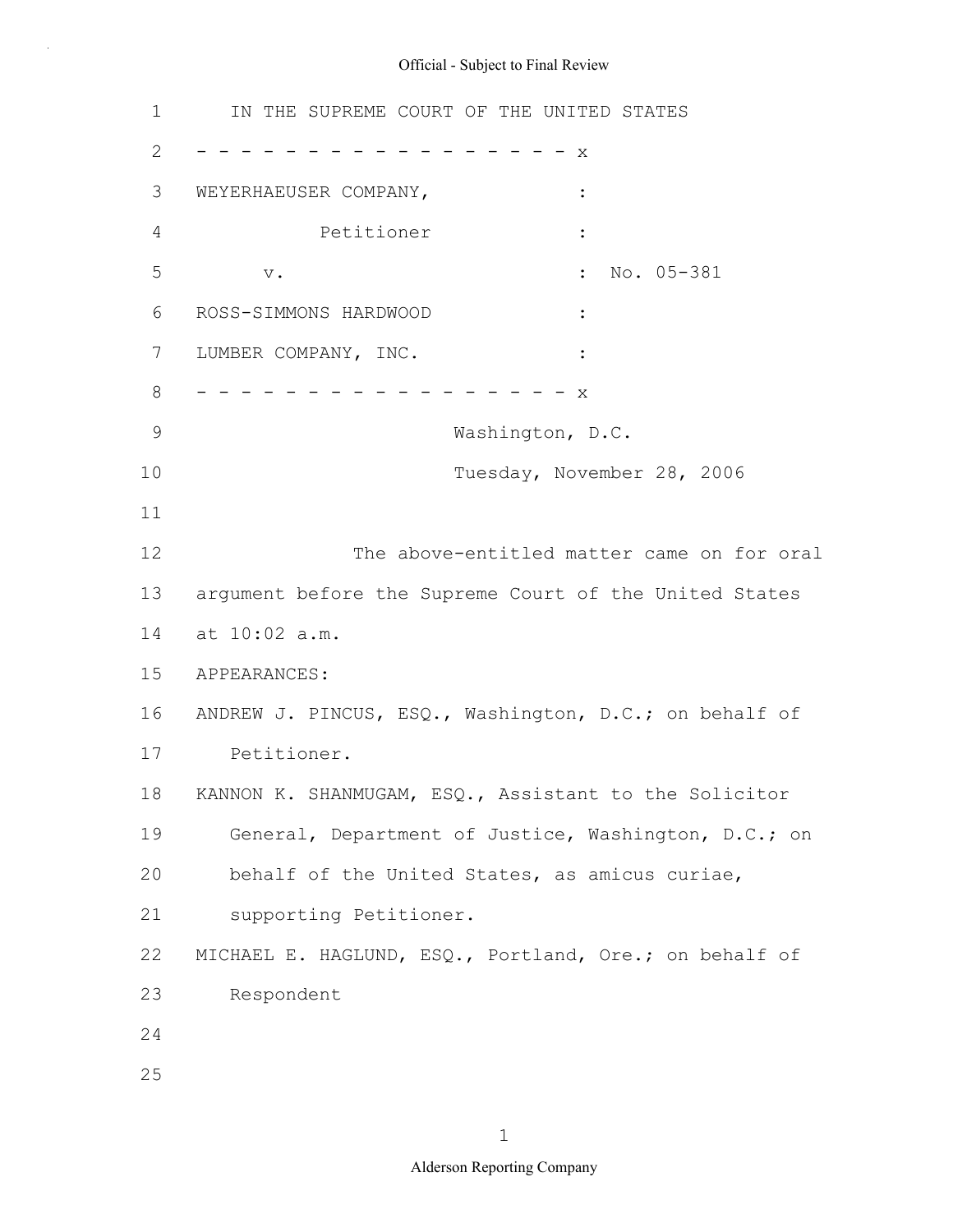| $1\,$          | CONTENTS                                  |      |
|----------------|-------------------------------------------|------|
| 2              | ORAL ARGUMENT OF                          | PAGE |
| 3              | ANDREW J. PINCUS, ESQ.                    |      |
| 4              | On behalf of the Petitioner               | 3    |
| 5              | ORAL ARGUMENT OF                          |      |
| 6              | KANNON K. SHANMUGAM, ESQ.                 |      |
| $\overline{7}$ | On behalf of the United States, as amicus |      |
| 8              | curiae, supporting Petitioner             | 19   |
| 9              | ORAL ARGUMENT OF                          |      |
| 10             | MICHAEL E. HAGLUND, ESQ.                  |      |
| 11             | On behalf of the Respondent               | 28   |
| 12             | REBUTTAL ARGUMENT OF                      |      |
| 13             | ANDREW J. PINCUS, ESQ.                    |      |
| 14             | On behalf of Petitioner                   | 51   |
| 15             |                                           |      |
| 16             |                                           |      |
| 17             |                                           |      |
| 18             |                                           |      |
| 19             |                                           |      |
| 20             |                                           |      |
| 21             |                                           |      |
| 22             |                                           |      |
| 23             |                                           |      |
| 24             |                                           |      |
| 25             |                                           |      |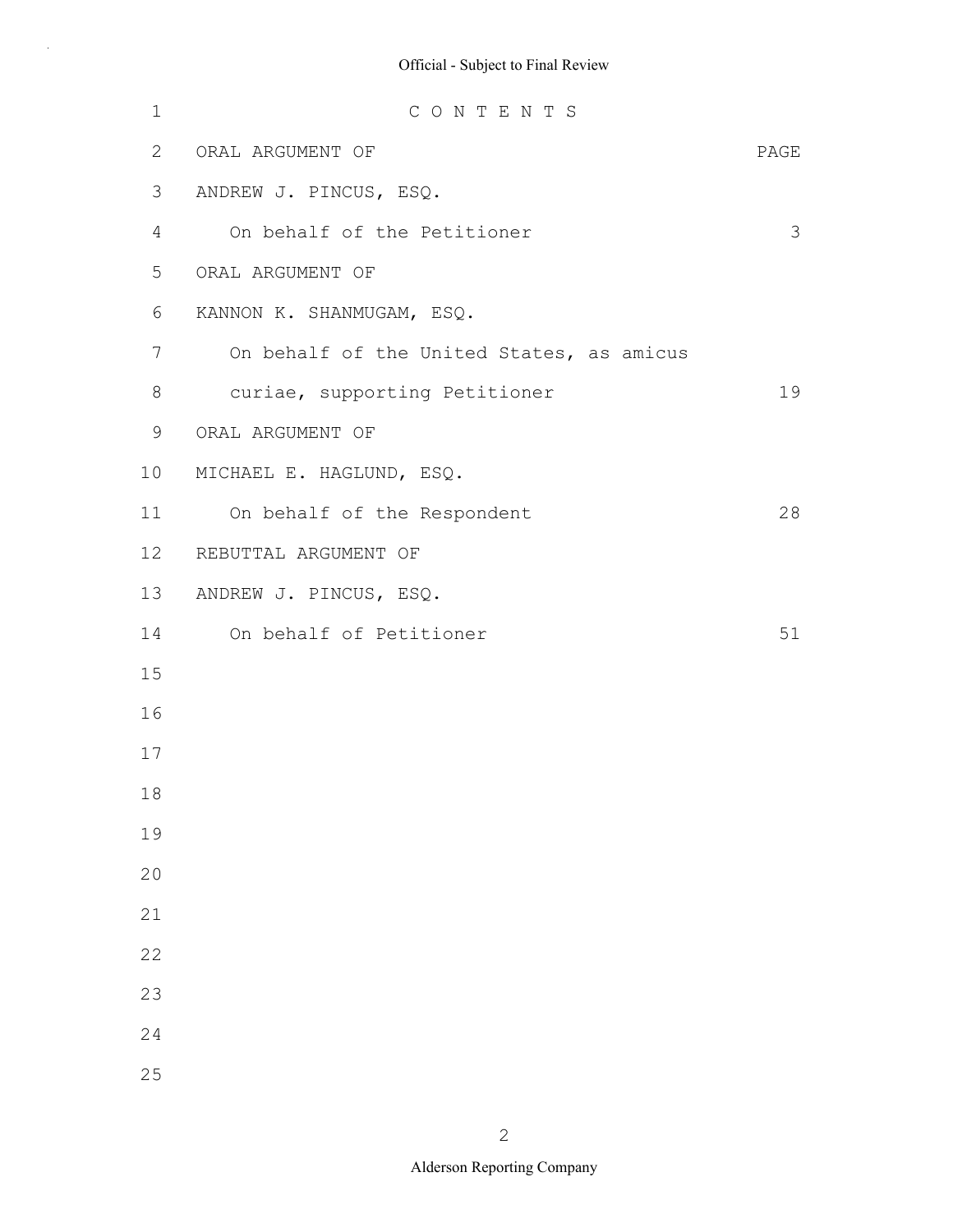1 2 3 4 5 6 7 8 9 10 11 12 13 14 15 16 17 18 19 20 21 22 23 24 25 P R O C E E D I N G S (10:02 a.m.) CHIEF JUSTICE ROBERTS: We'll hear argument first in case 05-381 Weyerhaeuser Company versus Ross-Simmons Hardwood Lumber Company. Mr. Pincus. ORAL ARGUMENT OF ANDREW J. PINCUS ON BEHALF OF THE PETITIONER MR. PINCUS: Thank you, Mr. Chief Justice, and may it please the Court: The question in this case is whether the standards this Court adopted in Brooke Group to determine whether a seller's prices violate the antitrust laws because they are too low also should apply in assessing the claim that the buyer's purchase prices are illegally high. We submit that the Brooke Group test applies because the four key underpinnings of the Court's ruling apply fully here. First, there's a high risk of mistaking aggressive competition for anticompetitive behavior. Increasing the prices that are paid for inputs like lowering sales prices is a mechanism by which a firm competes. It's the result that we would expect from a buyer's ordinary competitive instincts. So the conduct targeted here is on its face identical to core

3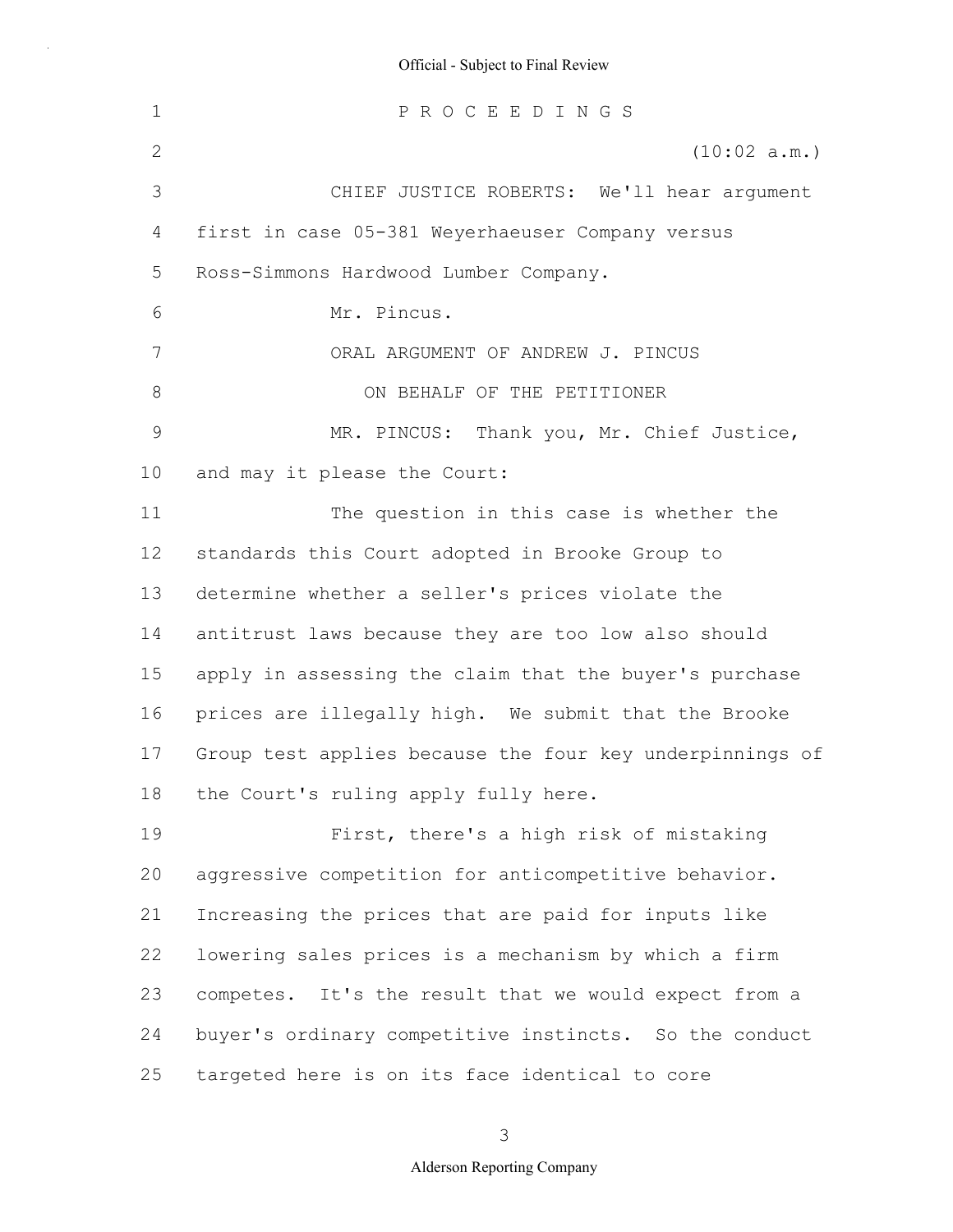1 2 3 4 procompetitive conduct. It's also very hard to distinguish losses suffered by a more inefficient competitor from hard -- to anticompetitive behavior, but the antitrust laws --

5 6 7 8 9 10 11 12 JUSTICE STEVENS: Can I ask you a preliminary question before you get too far into your argument? Is it your understanding that the instructions to the jury were that finding that predatory price cutting was in itself sufficient to establish a Section 2 violation? I know the Court of Appeals opinion reads that way but is it, do you think the jury was so instructed?

13 14 15 16 17 18 19 20 21 22 MR. PINCUS: Yes. Our position is that that is what the jury was instructed, because the predatory pricing instruction said one of plaintiff's contentions is that defendant purchased more logs than needed or paid a higher price for logs than necessary in order to prevent the plaintiffs from obtaining the logs they needed at a fair price. I'm reading from page 14(a) of the appendix to the petition. And then it concluded, if you find this to be true, you may regard it as an anticompetitive act.

23 24 25 JUSTICE STEVENS: You may consider it as an anticompetitive act, but it does not say you may regard it as a violation of Section 2.

4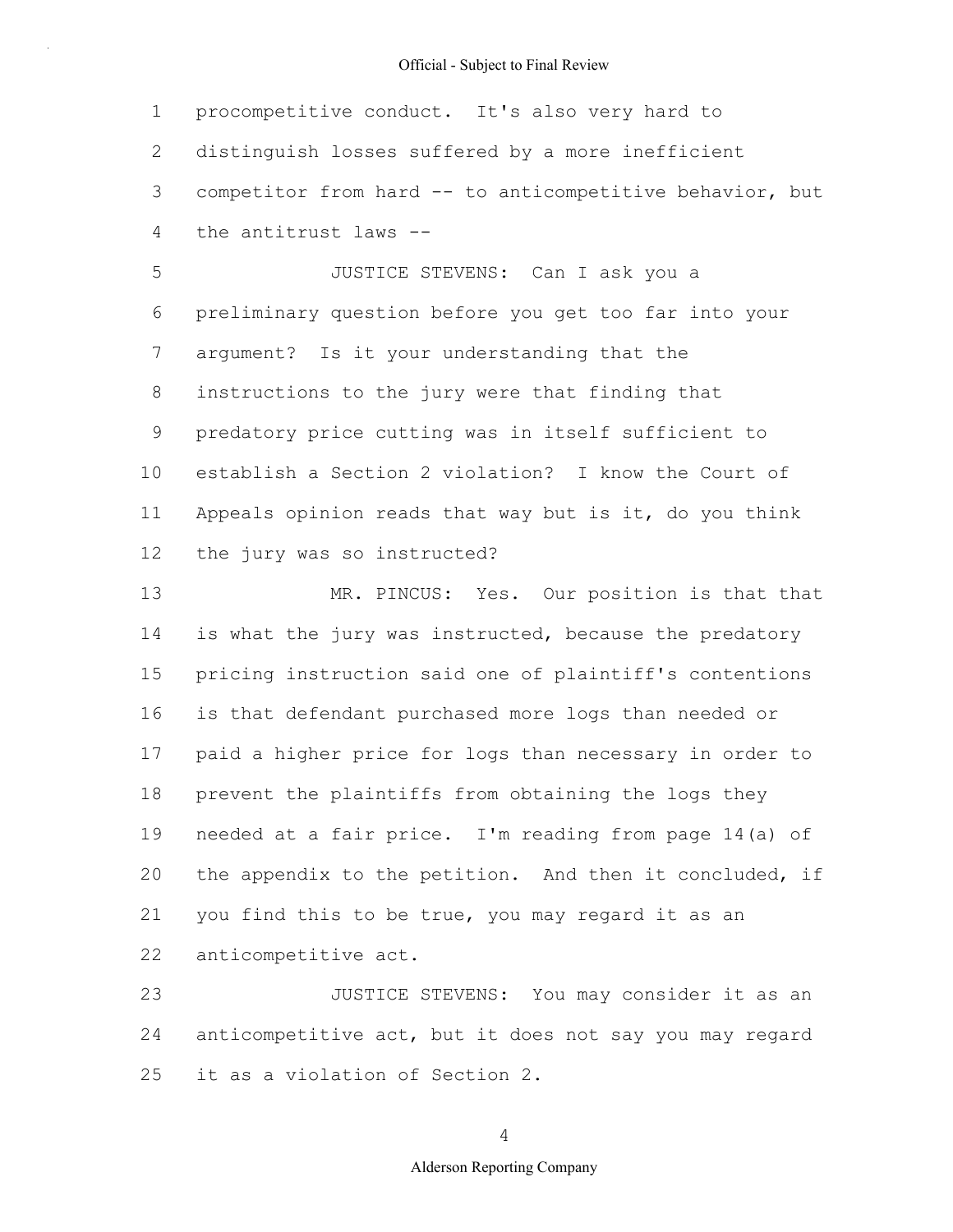1 2 3 4 5 6 7 8 9 10 11 12 13 14 15 16 17 18 19 20 21 22 23 24 25 MR. PINCUS: No. JUSTICE STEVENS: And as I read the instructions, it did require there be three elements of the violation of Section 2 which, two of which were not discussed by the Court of Appeals. MR. PINCUS: Well, Your Honor, there is no, there is no contention here about monopoly power. The focus here is on the conduct element of Section 2. JUSTICE STEVENS: Do you concede there is monopoly power? MR. PINCUS: We are not disputing it before this Court. JUSTICE STEVENS: But is that relevant to the question whether, if there is monopoly power plus an attempt to preserve that power or require that power, plus an anticompetitive act, is that a violation of section 2. MR. PINCUS: Well, Your Honor, our view is what the Court has said in cases like Trinko, is that the test is monopoly power and anticompetitive conduct. Those are the two elements. We are not contesting the monopoly power element. We are looking at whether there was anticompetitive conduct here. JUSTICE STEVENS: But you do agree that the conduct in itself is not sufficient to establish a

5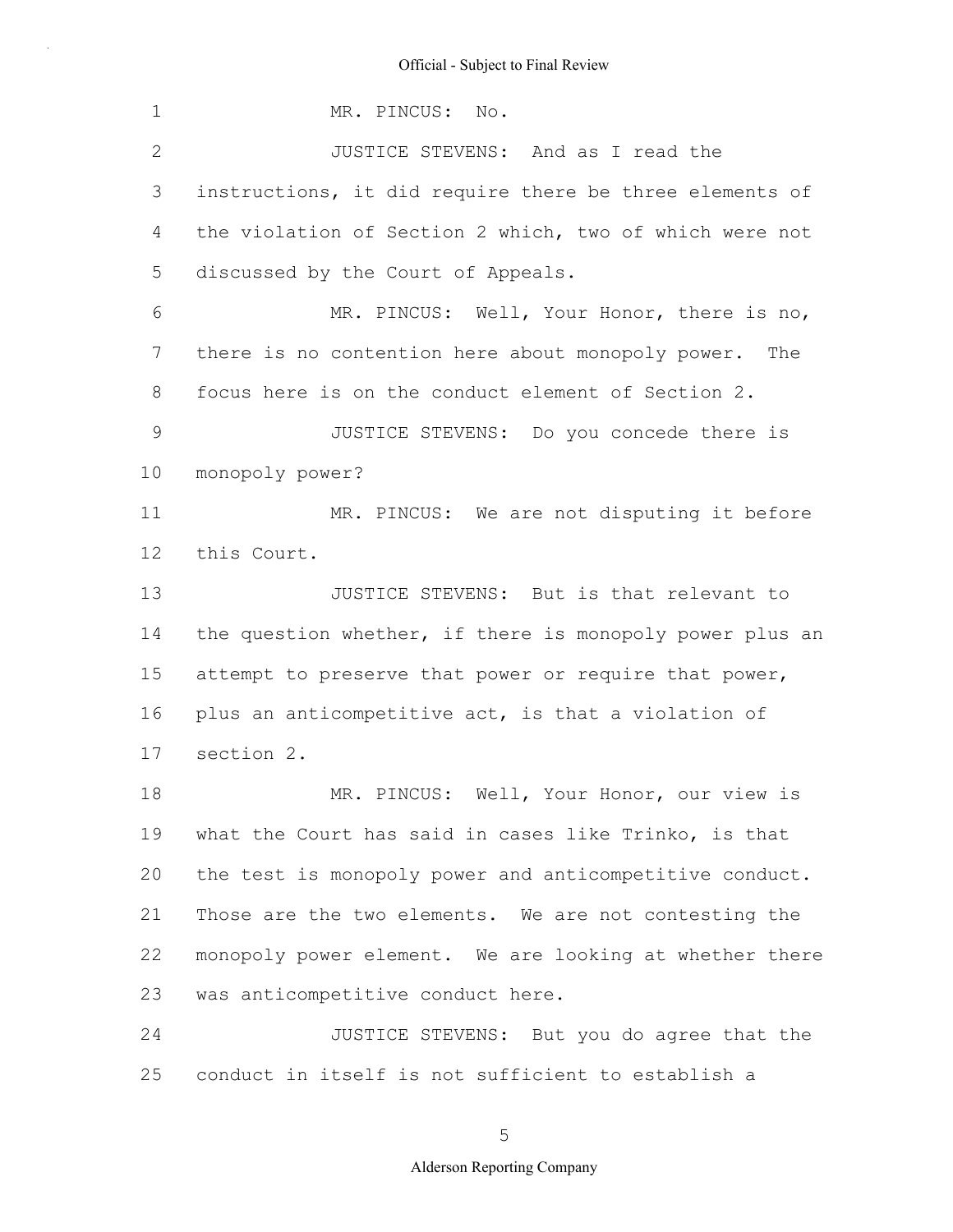1 2 violation, the question of whether the conduct plus the monopoly power --

3 4 5 6 7 8 9 10 11 12 13 14 15 16 17 18 19 20 21 22 23 24 MR. PINCUS: Yes. Because this is a claim under Section 2, there would have to be either monopoly power or a danger of probability to the monopoly power. It's single firm conduct so there would have to be -- JUSTICE STEVENS: And so you're arguing not only that the pricing conduct was not itself sufficient to prove a violation, but it also was not even an anticompetitive act that may give rise to damages? MR. PINCUS: Yes, Your Honor. We are arguing both things. I think, I'm not sure that there is much space between the two, but to the extent there is, we are arguing both. JUSTICE STEVENS: Obviously, if there's just an anticompetitive act without a violation of the statute, then there would be no basis for damages. MR. PINCUS: I think that's right, but I guess the way I think the Court has approached determining anticompetitive act, anticompetitive conduct, is it's the kind of conduct when engaged in by a monopolist or an entity that has a dangerous probability of cheating it, it is a violation of this statute.

JUSTICE STEVENS: Of course in the Brooke

6

25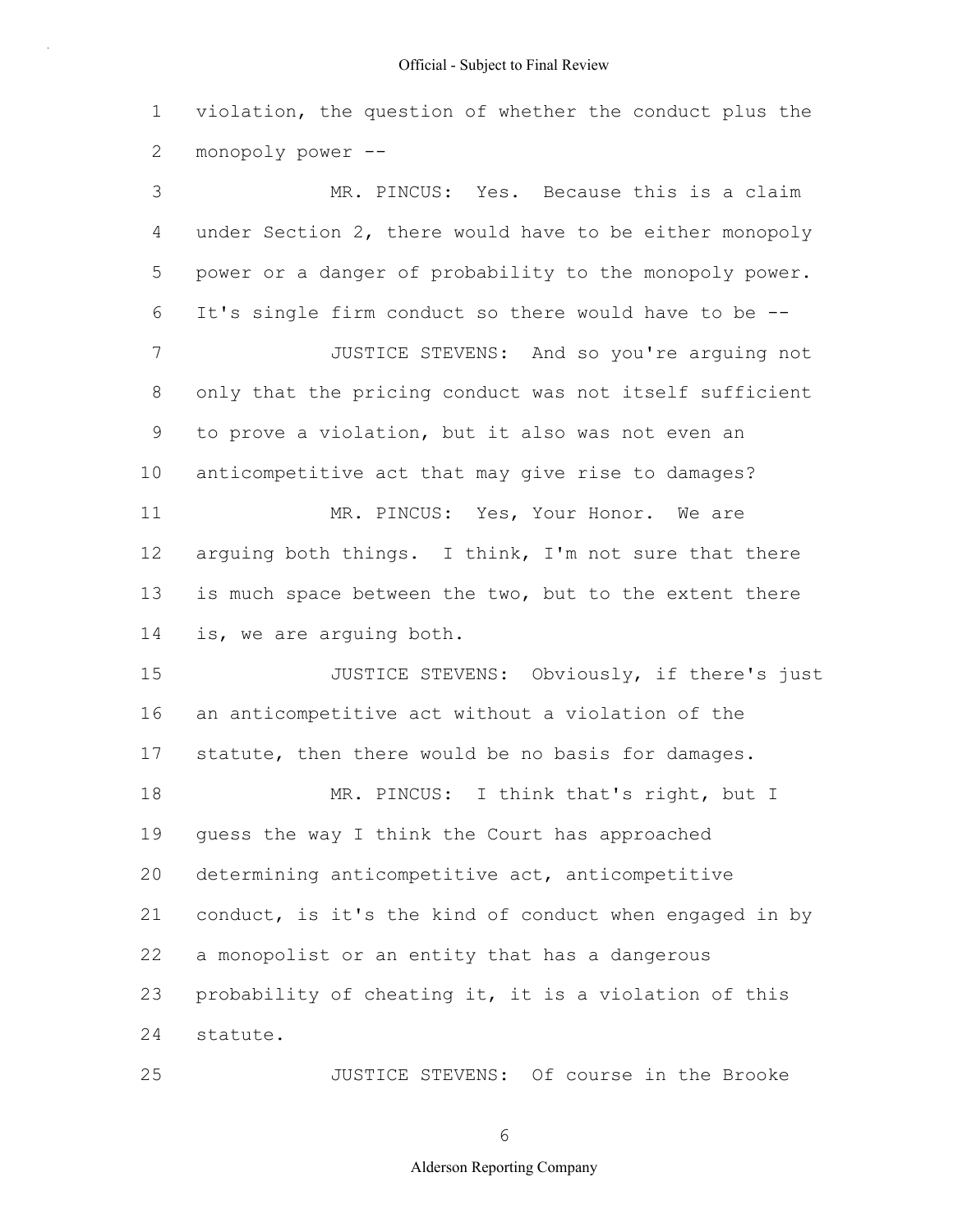1 2 3 4 5 6 7 8 9 10 11 12 13 14 15 16 17 18 19 20 21 22 23 24 25 case, it may not have even been a monopolist. MR. PINCUS: Well, because Brooke involved a claim under the Patent Act. But this Court in the Trinko case has certainly interpreted the Brooke Standard as also applying to claims under Section 2. And in fact the Court explicitly said that in Brooke Group. As I said, the first critical underpinning is the risk of mistaking aggressive competition for anticompetitive behavior. Second, this case involves -- CHIEF JUSTICE ROBERTS: Well, it's a little different here in that in the Brooke Group cases, of course, the alleged anticompetitive conduct was pricing too low, which has at least a direct benefit to consumers either in the short term, certainly in the short term, and arguably in the long-term as well, while here that is not the form in which the anticompetitive conduct, that's not the form the anticompetitive conduct takes. So isn't that a reason not to think that we should apply the Brooke Group test to this situation? MR. PINCUS: Your Honor, we don't, we don't think that that difference is a distinction that warrants a different test, for several reasons. First of all, we are dealing here with single firm pricing conduct and it's recognized that that's key to the

7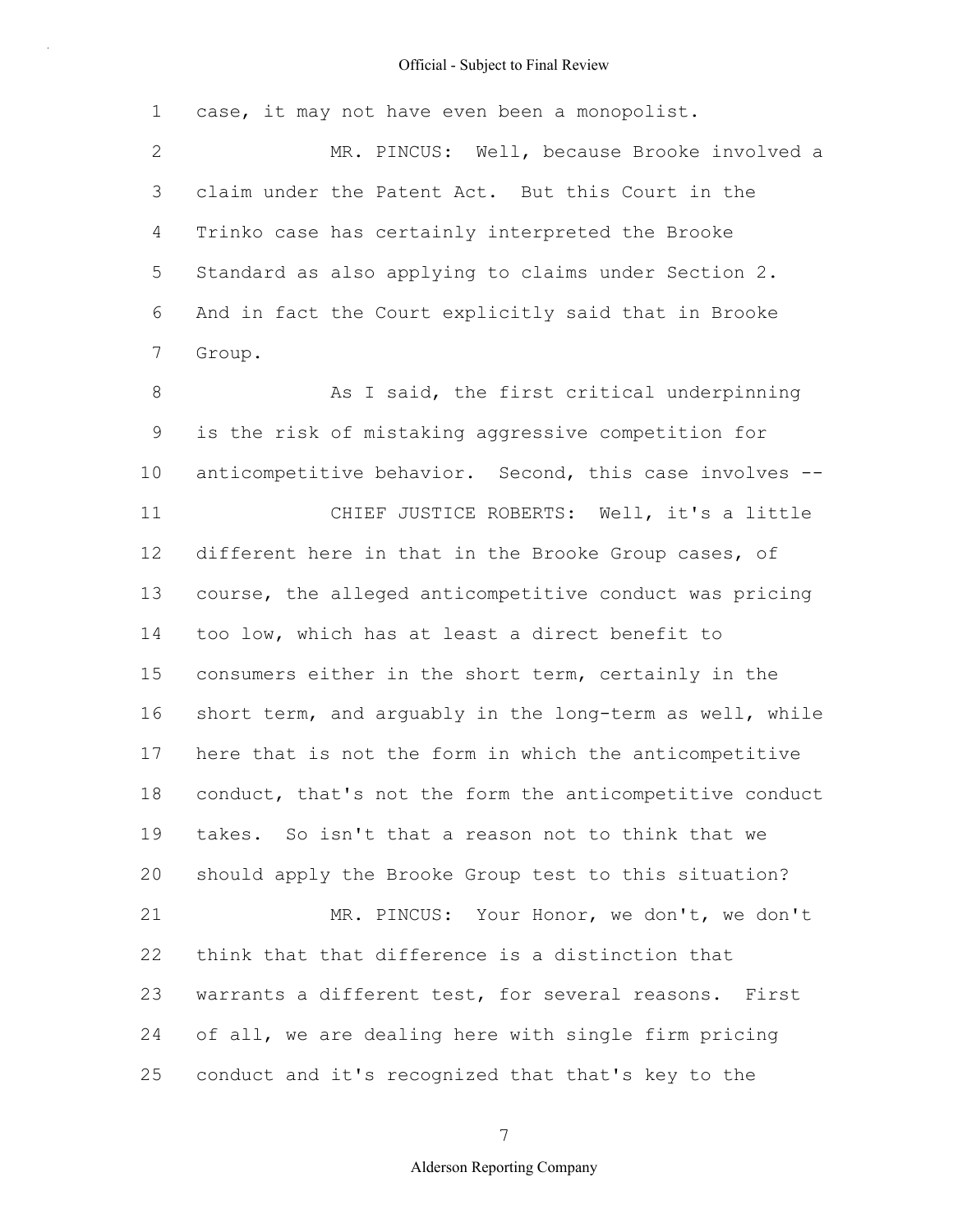1 2 3 4 5 proper functioning of the markets. As the court said in Professional Engineers, fixed pricing is the central nervous system of the economy. It allocates goods and ensures that, that they are allocated to the most efficient use.

6 7 8 9 10 11 12 Here, although there's no immediate benefit to consumers, there is an immediate benefit to the sellers of the logs, who certainly benefit when competition drives up the prices that they achieve. And we think that the Sherman Act protects them and gives them the benefit of full competition just as much as it does consumers. Over the course --

13 14 15 16 17 18 19 20 21 CHIEF JUSTICE ROBERTS: Have we ever identified that as a benefit that the antitrust laws try to achieve, people get higher prices for what they sell? MR. PINCUS: Yes. In Mandeville Farms, which was a Section 1 case, the Court did talk about the fact that the antitrust laws protect sellers as well as buyers, and that was a case in which there was allegedly a Section 1 conspiracy to price too low, and the Court said that's per se unlawful.

22 23 24 25 CHIEF JUSTICE ROBERTS: So in Brooke Group, we said it's a benefit when prices are low to consumers, and in this other case we said it's a benefit when prices are high to suppliers.

8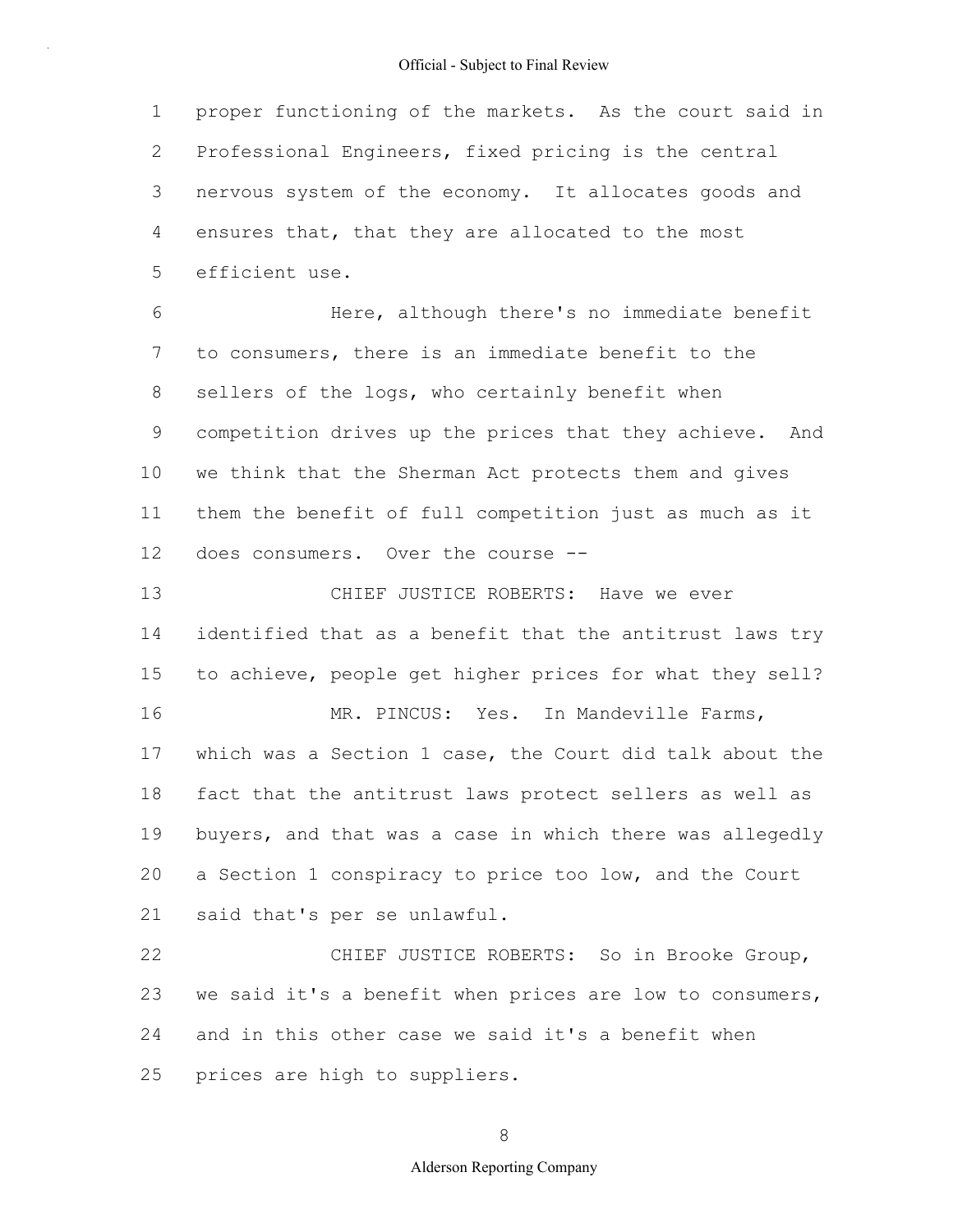1 2 3 4 5 6 7 MR. PINCUS: Because the benefit that I think the Court is looking at in both cases is not the particular price levels, but in achieving and ensuring free price competition because of the central role that price plays in the economy. That's what the Court is trying to protect in Professional Real Estate -- in Professional Engineers --

8 9 10 11 12 13 JUSTICE SCALIA: I assume it's a benefit to consumers if the supply of the needed goods is increased because of higher prices being paid for those needed goods, and I assume when a higher price is paid, more of those goods will be forthcoming, which will benefit consumers who want those goods.

14 15 MR. PINCUS: That is our second argument, Justice Scalia.

16 17 18 19 20 21 22 23 24 25 JUSTICE SOUTER: Well, you don't have that in this case, do you, because I thought the, I thought one of the arguments on the other side was the inelasticity of the supplies, so that no matter what they were paying, basically the same amount of wood was ultimately going to get processed; is that correct? MR. PINCUS: No, Your Honor. The claim is that the supply was relatively inelastic, not that it's perfectly inelastic, and as long as the supply market is not perfectly inelastic, an increase in price may lead

9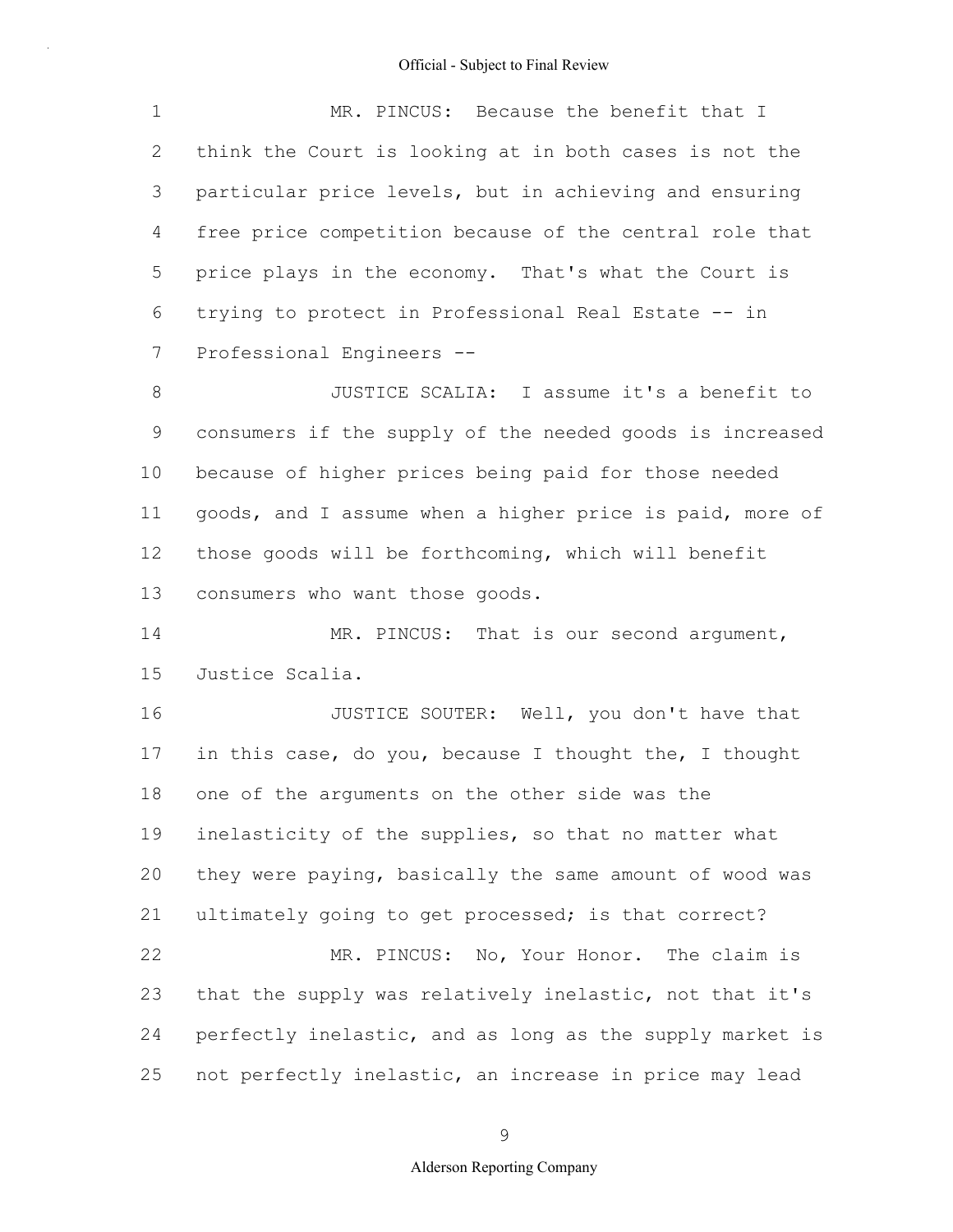1 2 3 4 5 6 7 8 9 10 to more supplies, maybe not as much as if there were higher elasticity, but more. But there's another benefit to consumers here, which is that if one would expect that a buyer bidding more can make a more efficient use of the product and therefore generate more output, and that output expansion which doesn't depend on supply expansion is also beneficial to consumers because that means there will be more output in the downstream market and a corresponding decrease in price. So we have those two benefits to consumers

11 12 13 14 15 16 17 and we also have the fact that as the Court said in Professional Engineers, the Sherman Act reflects a judgment that price competition generally, a free and open price competition will produce lower prices and better goods and services, and the Court has not required that that be traced to consumer welfare in every particular case.

18 19 20 21 22 23 24 25 JUSTICE SCALIA: I presume it could lead to lower consumer prices too. If you have a firm that has developed a new, a new technique for processing the logs, and it can process them cheaper and faster, and sell them for a lower price but in greater volume, and thereby make even more profit, that firm would be willing to pay more for those logs, even though it would sell them for less than competitors might sell them.

10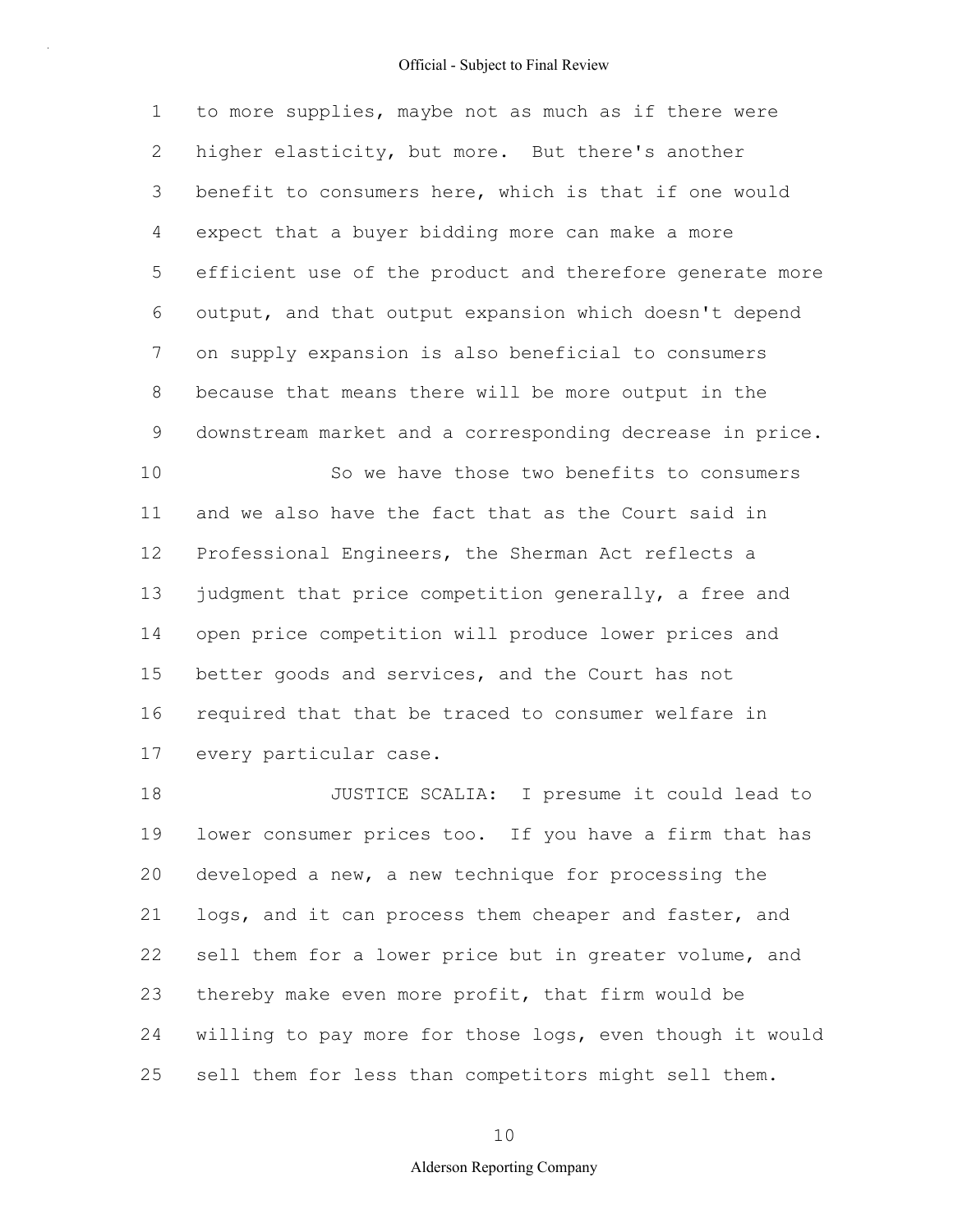| $\mathbf 1$     | MR. PINCUS: That's exactly right, Justice                |
|-----------------|----------------------------------------------------------|
| 2               | Scalia, and that's what the record reflects here, that   |
| 3               | Weyerhaeuser invested in its lumber mills and created a  |
| 4               | process that got more value out of a log. The record     |
| 5               | reflects that plaintiffs, for example, did not do that.  |
| 6               | And there is testimony that plaintiff's mill was quite,  |
| $7\phantom{.0}$ | relatively inefficient compared to Weyerhaeuser.         |
| 8               | Weyerhaeuser invested new processes that had less waste, |
| 9               | produced more output as Justice Scalia suggested, and    |
| 10              | therefore it was able to sell, sell that output at a     |
| 11              | lower price and still make a profit, because it was      |
| 12              | getting more output for log and therefore could pay more |
| 13              | for the log.                                             |
| 14              | JUSTICE KENNEDY:<br>Was there any argument in            |

15 16 17 18 19 20 the trial court or in the briefs of the Court of Appeals as to how to calculate cost? You basically have two markets. You don't usually think of cost when you buy something. But was there any argument as to how to determine whether or not this was below cost in the Brooke Group sense?

21 22 23 24 25 MR. PINCUS: Well, our view, Justice Kennedy, there really wasn't, because the district judge had made clear his view in the pretrial motions that there wasn't a need to prove prices, and that -- JUSTICE KENNEDY: But that was the end of it

11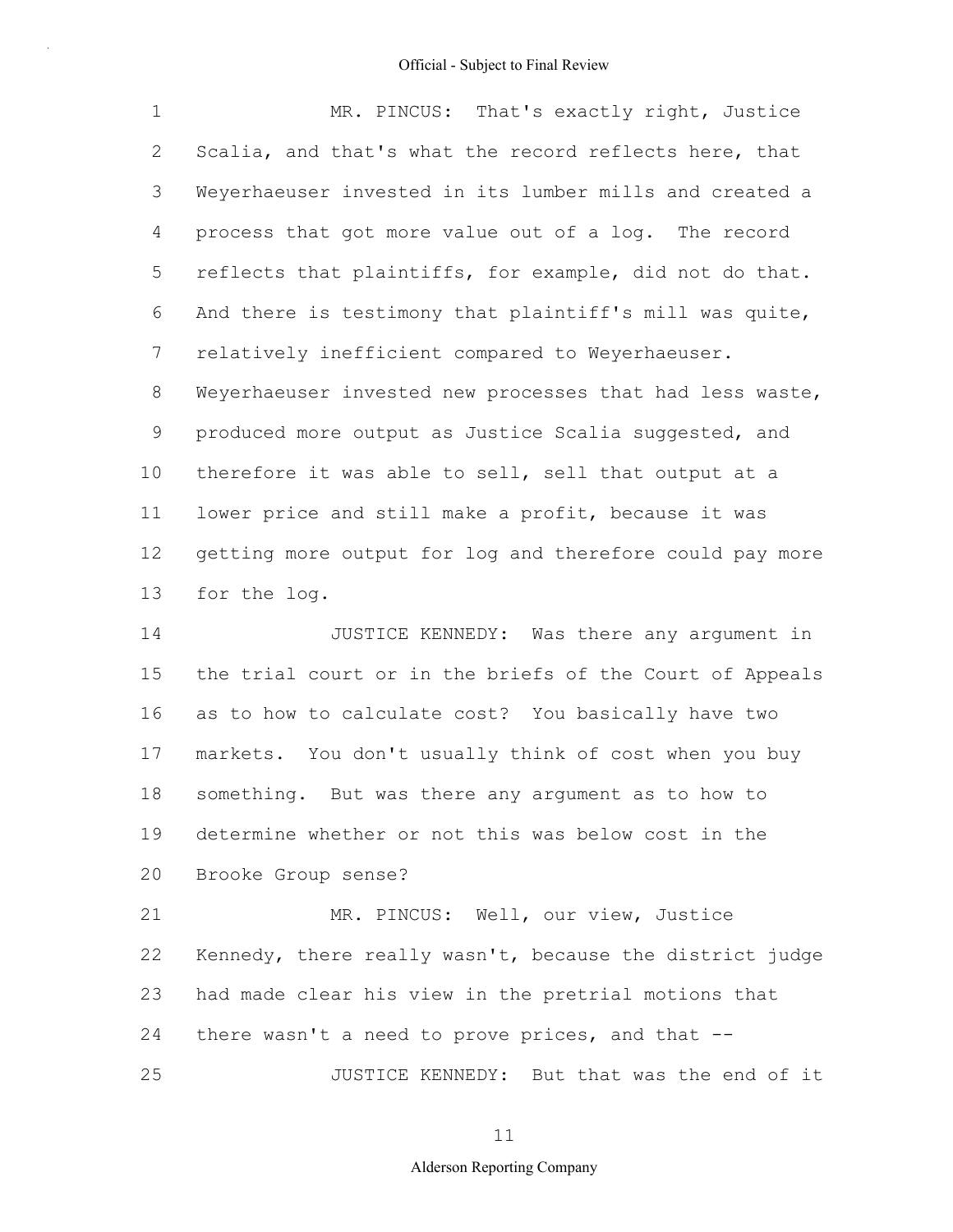1 at the trial court.

2 3 4 5 6 7 8 9 10 11 12 MR. PINCUS: But our position is, and there has certainly been some writing on this in the literature, is that what one does is take the cost of producing the output which includes the allegedly predatory price of the log, and here logs are 75 percent of the cost so it's a very big cost. Compare those costs to the revenues that are received in the downstream market and if those revenues exceed costs, then you're in a position where the defendant is behaving perfectly economically rationally. If they're less, then you go on to recoup it.

13 14 15 16 17 18 19 20 21 22 23 24 25 JUSTICE GINSBURG: Mr. Pincus, how do you determine the price of the logs? Because we, the charges that some logs were purchased at an excessive price, and if we were dealing with only those logs to determine cost, that's one thing. But we are, also in this picture is that some of the logs came from Weyerhaeuser's own land and some came from long-term contracts that it had, and those, the price was not inflated on those. So if you take those into account you may get one figure, but if you take only the high bid logs you might get a different picture. So how, what is it? How do you determine costs? Do you look at all the logs that were purchased or only the ones that

12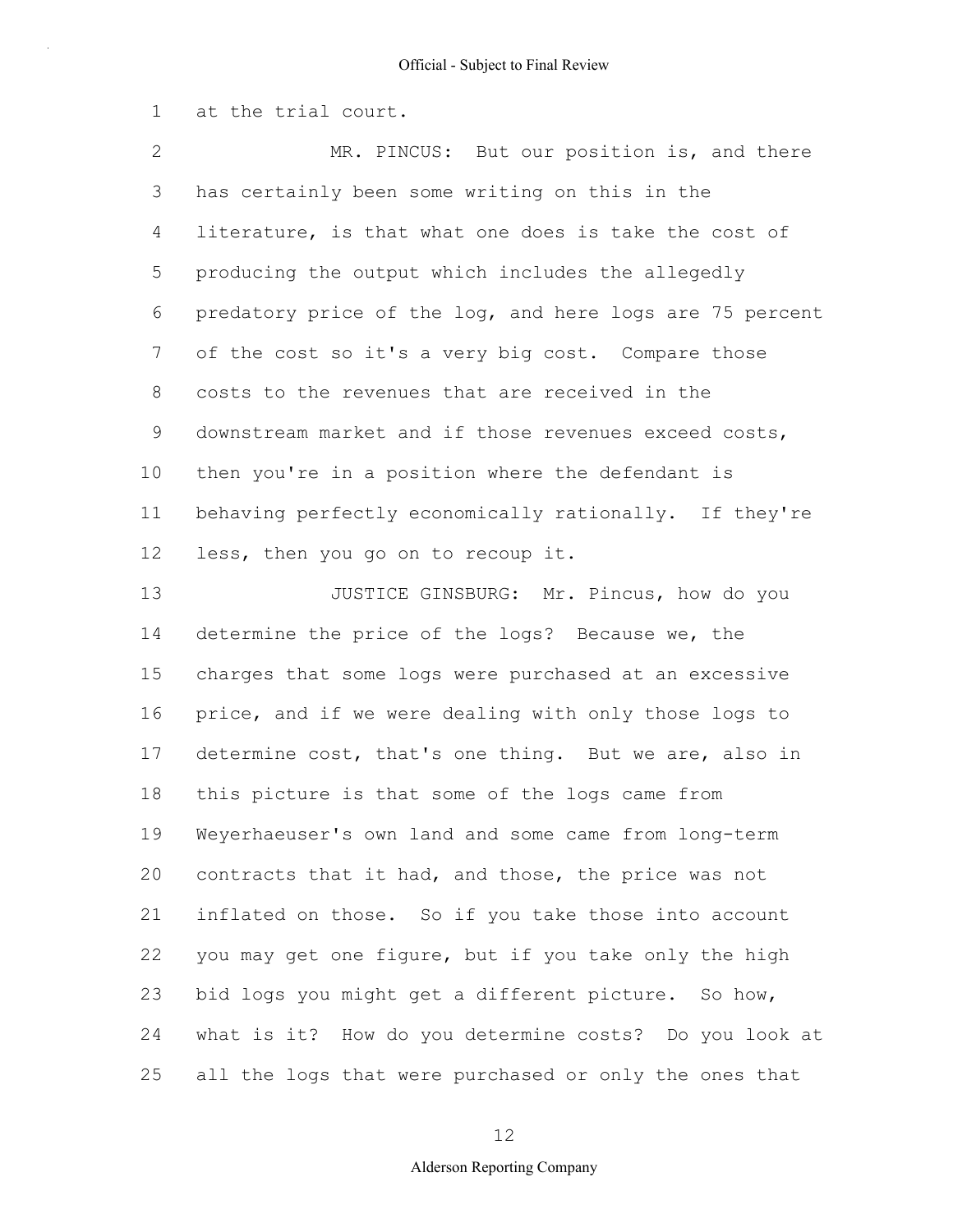1 were allegedly bid out?

2 3 4 5 6 7 8 9 10 11 12 MR. PINCUS: No. You would look, you would look, Your Honor, at all of the, at all of the logs, just as in the downstream market if you have a sell side case, you look at, you look at prices of all sales. Here it's interesting that the record reflects that plaintiff received more than, between 30 and 50 percent of its logs from the same kind of long-term sources that it argues that Weyerhaeuser received it from. So in this case there really isn't the kind of disparity, but our position would be that you add all of those up and compare them to revenues.

13 14 15 16 17 18 19 20 21 22 23 24 JUSTICE KENNEDY: It's not clear to me that we have to get into this but if we do, I'm not sure about your answer to Justice Ginsburg's question. If you have your own logs that you own already and if you have logs on a long-term contract, the only relevant logs are the logs that both people are competing for. That's the only relevant market that we are talking about insofar as the purchaser is concerned. MR. PINCUS: And it might be -- JUSTICE KENNEDY: And if Weyerhaeuser wanted to drive somebody out of the market, then they go after the logs which are open to both parties.

MR. PINCUS: And Your Honor, as the Court

25

13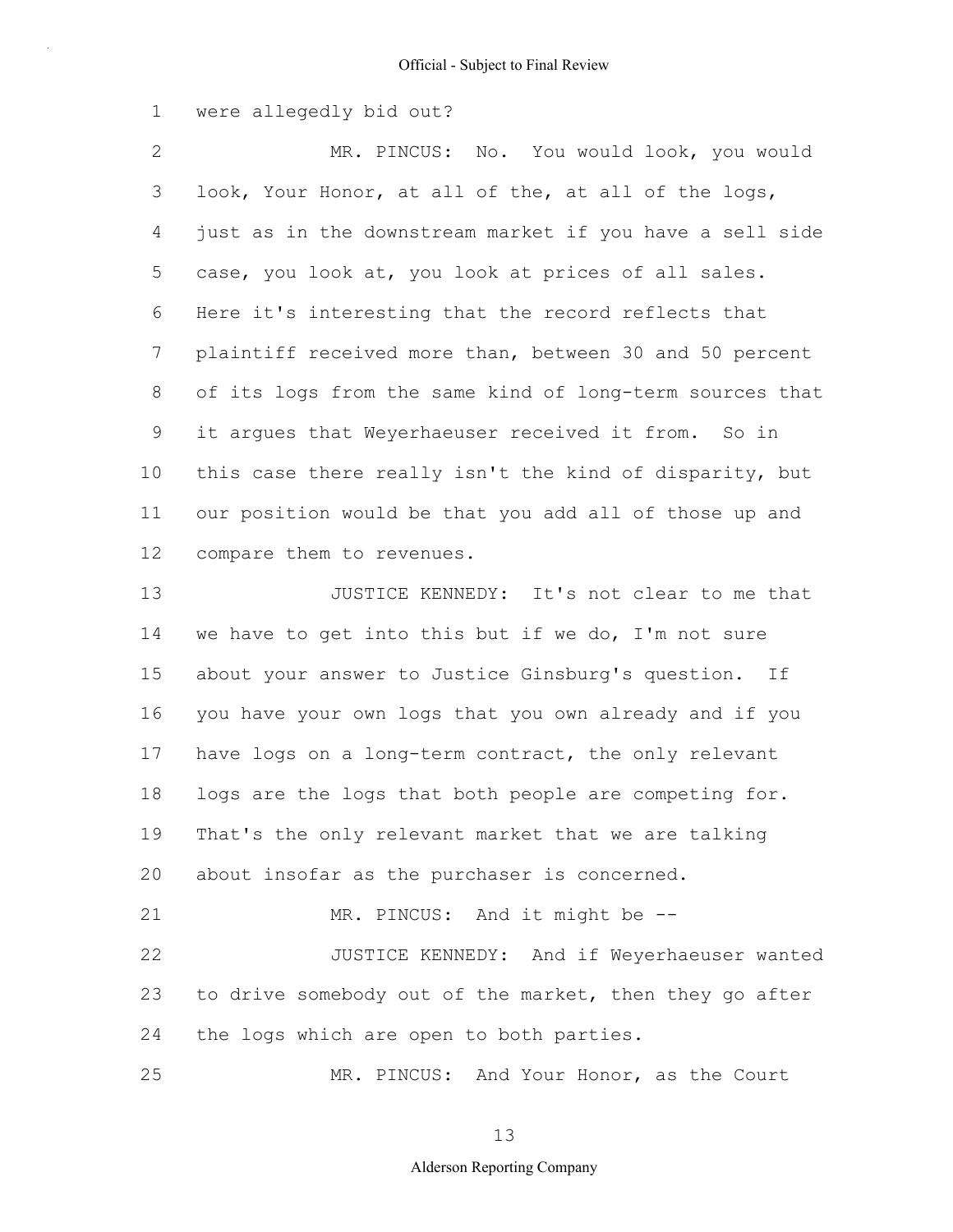1 2 3 4 5 6 7 8 9 10 observed in Brooke Group, there really wasn't a need there to get into how the test works and we think there isn't here. We think the issue is symmetrical and it might be that the focus is on the incremental costs that are associated with the alleged predatory volume, and therefore that might focus on those incremental costs. But in this case there's no dispute that, whatever the measure of costs, there has been no challenge to the position that Weyerhaeuser's prices were above those costs.

11 12 13 14 15 16 17 18 19 20 21 22 23 24 25 Let me just turn back to, to the other two reasons why we think Brooke Group applies because I think they're important. The third is it's much more likely that the high bids here were going to, were a result of legitimate competition than of anticompetitive effort. As this Court has observed both in Brooke Group and Matsushita, predatory conduct is self-deterring. To engage in it, the defendant has to be willing to incur a near-term loss against the hope of higher returns later. And as the Court explained in those cases, the loss is definite but the gain depends on a number of imponderables. So there is some self-deterring. And finally, a test that provides no guidance threatens false positives that will deter the very competition that our economy requires and that

14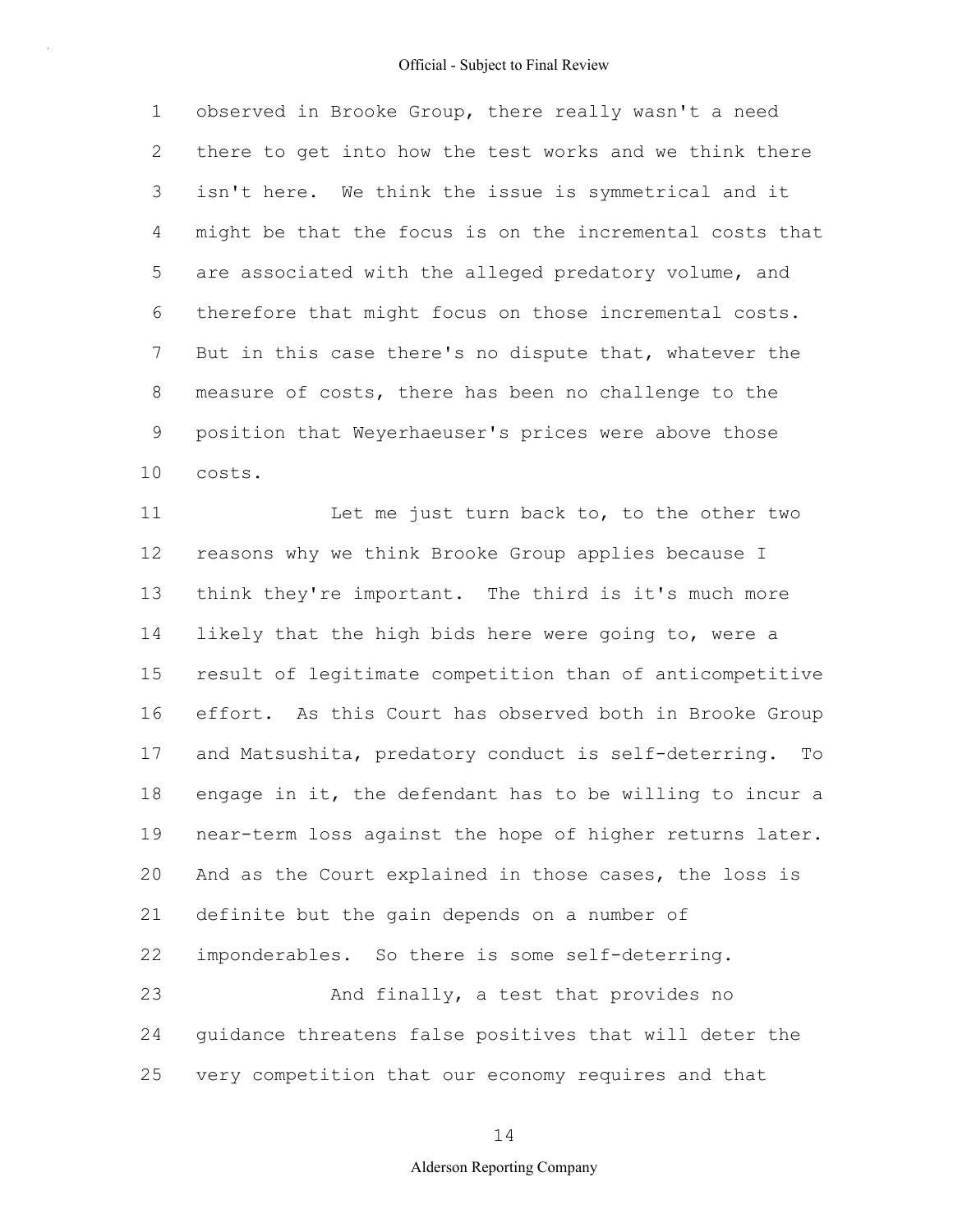1 2 3 4 5 6 7 8 helps our economy reach its most efficient state. As Justice Breyer put it for the First Circuit in Town of Comfort, antitrust rules must be clear enough for lawyers to explain them to their clients, especially in a sensitive area like pricing. And certainly the rule that the Ninth Circuit adopted here has none of that clarity and we think that the Court's Brooke Group decision and that test does.

9 10 11 12 13 14 15 16 17 18 19 20 21 22 23 24 25 JUSTICE STEVENS: May I ask this question? Supposing the evidence was perfectly clear that the company did engage in a plan to get a total monopoly and there were minutes of the board of directors says that in order to do this we've got to drive company X out of business and so you, we want you to compete in every transaction with company X that you can and buy the logs at a higher price. Would that be an anticompetitive act even if it did not result in loss to the defendant? MR. PINCUS: And the only anticompetitive conduct alleged was pricing conduct, Your Honor? JUSTICE STEVENS: No. The anticompetitive -- the plan is to drive the company out of business. And the only anticompetitive conduct other than proving the whole objective is that you pick on this one competitor and outbid him every time you can. Could that possibly give rise to a damage claim?

15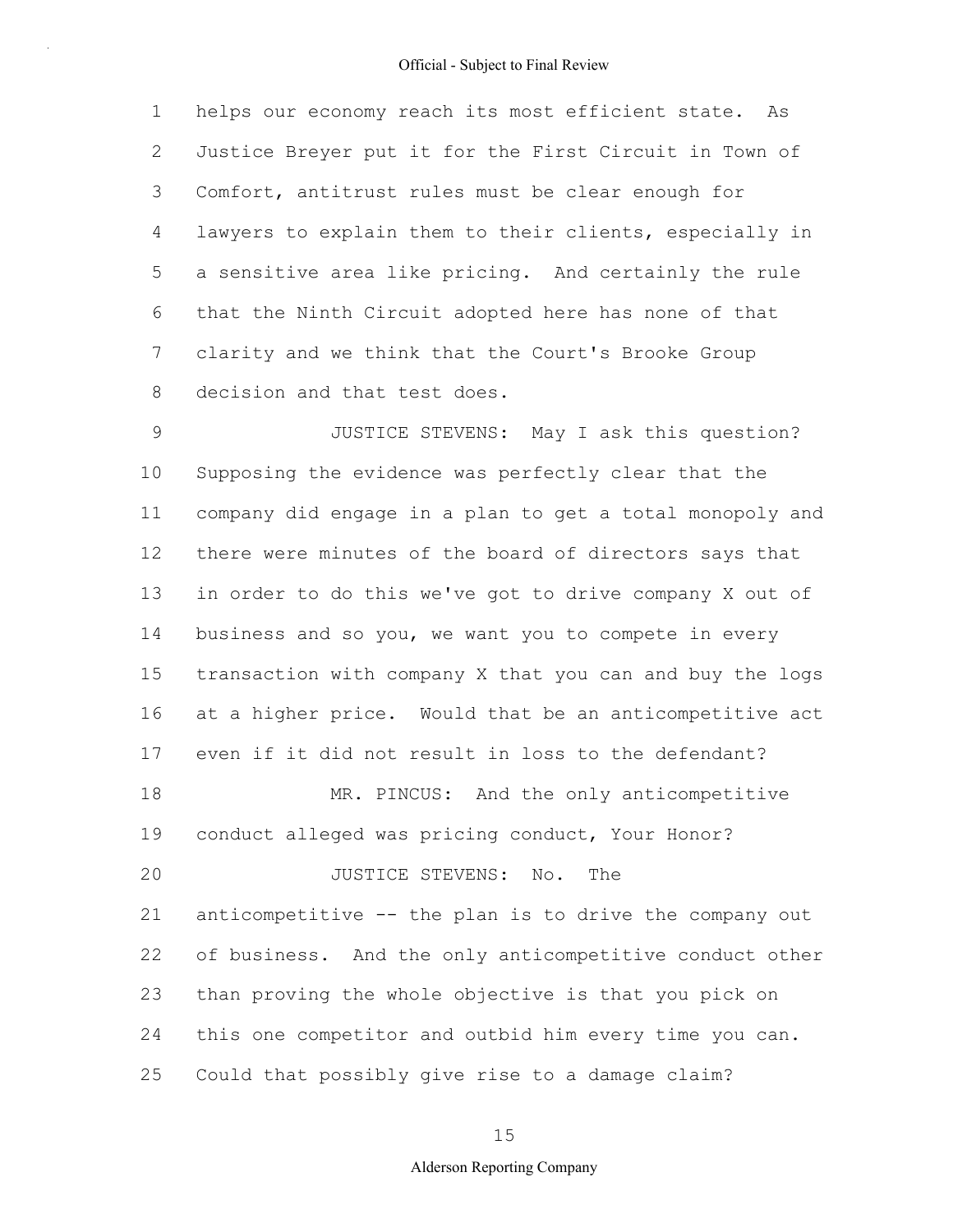| 1              | MR. PINCUS: No, it wouldn't, Your Honor.                 |
|----------------|----------------------------------------------------------|
| $\mathbf{2}$   | JUSTICE STEVENS: Even if the whole purpose               |
| 3              | was to drive it out of business?                         |
| 4              | MR. PINCUS: Even if that was the whole                   |
| 5              | purpose.                                                 |
| 6              | JUSTICE STEVENS: Pursuant to a plan to                   |
| $\overline{7}$ | acquire a monopoly.                                      |
| 8              | MR. PINCUS: And the reason for that,                     |
| 9              | Justice Stevens, is it's very hard to distinguish,       |
| 10             | especially for the judicial system to distinguish,       |
| 11             | between hard-fought competition and anticompetitive      |
| 12             | intent if all we're looking at is what's in people's     |
| 13             | mind set. As judge Easterbrook wrote in his AA Poultry   |
| 14             | decision --                                              |
| 15             | JUSTICE KENNEDY: Why is it so hard if you                |
| 16             | take Justice Stevens' premise that there's an agreement  |
| 17             | and we take that as a given, as a given premise?         |
| 18             | MR. PINCUS: Well, because there won't be a               |
| 19             | given premise in every case, Your Honor, and the problem |
| 20             | is the Court has to write rules that will, that will     |
| 21             | govern conduct, primary conduct of business people in    |
| 22             | the market, and a rule that says if you can prove intent |
| 23             | then you don't have to worry about prices and costs is a |
| 24             | rule that opens the door to second-guess, judicial       |
| 25             | second-guessing of prices --                             |

# 16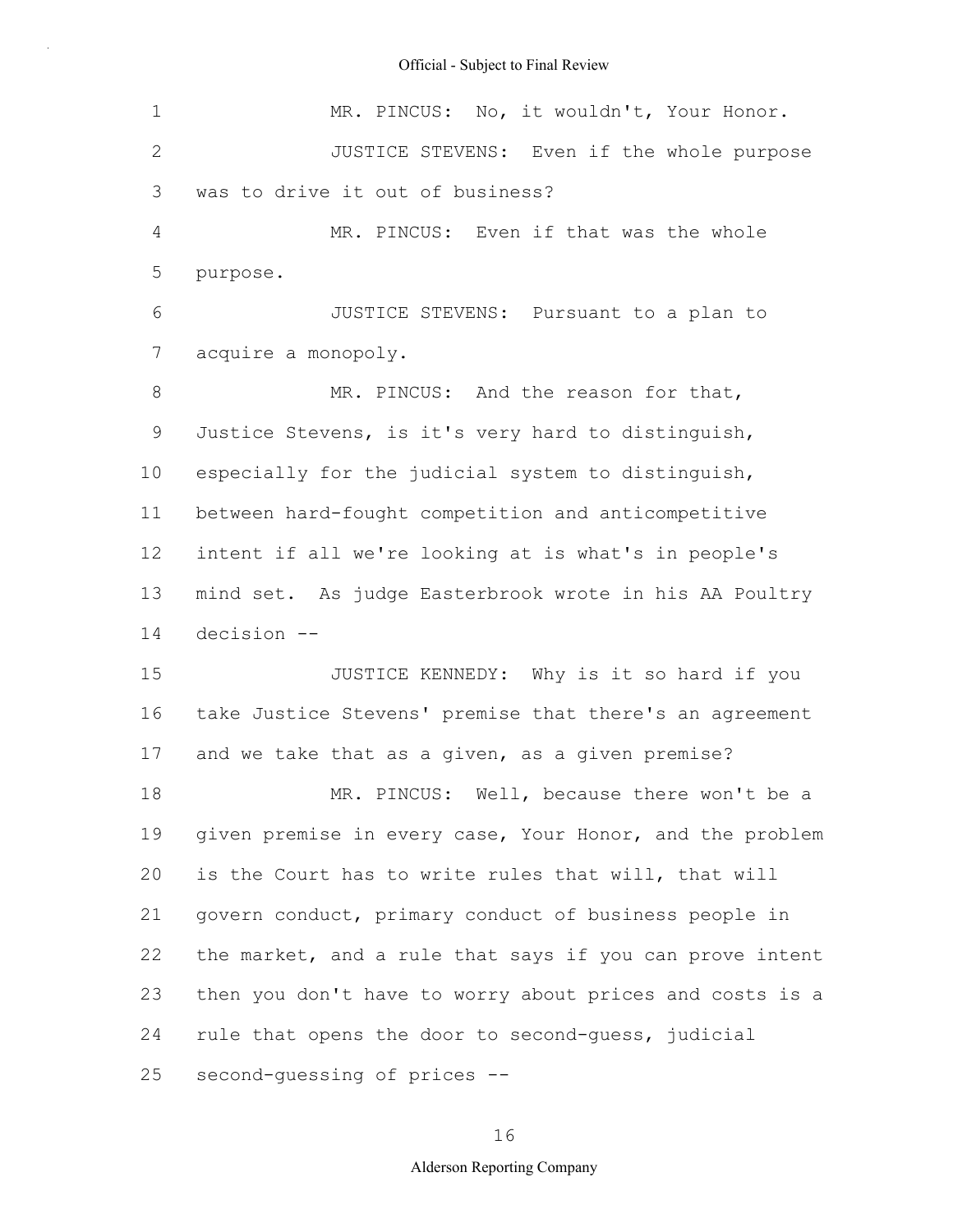| 1              | JUSTICE STEVENS: No, but only intent plus                |
|----------------|----------------------------------------------------------|
| 2              | monopoly power. You have to be able to prove monopoly    |
| 3              | power, too.                                              |
| $\overline{4}$ | MR. PINCUS: You do, Your Honor.                          |
| 5              | JUSTICE STEVENS: There aren't too many                   |
| 6              | cases that fit this.                                     |
| 7              | MR. PINCUS: As the Court has recognized in               |
| 8              | the section 2 context, the problem of deterring          |
| 9              | procompetitive conduct is even more serious because you  |
| 10             | don't have the threshold environment of proof of         |
| 11             | conspiracy, as one does in section 1. We're dealing      |
| $12 \,$        | with unilateral conduct, and so --                       |
| 13             | JUSTICE STEVENS: No, but unilateral conduct              |
| 14             | where you have monopoly power. There aren't too many of  |
| 15             | these cases, as you know.                                |
| 16             | MR. PINCUS: Well, Your Honor, market                     |
| 17             | definition is a complicated issue and it may be hard for |
| 18             | businesses --                                            |
| 19             | JUSTICE STEVENS: It was an issue that was                |
| 20             | resolved by the jury in this case and I don't understand |
| 21             | you to be disputing the resolution of that issue.        |
| 22             | JUSTICE SCALIA: What do we do in the                     |
| 23             | correlative situation where there is an allegation of    |
| 24             | predatory selling rather than predatory buying if you    |
| 25             | had the same situation posed by Justice Stevens? Namely  |

17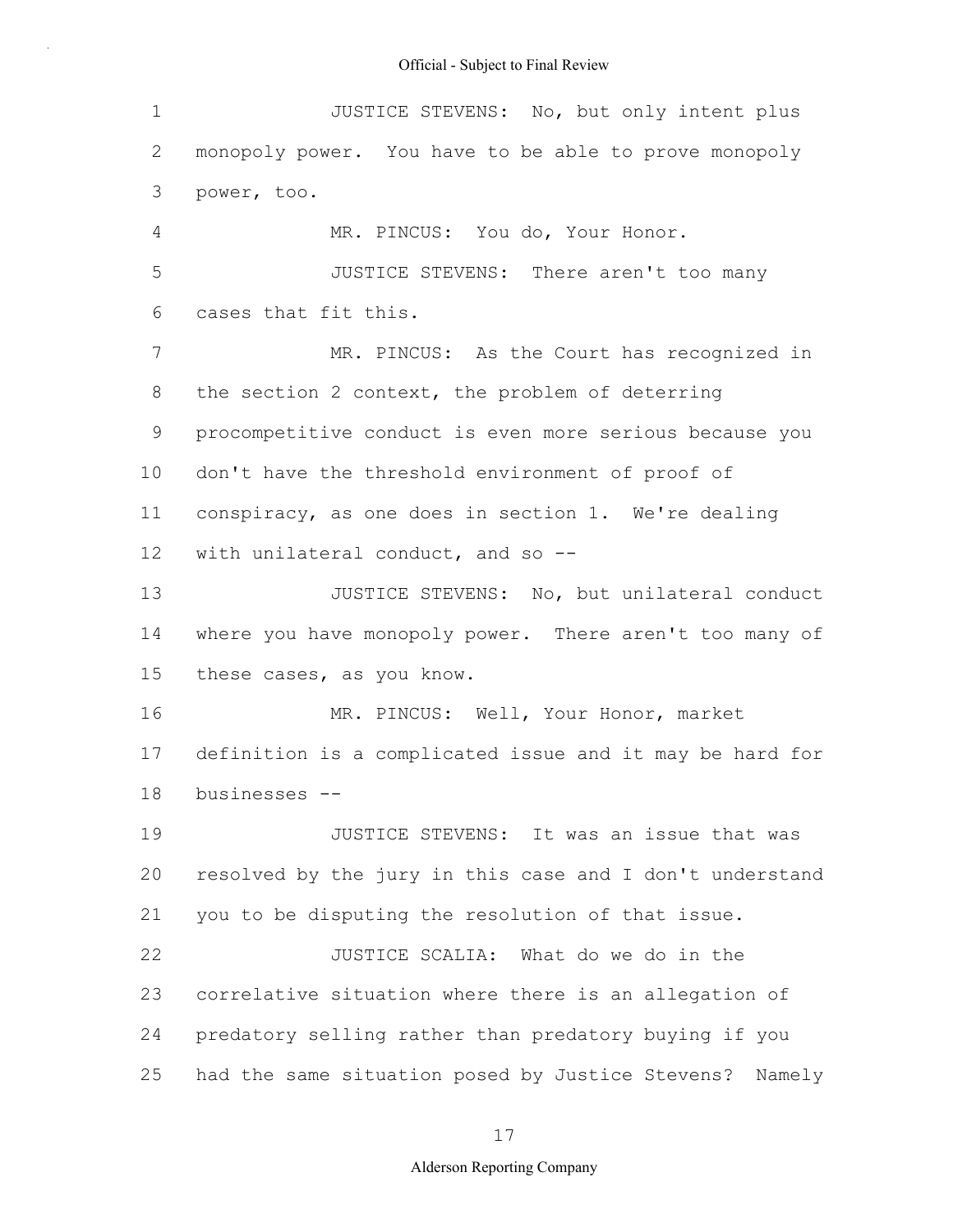1 2 3 4 5 6 7 8 9 10 11 12 13 14 15 16 17 18 19 20 21 22 23 24 evidence that you're trying to drive the competitor out of business, wouldn't that establish a violation? MR. PINCUS: It would not establish a violation, Your Honor. In fact, the Brooke Group Court dealt with that very case because the dissent in Brooke Group pointed out that the district court in that case had held that the intent evidence was amongst the most powerful that had ever been, been presented in any case, and it still said, even though there was a clear evidence of intent -- JUSTICE STEVENS: But that did not involve a monopoly. That did not involve monopoly power. MR. PINCUS: But it involved the test for predatory pricing, Your Honor, under Robinson-Patman. But the Court said its test was perfectly applicable to section 2. And the lower courts have certainly applied that test in just that way in section 2 cases. And if the rule would be that even in the predatory selling situation intent can override the price-cost and the recoupment requirements, then you're in a situation where there's no ability for business people to know in advance when low prices are justified. All we think is that there should be symmetry. If the Court has no further questions I'll

reserve the balance of my time.

25

# 18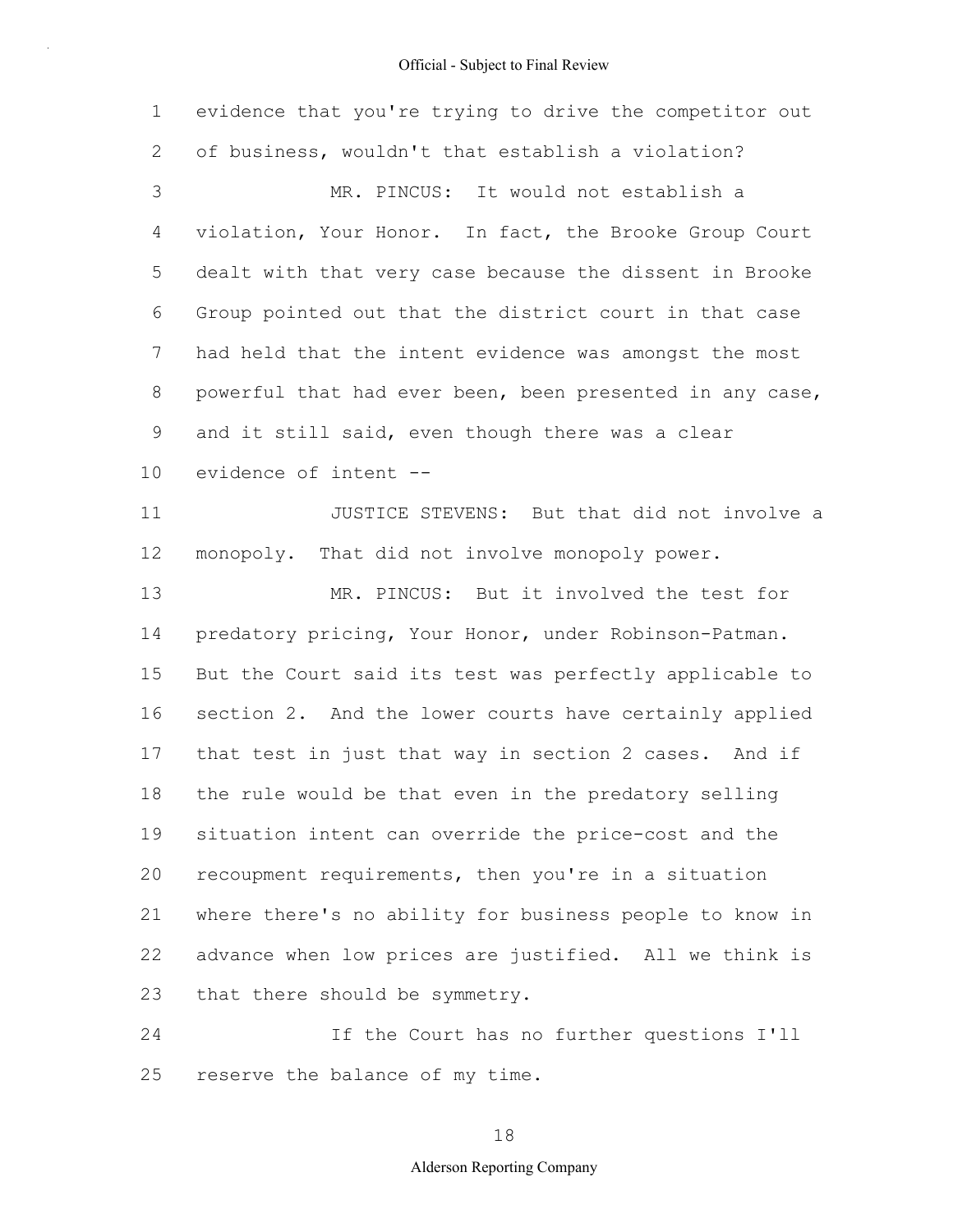| $\mathbf 1$    | CHIEF JUSTICE ROBERTS: Thank you,                        |
|----------------|----------------------------------------------------------|
| $\mathbf{2}$   | Mr. Pincus.                                              |
| 3              | Mr. Shanmugam.                                           |
| $\overline{4}$ | ORAL ARGUMENT OF KANNON K. SHANMUGAM                     |
| 5              | ON BEHALF OF UNITED STATES,                              |
| 6              | AS AMICUS CURIAE, SUPPORTING PETITIONER                  |
| $\overline{7}$ | MR. SHANMUGAM: Thank you, Mr. Chief                      |
| 8              | Justice, and may it please the Court.                    |
| $\mathcal{G}$  | Aggressive bidding by the buyer of an input,             |
| 10             | no less than aggressive pricecutting by the seller of a  |
| 11             | finished product, is usually procompetitive. Because a   |
| 12             | claim of predatory bidding is simply the flip side of a  |
| 13             | claim of predatory pricing, the Brooke Group standard    |
| 14             | for predatory pricing claims should apply to predatory   |
| 15             | bidding claims as well. And in our view the court of     |
| 16             | appeals erred in this case by sanctioning a broader and  |
| 17             | more subjective standard of liability. In Brooke Group,  |
| 18             | this Court adopted its now familiar two-pronged standard |
| 19             | for predatory pricing claims despite recognizing that    |
| 20             | each prong of that standard might permit some            |
| 21             | anticompetitive pricecutting. The court was willing to   |
| 22             | tolerate that modest degree of underinclusion because,   |
| 23             | in the Court's own words, "The mechanism by which a firm |
| 24             | engages in predatory pricing is the same mechanism by    |
| 25             | which a firm stimulates competition, namely by lowering  |

19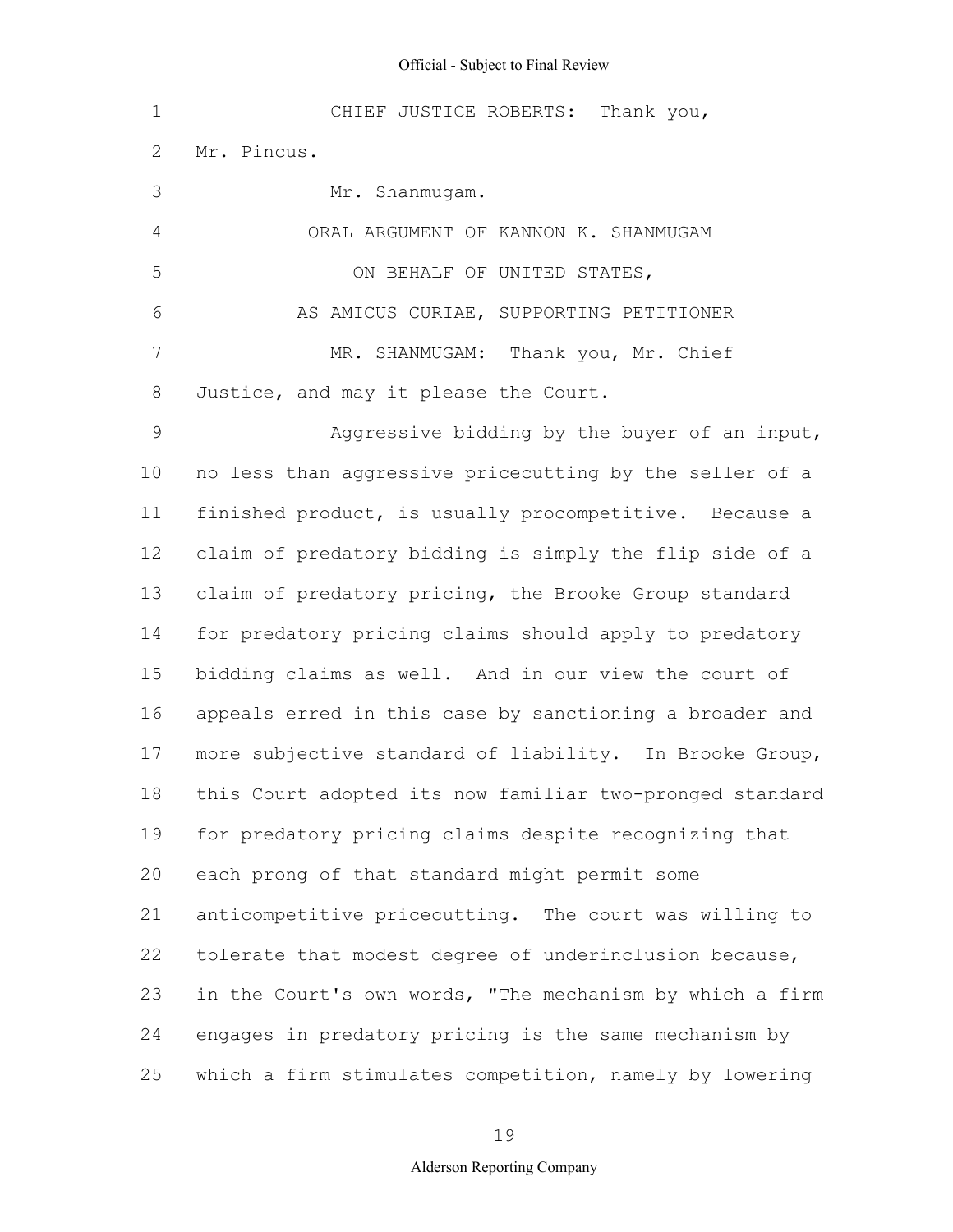1 2 3 4 5 6 7 8 9 its prices. And the Court explained that a broader or a less precise standard of liability would run the risk of prohibiting or chilling some procompetitive price cutting. In our view the same analysis can apply to a claim of predatory bidding. Because aggressive bidding is usually procompetitive, application of the Brooke Group standard is warranted in order to avoid prohibiting or chilling procompetitive conduct with regard to price in that context as well.

10 11 12 The court of appeals in this case held that Brooke Group was inapplicable to respondent's claim of predatory bidding by --

13 14 15 16 17 18 19 CHIEF JUSTICE ROBERTS: Would you describe the hypothetical Justice Stevens posed to your, your brother, would you describe that as just aggressive bidding? Aggressive is, you know, it's kind of a good term when you're talking about competition. But what if it's purposely bidding higher than you know your rival can afford?

20 21 22 23 24 25 MR. SHANMUGAM: Well, Mr. Chief Justice, I understood Justice Stevens' hypothetical, and he can correct me if I'm wrong, to posit a case in which there was dynamite evidence that the defendant had a monopolistic or exclusionary intent. But in our view that is insufficient to state a section 2 claim. One

20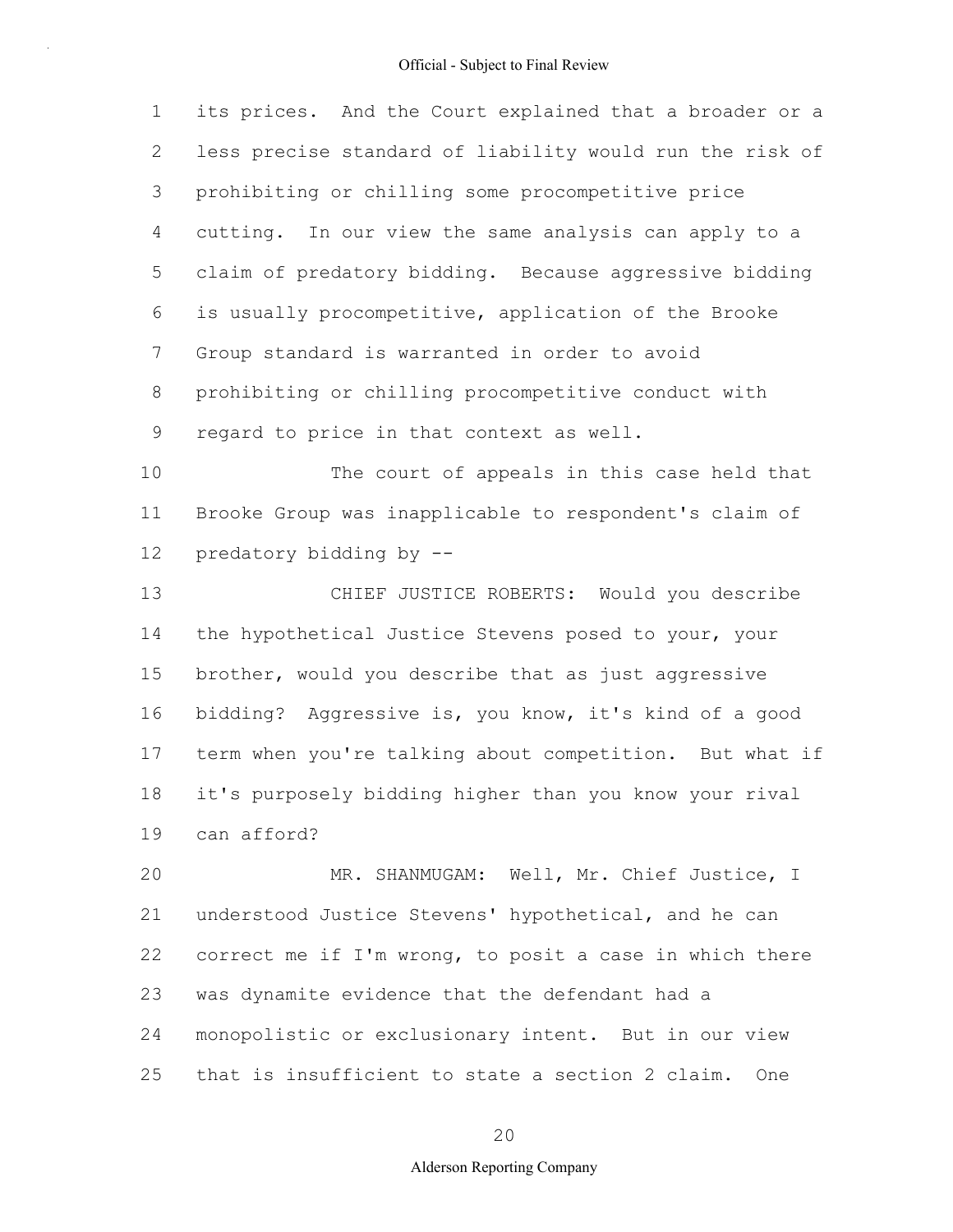1 2 3 4 5 6 7 8 9 10 11 12 13 14 15 16 17 18 19 20 21 22 23 24 25 has to have exclusionary conduct as well. JUSTICE STEVENS: No, you have to have the monopoly power as well. MR. SHANMUGAM: Well, that is also true, and with regard to a claim of attempted -- JUSTICE STEVENS: In your view, if as the jury was instructed in this case there was proof of monopoly power and intent to maintain or preserve that power, plus anticompetitive acts, does the anticompetitive act have to be in and of itself a violation of the Sherman Act? MR. SHANMUGAM: Well, I think you need to have all three of those elements in order to state a claim of attempted monopolization -- JUSTICE STEVENS: And if you do have all three, is that enough to prove a violation? MR. SHANMUGAM: That would be enough to state a claim for attempted monopolization under this Court's decision in Separate Forks. JUSTICE STEVENS: And isn't that how the jury was instructed in this case? MR. SHANMUGAM: In our view the jury was instructed that it would be sufficient to establish an anticompetitive act to find that petitioner priced its logs --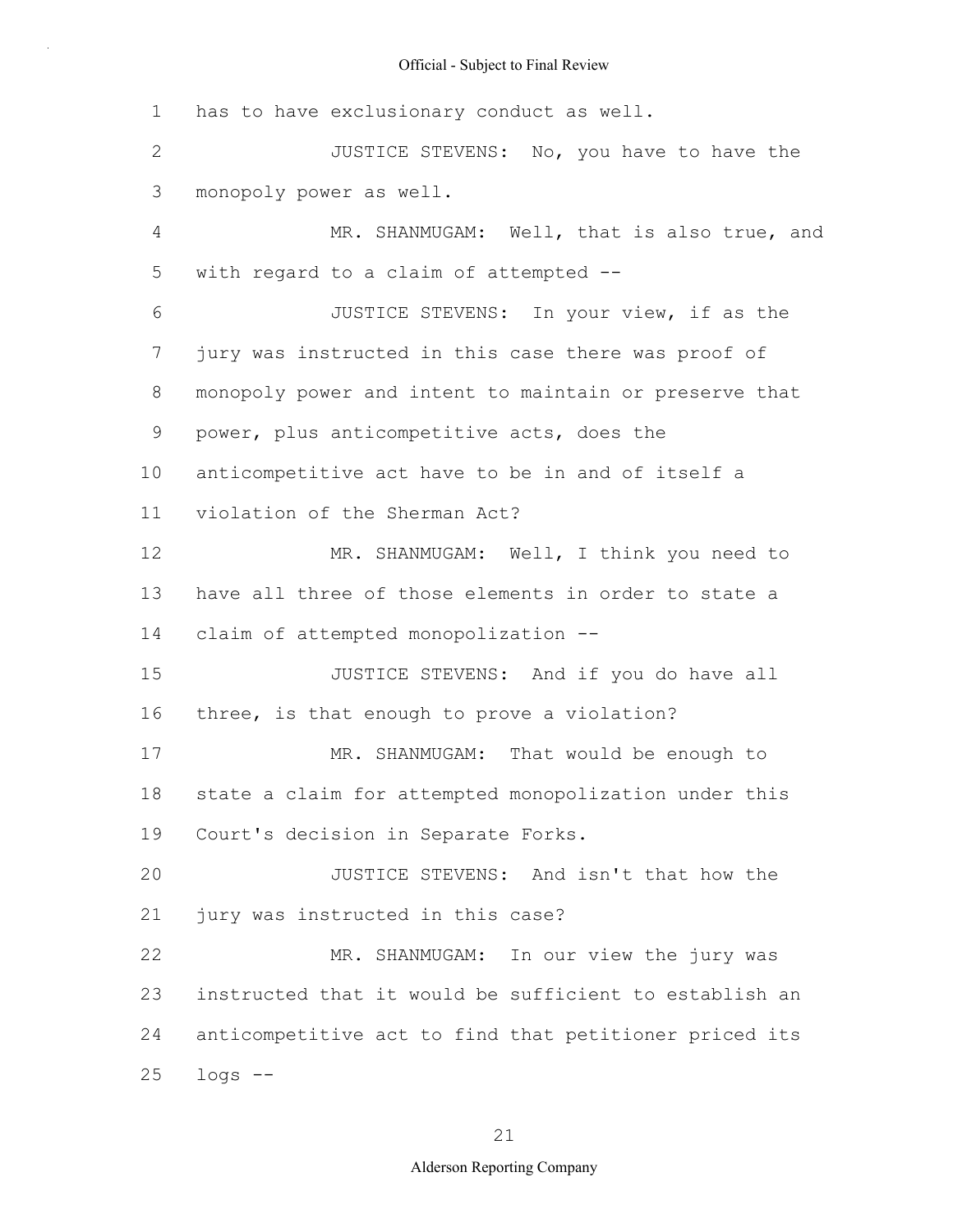1 2 3 4 JUSTICE STEVENS: Yes, but if it was not instructed it would be sufficient to find a violation of section 2 by those, by that accounting, is that not correct?

5 6 7 8 9 10 11 12 13 14 15 MR. SHANMUGAM: That is correct, Justice Stevens, and the jury was also instructed and in our view the jury was properly instructed with regard to the other two elements, namely a dangerous probability of monopolization and a specific intent to monopolize. The sole question before this Court is what constitutes exclusionary conduct for purposes of section 2, what constitutes it regardless of whether it's a claim of attempted monopolization or actual monopolization. JUSTICE STEVENS: Go back to my hypothetical. Supposing you have the first two elements

16 17 18 and you say in order to drive this company out of business we want you to compete with them and get the logs at whatever cost it takes. Would that be an

19 anticompetitive act?

20 21 MR. SHANMUGAM: No, Justice Stevens. That would solely be --

22 23 24 25 JUSTICE STEVENS: Even if it was for the sole purpose of driving the company out of business in order to accomplish the goal of getting a monopoly? MR. SHANMUGAM: That would be evidence, and

22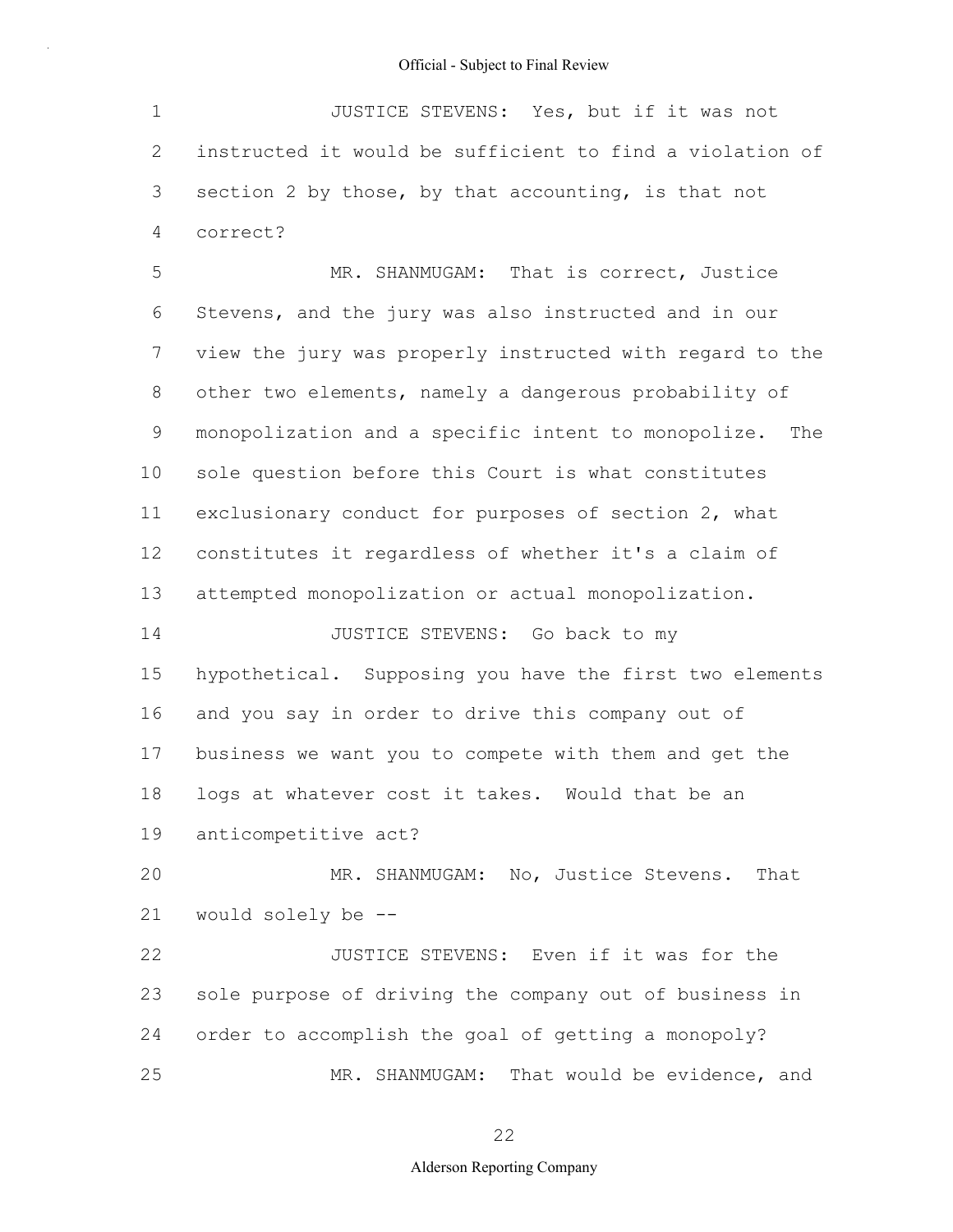1 2 3 4 5 6 7 8 9 10 11 12 13 14 15 16 17 18 19 20 21 22 23 24 25 it may be powerful evidence, of a monopolistic intent, though courts have noted that even with regard to that requirement it's famously difficult to distinguish between a legitimate competitive attempt on the one hand and an illegitimate monopolistic intent. JUSTICE STEVENS: No, no. I'm assuming this is not evidence of intent. There's independent evidence of both intent and monopoly power. With those two elements established, would this, the kind of evidence I described, be evidence of an injury to the plaintiff that could be actual in damages? MR. SHANMUGAM: No, Justice Stevens. You would need to have objective evidence that the defendant met both of the prongs of the Brooke Group requirement. JUSTICE STEVENS: Will you need to meet the prongs of the Brooker test even if you otherwise prove a violation of section 2? MR. SHANMUGAM: Well, I'm not quite sure what it means to say that you otherwise prove a violation in that example. JUSTICE STEVENS: You prove monopoly power plus an intent to maintain or acquire it. MR. SHANMUGAM: That is insufficient. You have to have some action -- JUSTICE STEVENS: That's insufficient to

23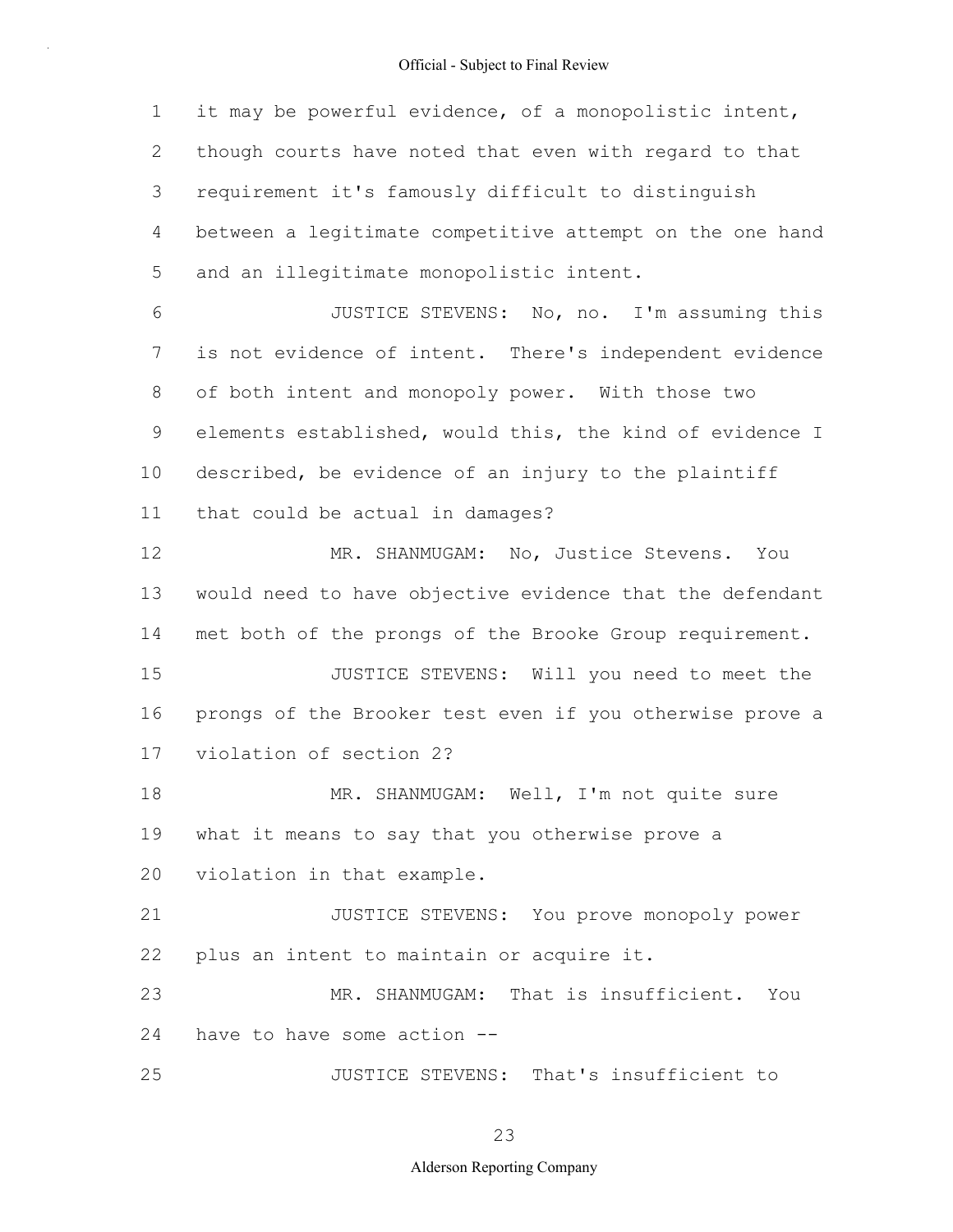1 prove a violation of Section 2?

2 3 4 5 6 7 8 9 MR. SHANMUGAM: It is insufficient to prove a violation of section 2 because you have to have some conduct that is classed as exclusionary, and in our view that is the content that the Brooke Group standard supplies. It specifies the conduct that you need to have and that conduct is the defendant suffering a loss in the short term and having a dangerous probability of recouping that loss in the long term.

10 11 12 13 14 15 16 17 18 JUSTICE SCALIA: I assume you could have a company that has a dynamite evidence of seeking to monopolize and the means that they choose is just idiotic. For example, they say, we're going to try to get a monopoly by buying these logs at a lower price as, at as low a price as possible. You would have the two elements, monopoly power, intent to monopolize, but you wouldn't have an act that constitutes anticompetitive conduct.

19 20 21 MR. SHANMUGAM: Justice Scalia -- JUSTICE SCALIA: And that's what you're asserting is the case here.

22 23 24 25 MR. SHANMUGAM: You could have an incompetent monopolist more generally or an incompetent predator in this specific context. And I think that the only other thing I would say with regard to this

24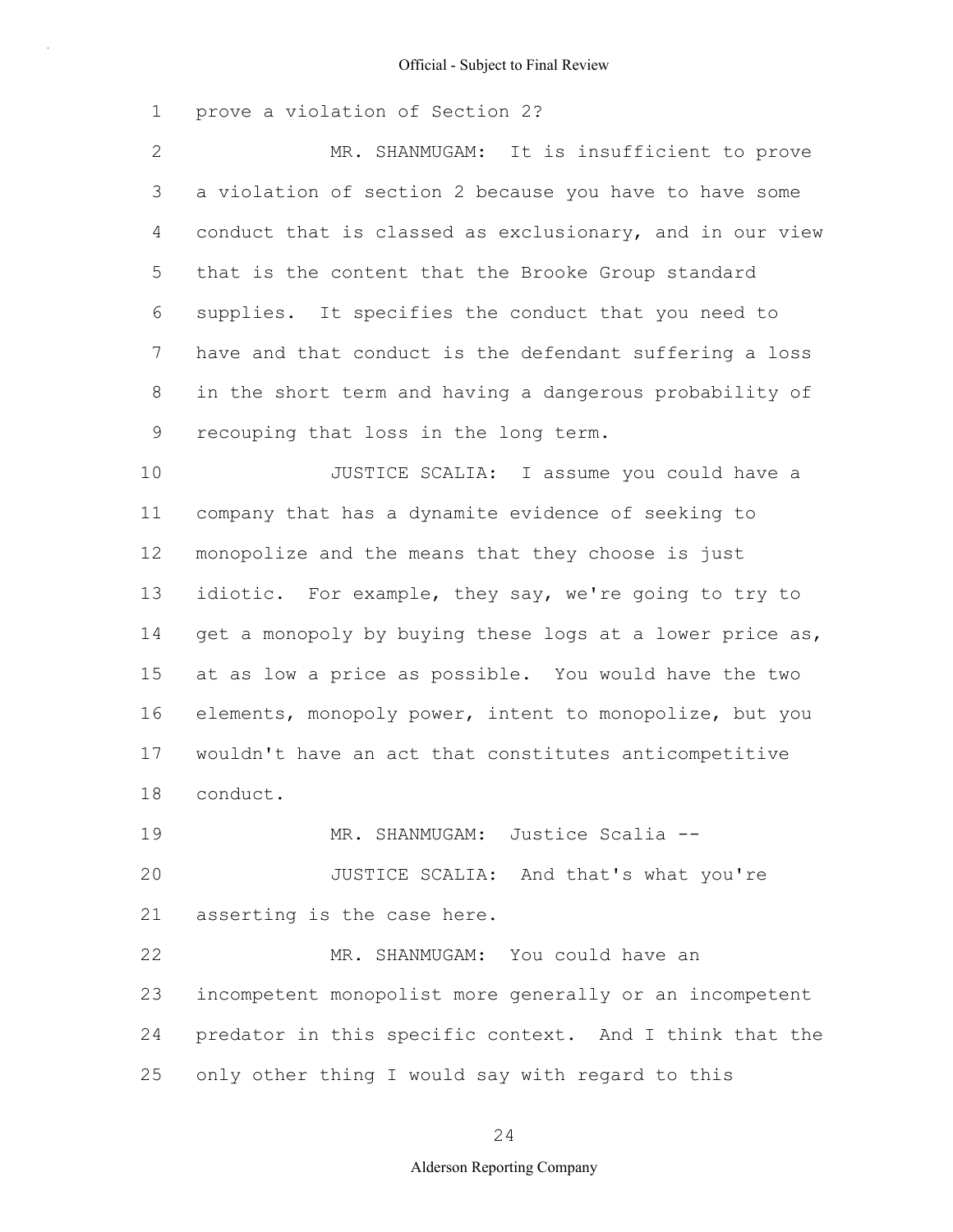1 2 3 4 5 6 colloquy is that the Court really did confront this issue in Brooke Group. There was fairly strong evidence of monopolistic intent and the majority opinion -- JUSTICE STEVENS: But there is no evidence of monopoly power and it isn't even remotely at issue in that case.

7 8 9 10 11 12 13 14 15 16 17 18 19 MR. SHANMUGAM: That's right, and it wasn't an issue simply because it was a Robinson-Patman Act case and all that is required under the Robinson-Patman Act is the possibility of harm to competition and there was some disagreement about whether a showing had been made of that requisite possibility between the majority opinion and your dissenting opinion. But I don't think that there was any disagreement in Brooke Group with regard to the relevant standard for exclusionary conduct. Even the dissenting opinion recognized that recoupment would be necessary in order to state the predatory pricing claim in the Robinson-Patman Act context.

20 21 22 23 24 JUSTICE ALITO: Would your answer be the same if you added to Justice Stevens' hypothetical very high barriers of entry that would prevent other competitors from entering the market after the target was driven out?

MR. SHANMUGAM: High barriers to entry,

25

25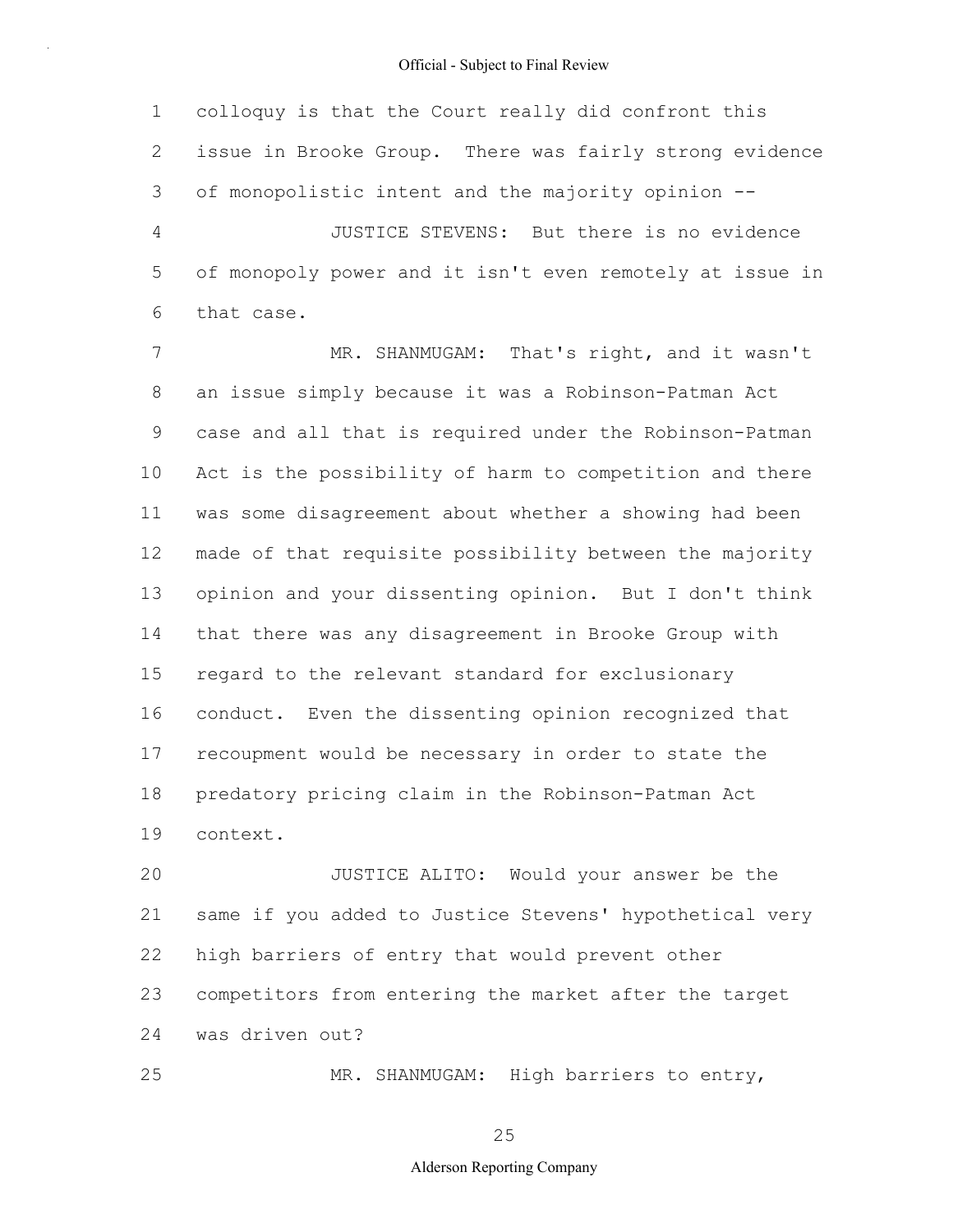1 2 3 4 5 6 7 8 9 10 11 12 13 14 Justice Alito, would be very relevant to the inquiry under the second prong of the Brooke Group standard, namely whether the defendant had a dangerous probability of recoupment in the long term. And indeed in many predation cases, many predatory pricing cases in the 13 years since Brooke Group, barriers to entry have been absolutely vital in resolving predatory pricing claims at the summary judgment stage, because typically defendants will make the argument that the absence of barriers to entry make the possibility of recoupment unlikely. But that is a consideration that is built into the Brooke Group standard and it certainly would be part of the Brooke Group analysis in the predatory bidding context as well.

15 16 17 18 19 20 21 22 23 24 25 I want to say just one thing in response to Justice Ginsburg and Justice Kennedy's questions to my friend Mr. Pincus about the question of the appropriate measure of cost if Brooke Group were to apply to predatory bidding claims. As in Brooke Group itself, we believe that it is unnecessary for this Court to specify the exact method of calculating costs in this case. But the position of the United States more generally both in the predatory pricing context and in the predatory bidding context is that a Court should look to a defendant's incremental costs, and in this context that

26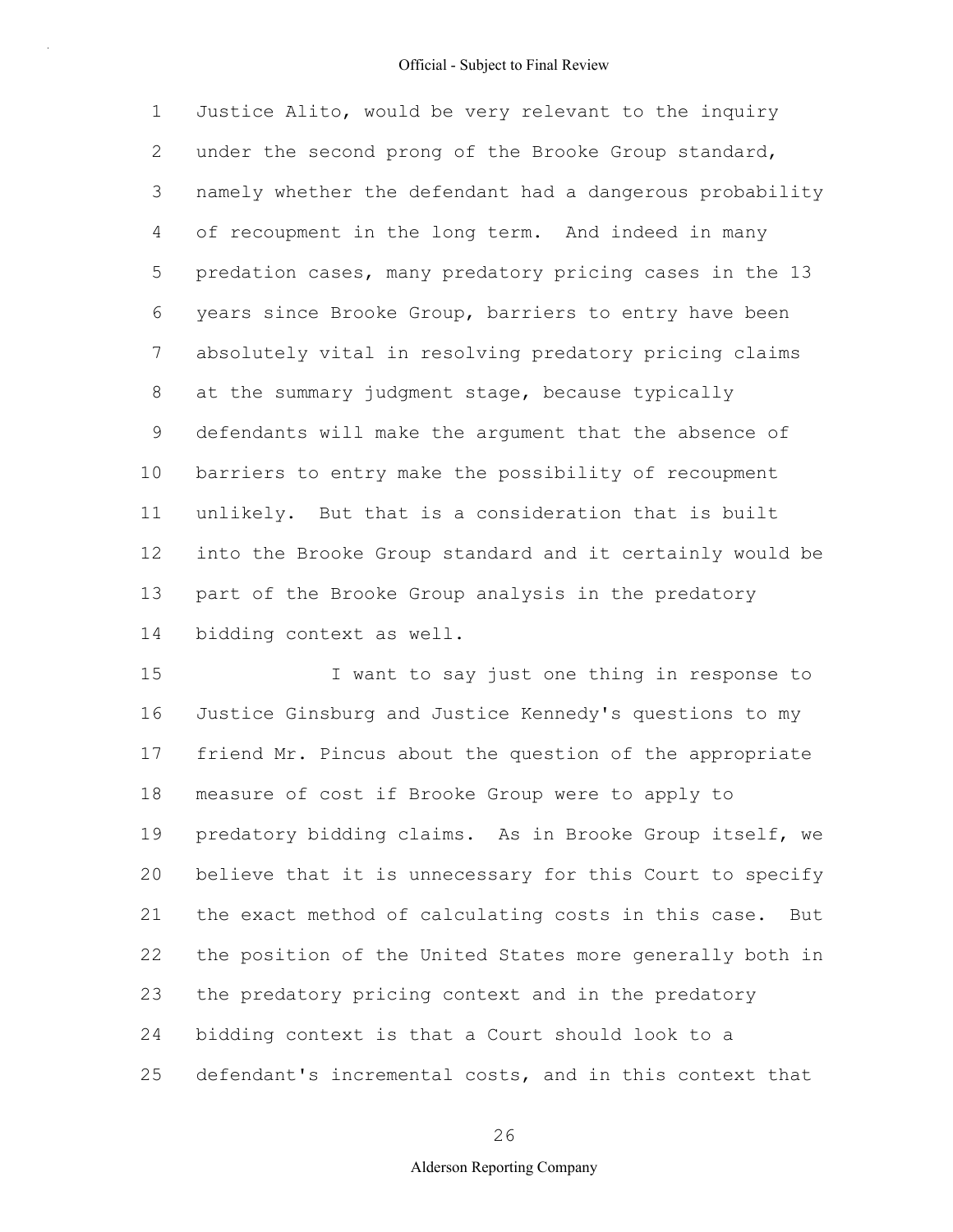1 2 3 4 5 6 7 8 9 10 11 12 13 14 15 16 17 18 19 20 would mean looking to the amount of the input that was the subject of the alleged predation. So in this case the amount of logs that petitioner allegedly predatorily purchased on the open market. And such an incremental approach to be sure is not within its difficulties in application and for that reason a number of lower courts in the predatory pricing context have instead looked to average variable costs or other measures as a proxy for incremental costs. But we believe that in a case such as this one, looking to incremental costs may be useful because it effectively excludes from the analysis any potential cross-subsidization, whether by virtue of the fact that in this case, for example, petitioner may have harvested logs from its own lands. There are claims in this case that petitioner entered into various exclusive dealing arrangements as well, obtained logs at a lower price on that basis. And an incremental approach has the virtue of focusing only on that portion of the market that is the subject of the alleged predation claims.

21 22 23 24 25 JUSTICE SOUTER: You also, I take it, have to have an equally limited approach on the recoupment analysis, then. I mean, your recoupment analysis would have to be symmetrical with your cost analysis. MR. SHANMUGAM: Yes. That's absolutely

27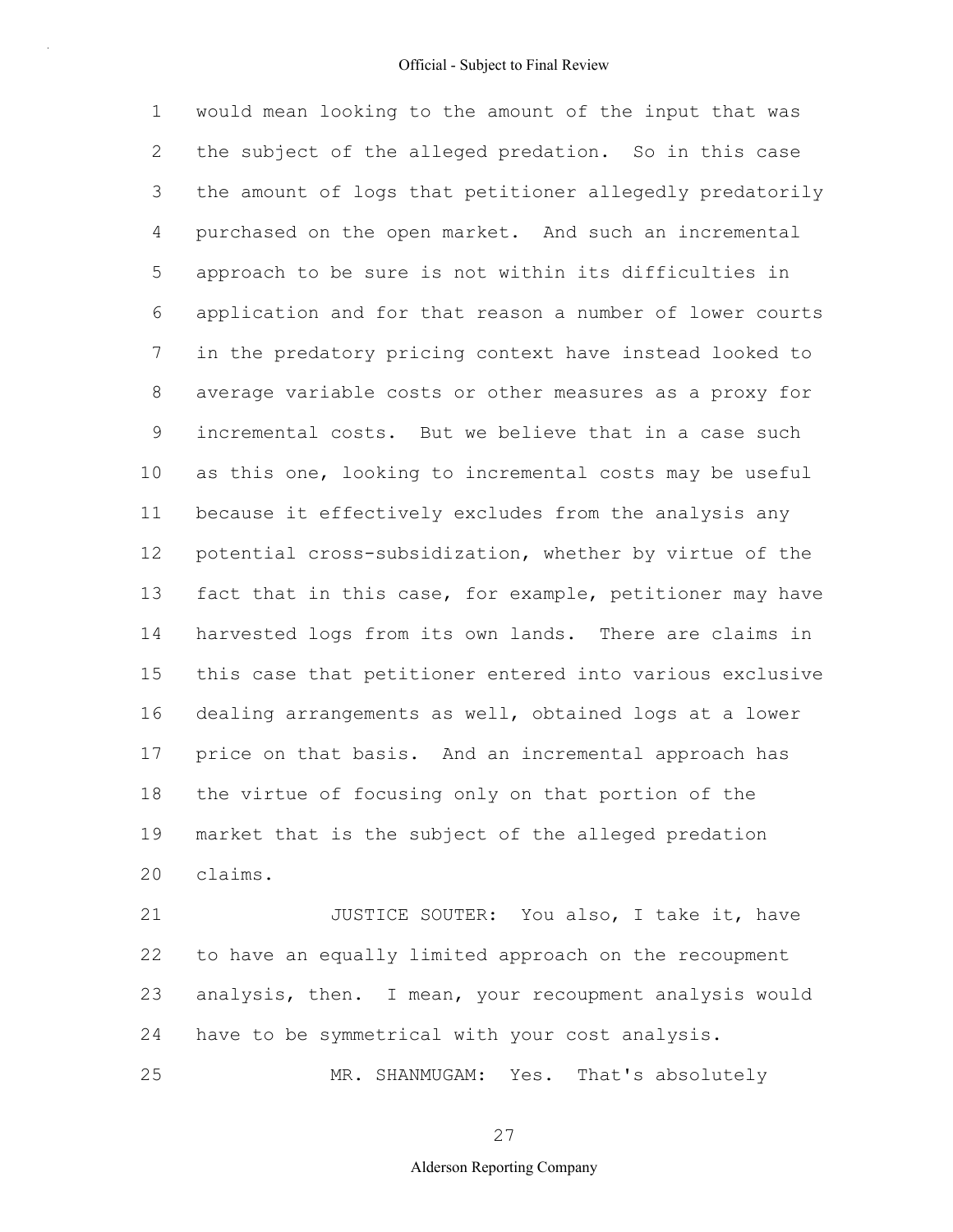| $\mathbf 1$ | true, Justice Souter, and again this is an issue that    |
|-------------|----------------------------------------------------------|
| 2           | the lower courts have been grappling with in the         |
| 3           | predatory pricing context, and I by no means want to     |
| 4           | suggest that it is always an easy analysis in the        |
| 5           | predatory pricing context. Professor Arita's treatise    |
| 6           | has hundreds of pages on the appropriate calculation of  |
| 7           | cost, but I think that the important thing to remember   |
| 8           | with regard to the below cost pricing prong of the       |
| 9           | Brooke Group analysis is that it does provide an         |
| 10          | objective yardstick by which a defendant's loss can be   |
| 11          | measured.                                                |
| 12          | Thank you.                                               |
| 13          | CHIEF JUSTICE ROBERTS: Thank you,                        |
| 14          | Mr. Shanmugam.                                           |
| 15          | Mr. Haglund.                                             |
| 16          | ORAL ARGUMENT OF MICHAEL E. HAGLUND                      |
| 17          | ON BEHALF OF RESPONDENT                                  |
| 18          | MR. HAGLUND: Mr. Chief Justice, and may it               |
| 19          | please The Court.                                        |
| 20          | In this Court's antitrust jurisprudence over             |
| 21          | the last 25 years, market realities have consistently    |
| 22          | trumped per se rules. The same approach should apply     |
| 23          | here. Brooke Group's per se rule which carved out a      |
| 24          | special exception to the standard rule of reason         |
| 25          | balancing test in Section 2 cases should not be extended |

28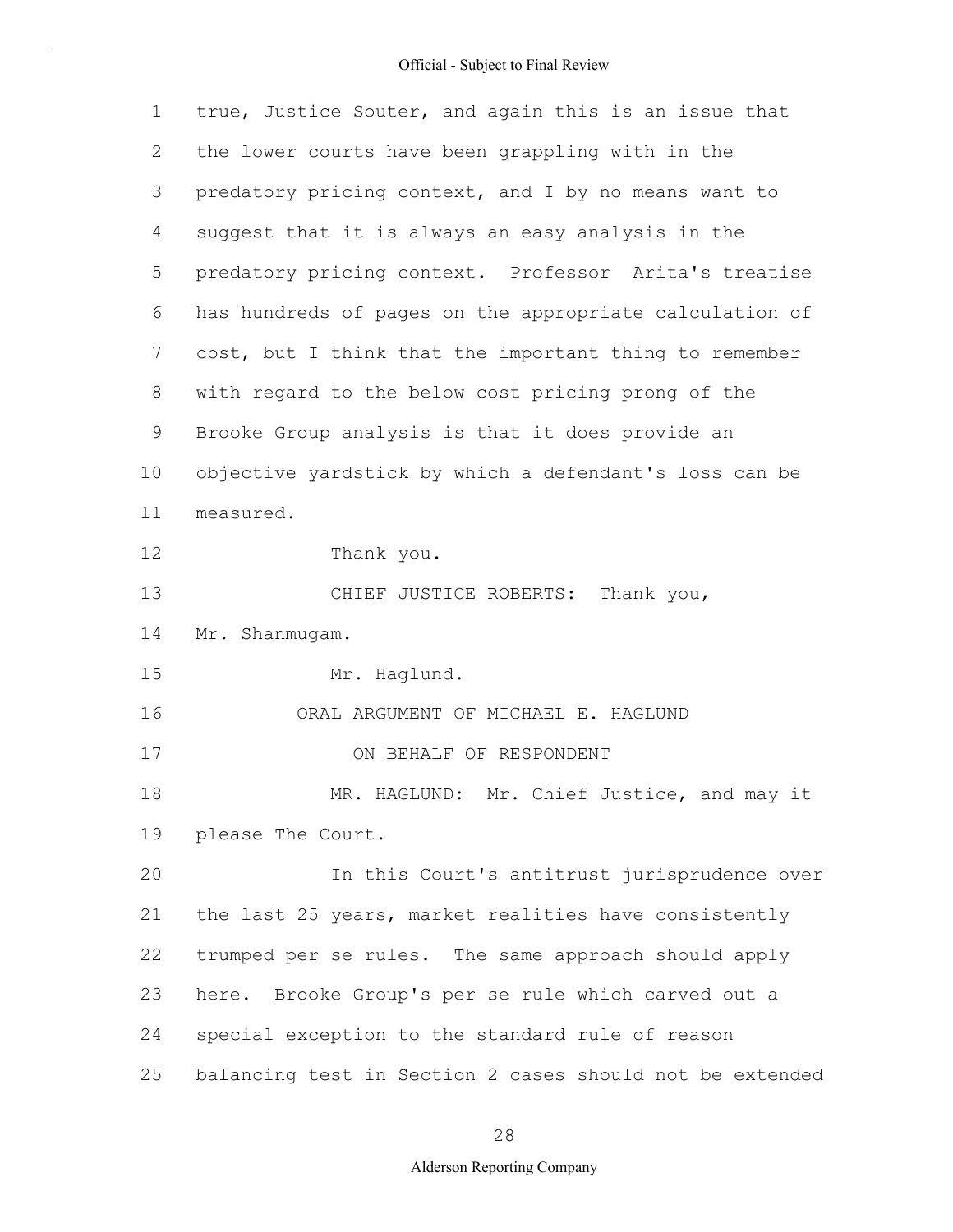1 2 3 4 to the buy side. No safe harbor per se rule is justified here because raising input prices, unlike cutting output prices, is moving prices in the wrong direction for consumers.

5 6 7 8 9 10 11 JUSTICE BREYER: But even it does hurt the suppliers and the antitrust laws are just as, I don't know just as, but they are just as concerned about a group of small farmers or a group of small growers or a group of small fishermen faced with a monopsony buyer as they are with a group of consumers having to fight off a monopoly seller.

12 MR. HAGLUND: Justice Breyer --

13 14 JUSTICE BREYER: I mean that's pretty well established, isn't it?

15 16 17 MR. HAGLUND: Well I'd like to point out that the Mandeville Farms case that Mr. Pincus cited does not stand for the same --

18 19 20 21 22 23 JUSTICE BREYER: No, no, Congress has actually passed special legislation that the Mandeville Farms is consistent with the Farmers Cooperative and so -- you want me to write the proposition that the antitrust laws are not concerned -- MR. HAGLUND: Oh, absolutely --

24 25 JUSTICE BREYER: -- with the monopoly buyer who would in fact exploit a group of small suppliers,

29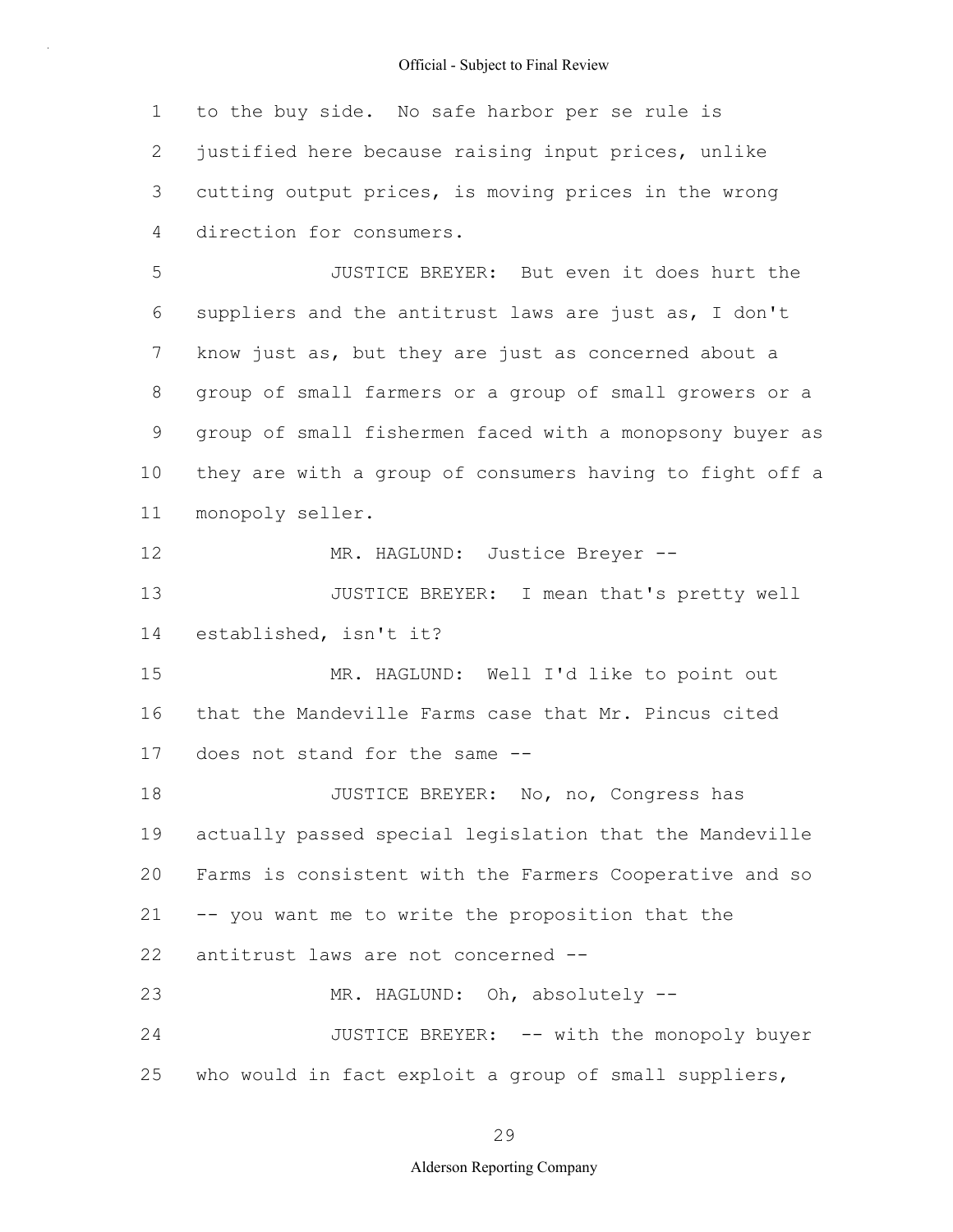1 farmers?

2 3 4 5 6 7 8 9 10 11 12 13 14 15 16 17 18 19 20 21 22 23 24 25 MR. HAGLUND: Absolutely not. JUSTICE BREYER: Okay. MR. HAGLUND: But in this particular context which the Ninth Circuit repeatedly emphasized, in an inelastic market like this one raising input prices is not going to increase supply and -- JUSTICE BREYER: That can't possibly be right, can it? I mean if in fact the object here is to strike, is -- suppose their object is what you say. Their object is in fact to try to get a monopoly on the buying side over a group of small woodsmen. And they might do that if they drove out all the buying competitors, and now what are they going to try to do? What they will try to do if they get that terrible monopoly, which would be bad -- MR. HAGLUND: Drive prices down. JUSTICE BREYER: Right. Drive prices way down, below what the woodsmen could get for them. And if that's going to have any effect aside from an income effect, it will leave some of them to go to the bread line or go to other places where they have other jobs at lesser revenue than they would get by staying in the woods business and selling at a reasonable price. That would be an antitrust concern.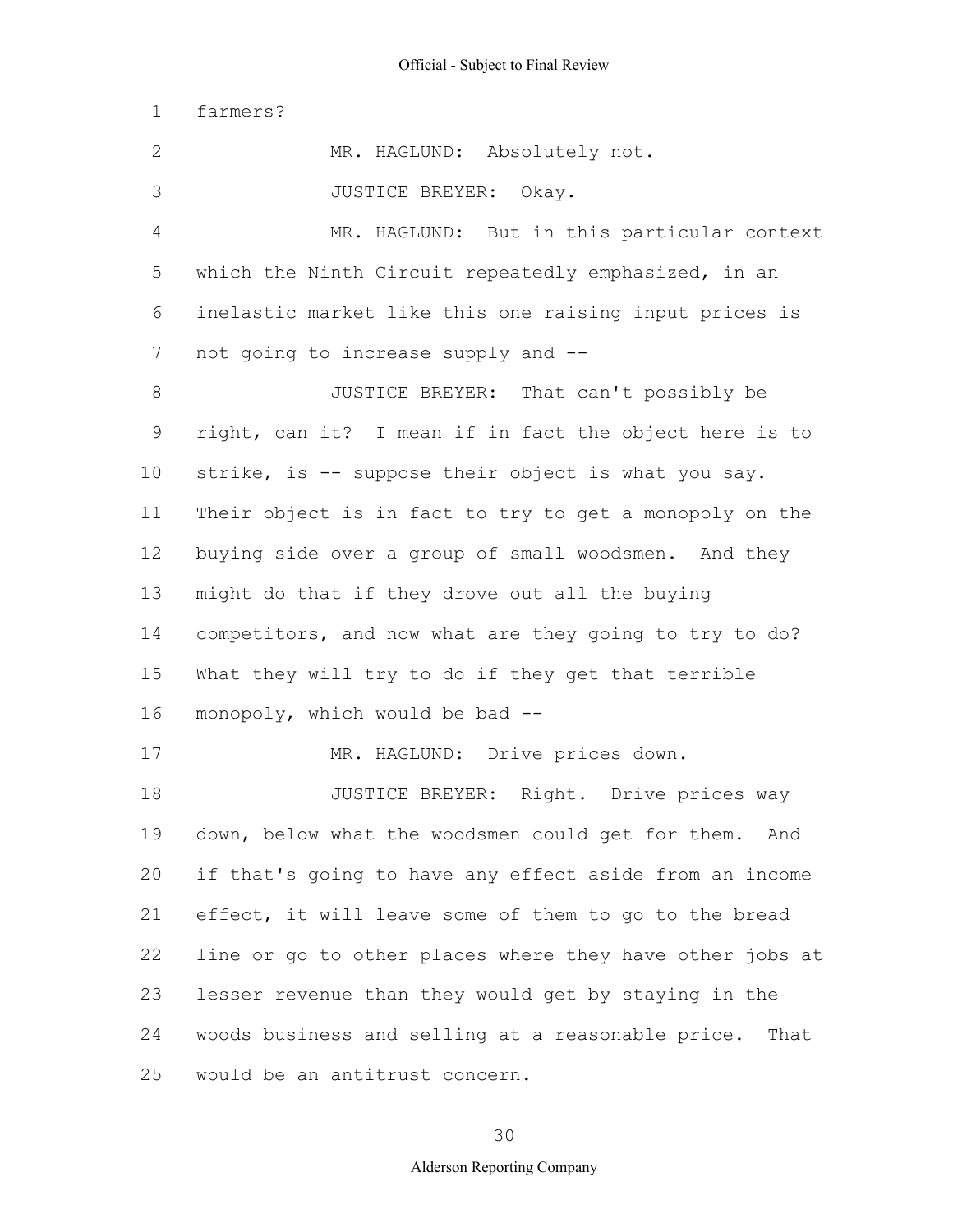1 2 3 4 5 MR. HAGLUND: Absolutely, and that is exactly what Weyerhaeuser's plan was here, as shown by their own materials, that their plan was and in fact they did foresee and project that log prices would go down in 2001 --

6 7 8 9 10 JUSTICE BREYER: So where we are is at the problem. The problem is the same as at the buying side. What we have is possibly a very bad motive and very bad effects. On the other hand, low prices are good for the consumer.

11 MR. HAGLUND: But you're not --

12 13 14 15 16 17 18 19 JUSTICE BREYER: Here we have bad effects, bad possibilities. On the other hand, higher prices are good for the woodsmen. So we need rules to separate the sheep from the goats. And the other side is proposing a rule, and the rule simply is don't count this as bad conduct, unless the person who pays the money for the goods is in fact buying so many goods that later on when he tries to sell them he will incur a loss.

20 21 22 23 24 25 Now I would have thought for 40 years that was a traditional idea. If you're trying to decide whether people are hogging goods unnecessarily for bad purposes, or rather storing up nuts for winter for good purposes, then a very good key to that is do these people expect in the long run to make money out of this

31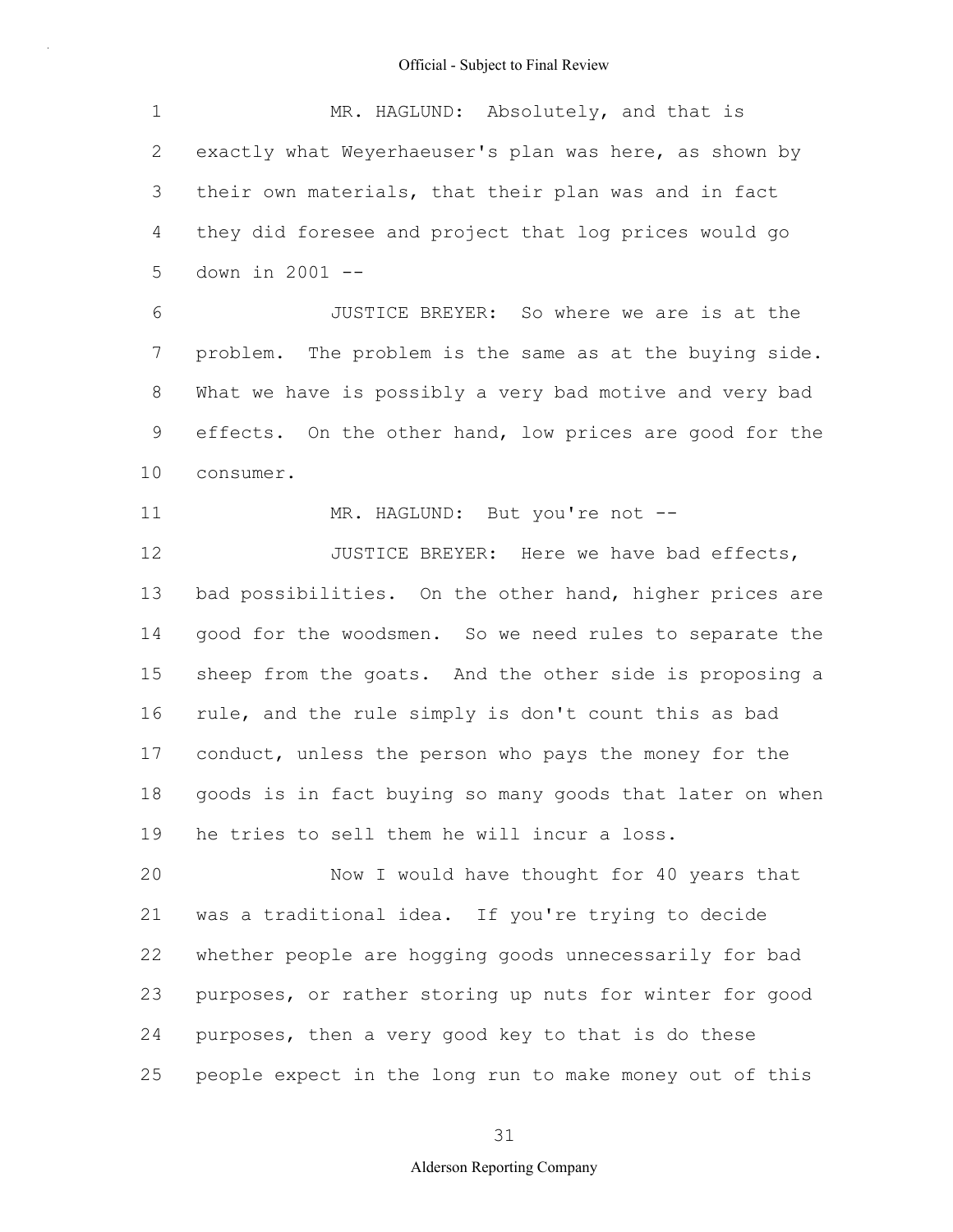1 2 3 4 5 6 without driving those victims out? If the answer is yes; they can make money on the market, they are storing up nuts for winter. It's good. And if the answer is no it's bad. That's called the recoupment test. I don't think that's new. I think it's old. And I'm not sure what your view of it is.

7 8 9 10 11 12 MR. HAGLUND: Well, as to Brooke Group and what the Court's being asked to do here, Justice Breyer, is to go down the same path that it did in Albrecht versus Harold Company in '68 when it agreed to treat completely symmetrically minimum and maximum vertical resale price restraints.

13 14 15 Later on, in State Oil Company vs. Kahn the Court abandoned and accepted Justice Harlan's dissent that it was wrong to equate those two.

16 17 18 19 20 21 22 23 JUSTICE BREYER: -- I agree with you. But I don't still think you can defend this retail versus maximum price restraint. That's a whole another kettle of fish. And what I'm interested -- I guess my question particularly is, I propose one test not two, but it might be that my test encompasses the dollar test and incremental costs and so forth. What do you think of my one test?

24 MR. HAGLUND: Well --

25 JUSTICE BREYER: One test is if they are not

32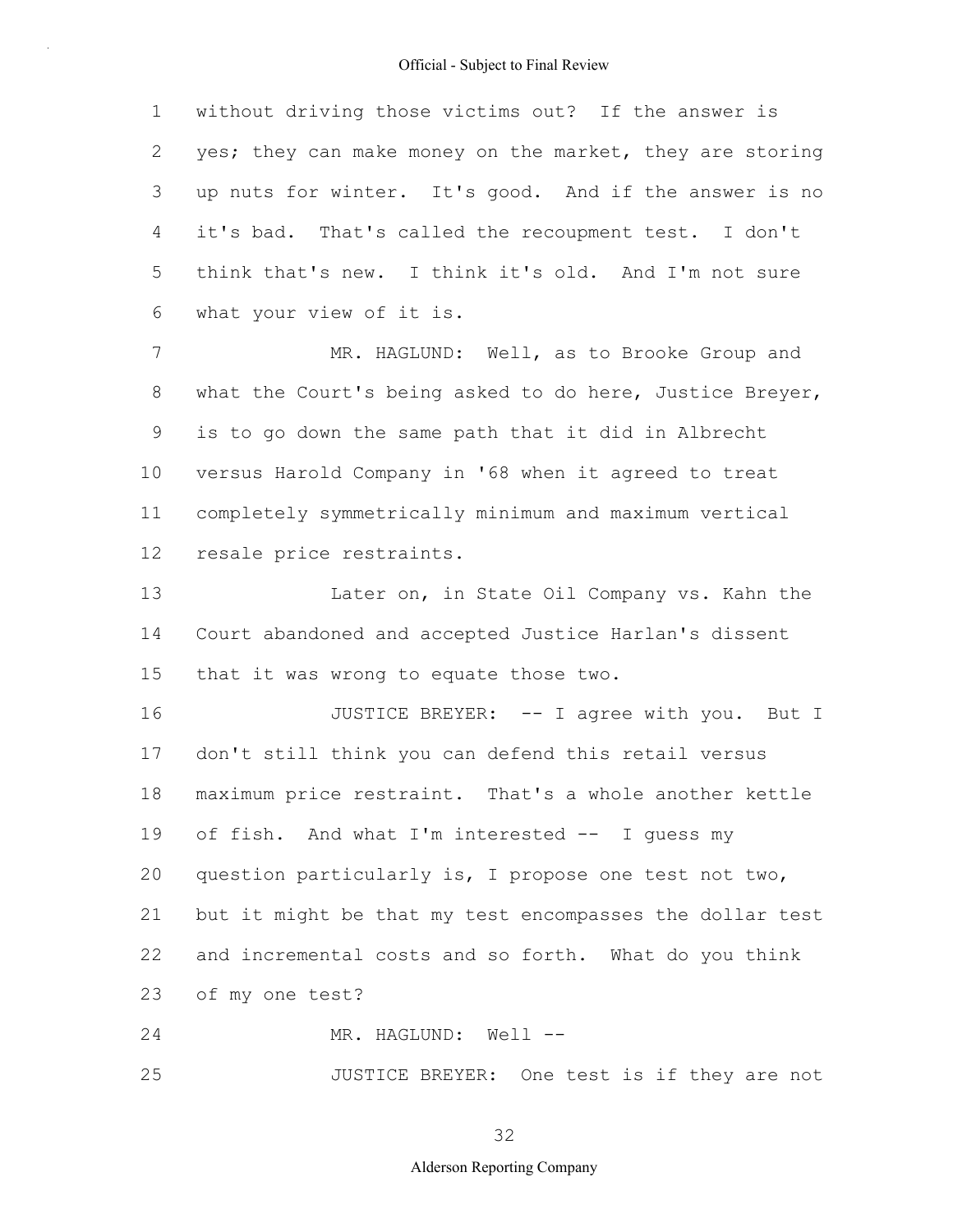1 2 3 going to make money legitimately out of this in the long run, it's bad, unless they can explain it away. But if they are, it's okay.

4 5 6 7 8 9 MR. HAGLUND: The problem with granting a safe harbor for above cost input purchases is that it does not work well in this context, especially in an inelastic market. The suggestion that you can simply use incremental cost is not a workable approach here if you look at the facts in this case.

10 11 12 13 14 15 16 17 18 19 20 21 22 CHIEF JUSTICE ROBERTS: What about the fact that the woodsmen in Justice Breyer's story are rational actors as well, and they don't have to be geniuses to realize that they are in a better shape having two buyers rather than just one. So maybe they forego the extra 50 cents a log, or whatever -- tree, it is in the short term and sell enough to keep the other company in business? I mean they can make that decision themselves. Or they can make the decision as rational actors that they are better off having more money that they can then use to buy more alder saplings that they can plant for the future. And either way it benefits the consumers.

23 24 25 MR. HAGLUND: Well not, that's not quite correct, because the signals that the higher input prices show, yes, they do generally incent more

33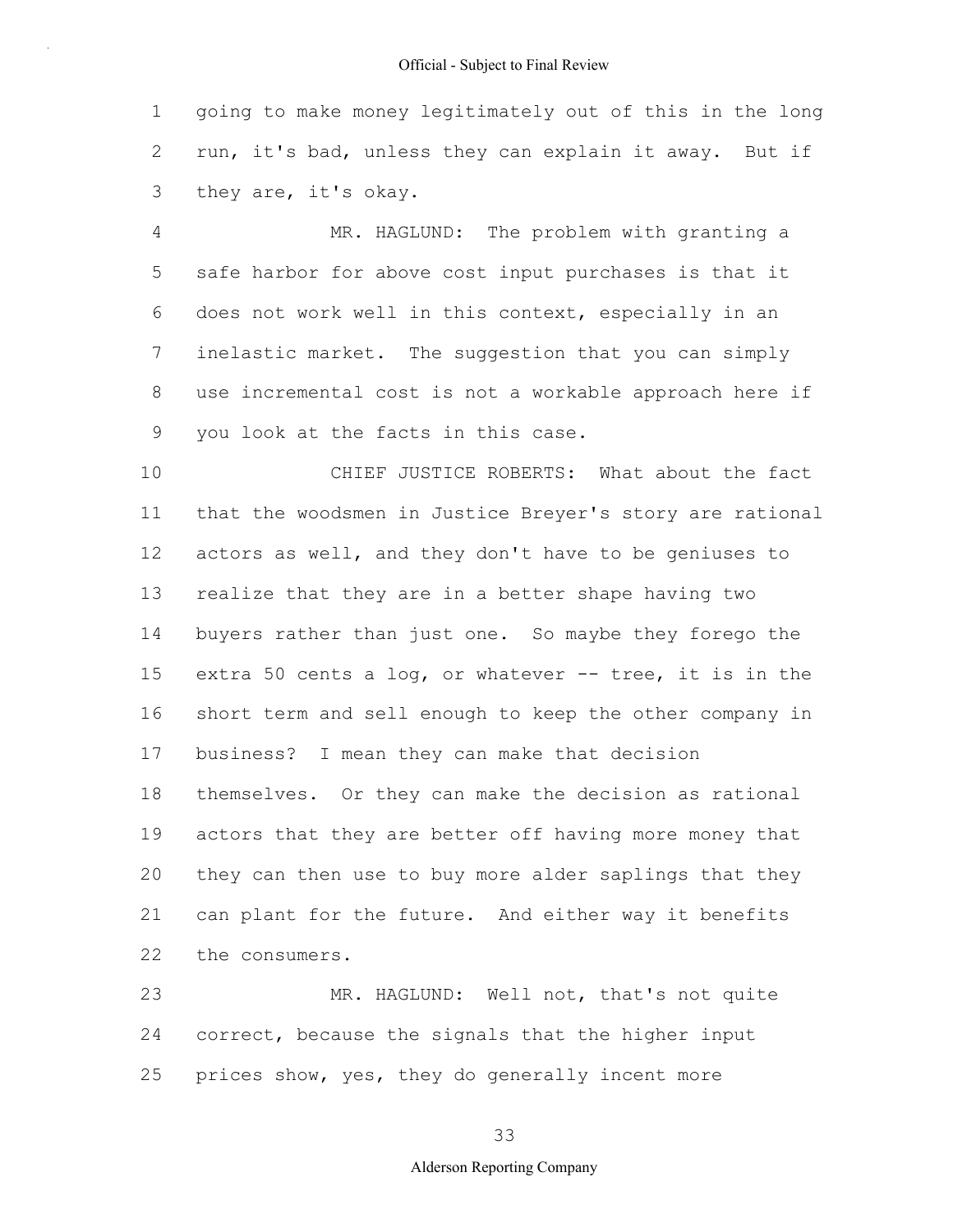1 2 3 4 5 6 7 8 production in a, in a typical market. Here, however, where you have a product that takes 30 to 50 years time and production, the price, higher price signals when they are sent by a monopsonist, like Weyerhaeuser in this case, actually send a very powerful message to tree farmers not to replant alder, despite those high prices. And there was evidence in the follow-on cases that reference that.

9 10 11 12 13 14 15 16 17 18 19 20 21 22 23 24 It was alleged in our complaint in this case but not actually backed up by any testimony at trial, that tree farmers in Oregon and Washington were actually electing not to replant alder and as Professor Noel notes in his law review article in the issue of the Antitrust Law Journal, which by the way is the only area -- half of this issue is devoted to this subject. It's the sum total of literature devoted to predatory overbidding in this area. And what Professor Noel notes is that where you have localized monopsony, the result is when the monopsony is in full flower a misallocation of resources between regions. The highly productive forest lands of the Pacific Northwest won't have as much alder in the future because of the significant signals sent by a monopsonist, even when they are engaged in that scheme.

The seller is happy if he has mature alder

34

25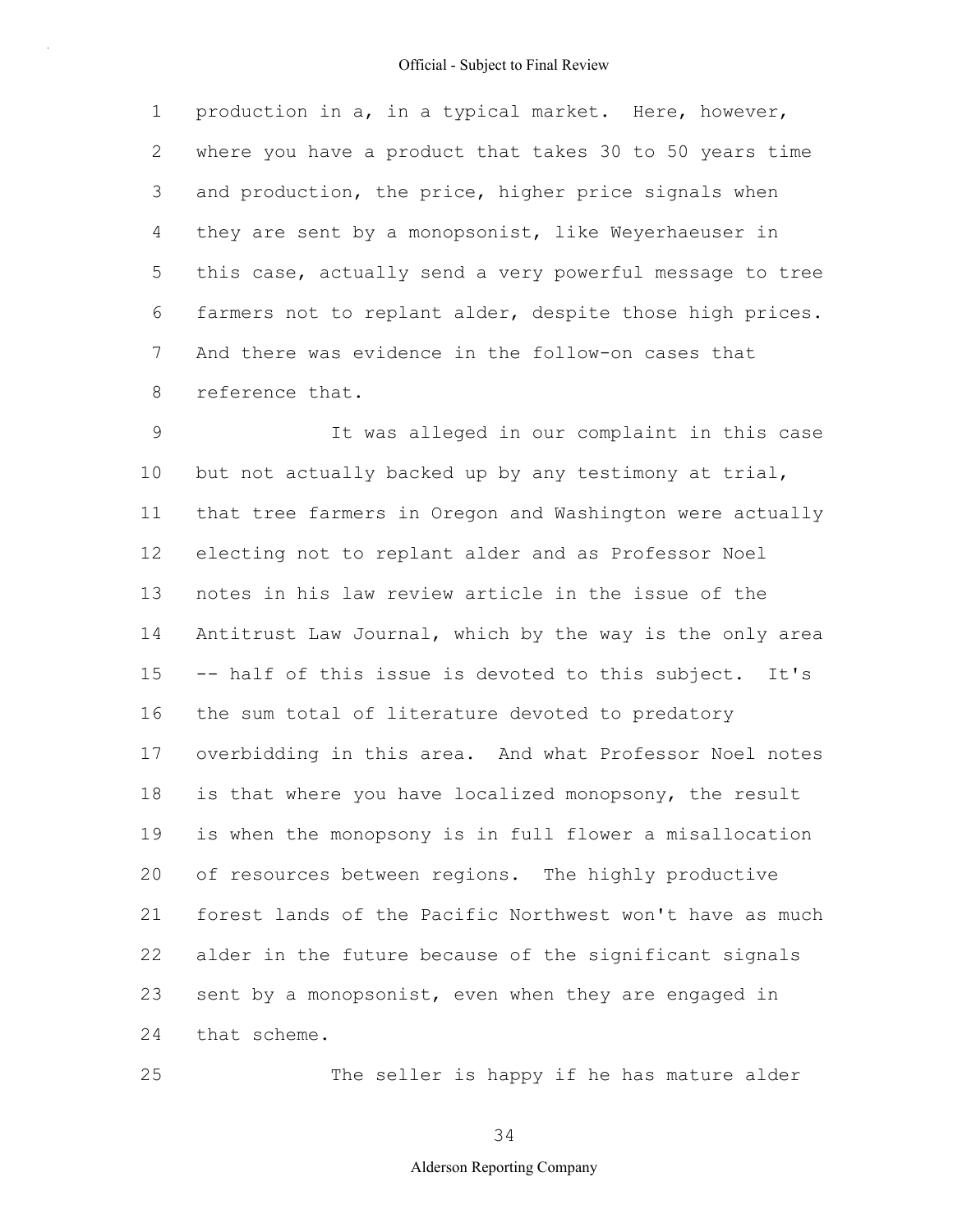1 2 3 4 5 to sell at that time to get the good price, but he is not going to replant, because he sees that 30 years down the road he will not have a competitive marketplace within which to sell his timber, and that was the reality in this case.

6 7 8 9 10 CHIEF JUSTICE ROBERTS: Well if he is, if he is that rational and foresighted, why isn't he rational and foresighted enough to know that he ought to be selling some to the other, the other processor even if that processor is not bidding as much?

11 12 13 14 15 16 17 18 19 20 MR. HAGLUND: Well we did actually have some record evidence in this case that at least a few people were doing that. One of the major suppliers of the respondent here, Ross-Simmons, was a company called Longview Fiber which made it -- a very sophisticated publicly held company -- made it a practice to sell most of its volume to Ross-Simmons on a market basis because it did not want the eventuality of not having Ross-Simmons in that competitive circle with Weyerhaeuser.

21 22 23 24 25 Most small woodland owners, however, who may only be in the market once every five years because that's the nature of their rotation, of the age classes of the timber that they have got, are not in that kind of sophisticated position because they are in the market

35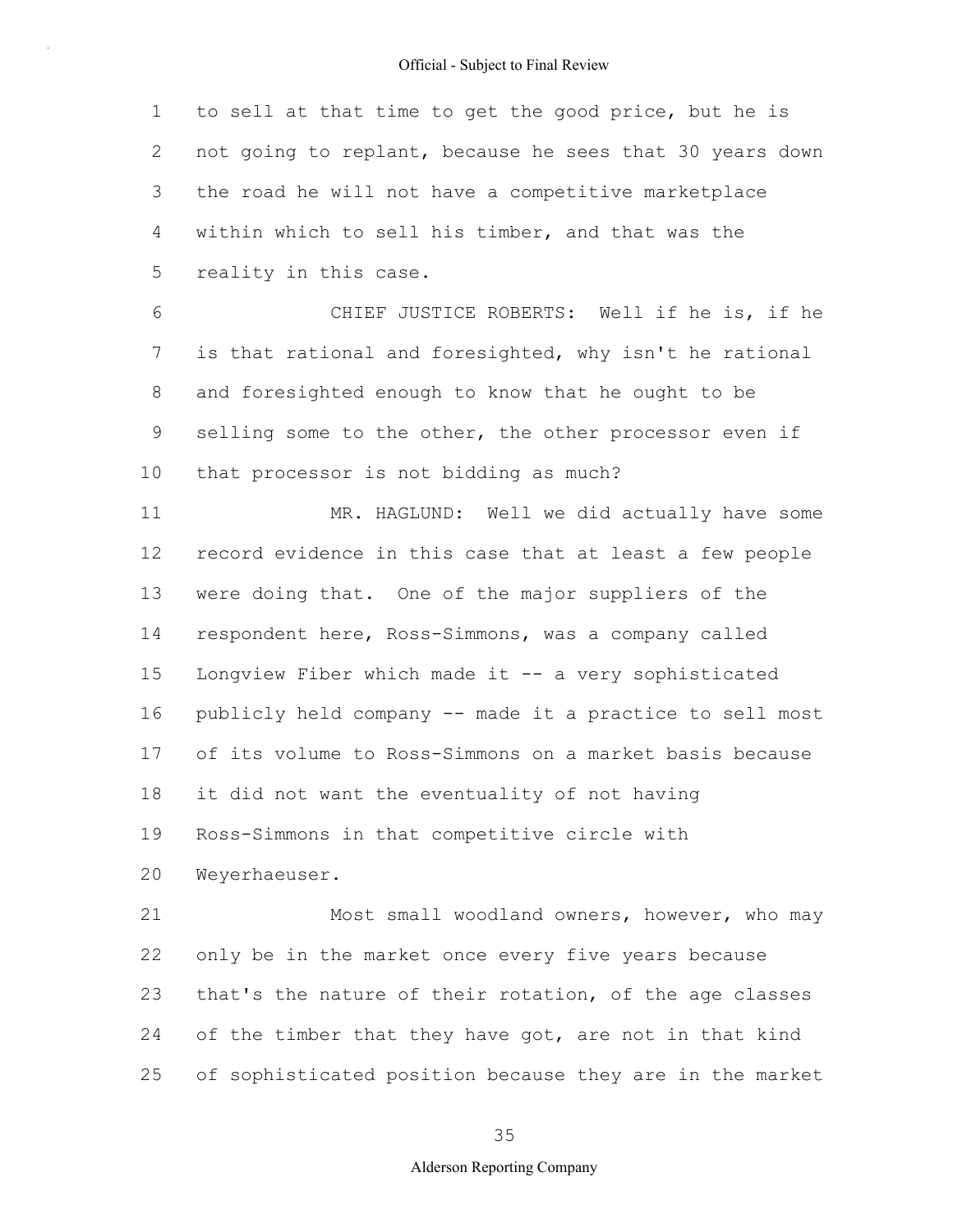1 2 3 4 5 6 7 8 9 10 11 12 13 14 15 16 17 18 19 20 21 22 23 24 25 so infrequently to make that kind of a judgment. It's been -- JUSTICE ALITO: If we don't take the Brooke Group approach, is the alternative to ask the jury to do what the instructions in this case ask them to do. MR. HAGLUND: No, it's not. JUSTICE ALITO: To decide whether Weyerhaeuser bought more logs than it needed in order to prevent its rivals from obtaining the logs that they needed at a fair price? How is a jury to, a lay jury, to decide whether a company like Weyerhaeuser bought more logs than it needed, or what is the fair price? MR. HAGLUND: We don't contend that the instruction was perfect here, but if one looks at the instruction as a whole and -- JUSTICE ALITO: But you think it was sufficient. MR. HAGLUND: Pardon me? JUSTICE ALITO: You think it was sufficient enough. MR. HAGLUND: In this case it was legally sufficient and I point out that this Court very recently has issued a decision in the first case of the term, Ayers vs. Belmontes, where you looked at the question of the catch-all mitigation factor in California in the

36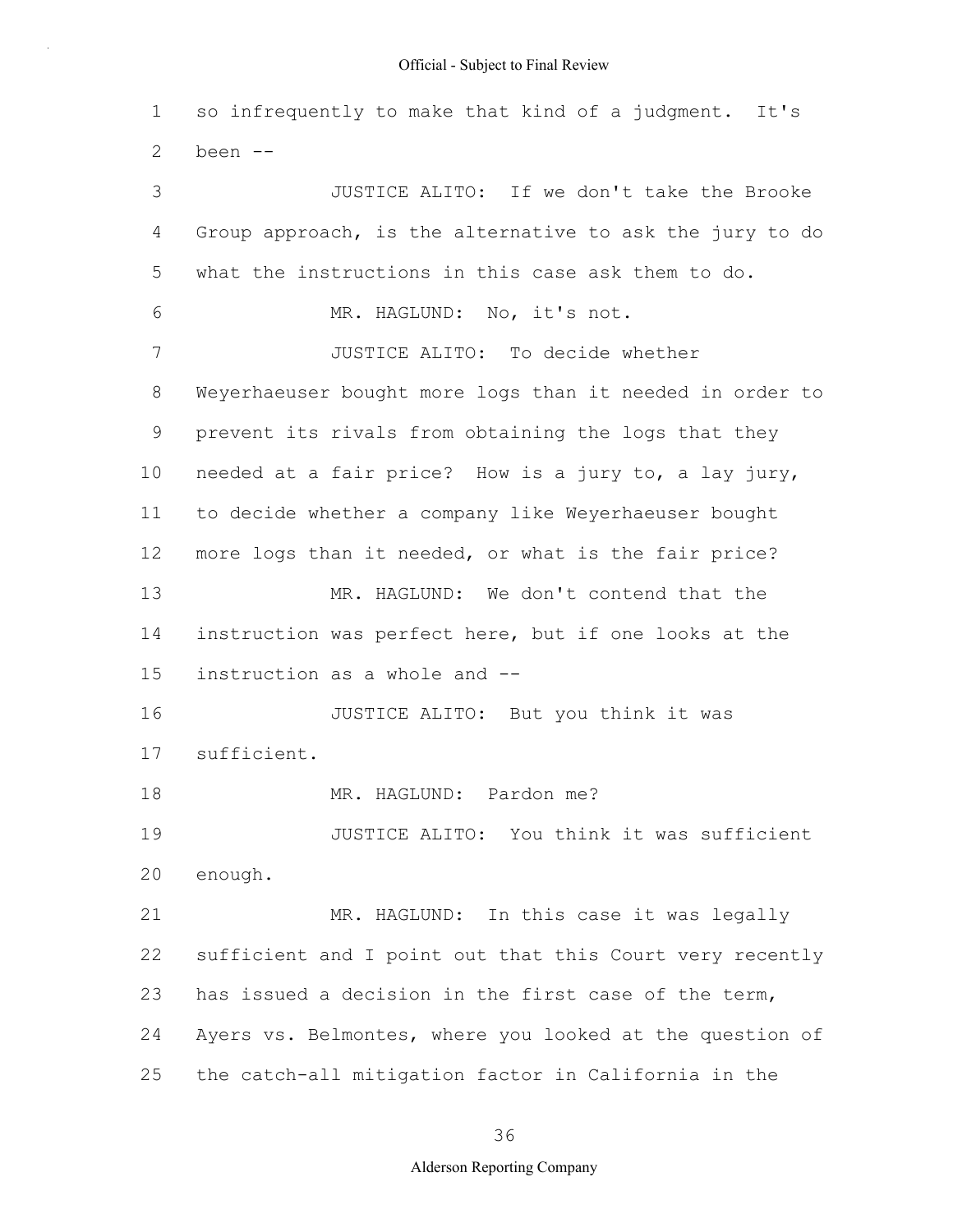1 2 3 4 5 6 7 8 9 10 11 12 13 14 15 16 17 18 19 20 21 22 23 24 25 penalty phase of a capital murder case. And you looked at the instruction and interpreted it in terms of the closing arguments, the evidence and the other instructions as a whole. JUSTICE GINSBURG: Who proposed the instruction in this case? MR. HAGLUND: The instruction, the paragraph that is subject to the great criticism on the other side, was a paragraph that was drafted by the district judge and handed out near the end of the trial and then commented on by the lawyers in, prior to -- JUSTICE GINSBURG: There was no requested charge on this point by the plaintiff? MR. HAGLUND: That's -- as to the issue of predatory pricing, plaintiffs, as we make clear in our brief, actually submitted a predatory pricing instruction three weeks before the trial. You tend to be overinclusive pretrial. Defendant on the other hand surprisingly submitted no such instruction on predatory pricing. The judge submitted a paragraph that had something more than what the current, or the ultimate paragraph contained. There was a debate over whether it needed to be, whether it was consistent with Brooke Group. I agreed with the other side that it did not have both components of the Brooke Group test. Judge

#### 37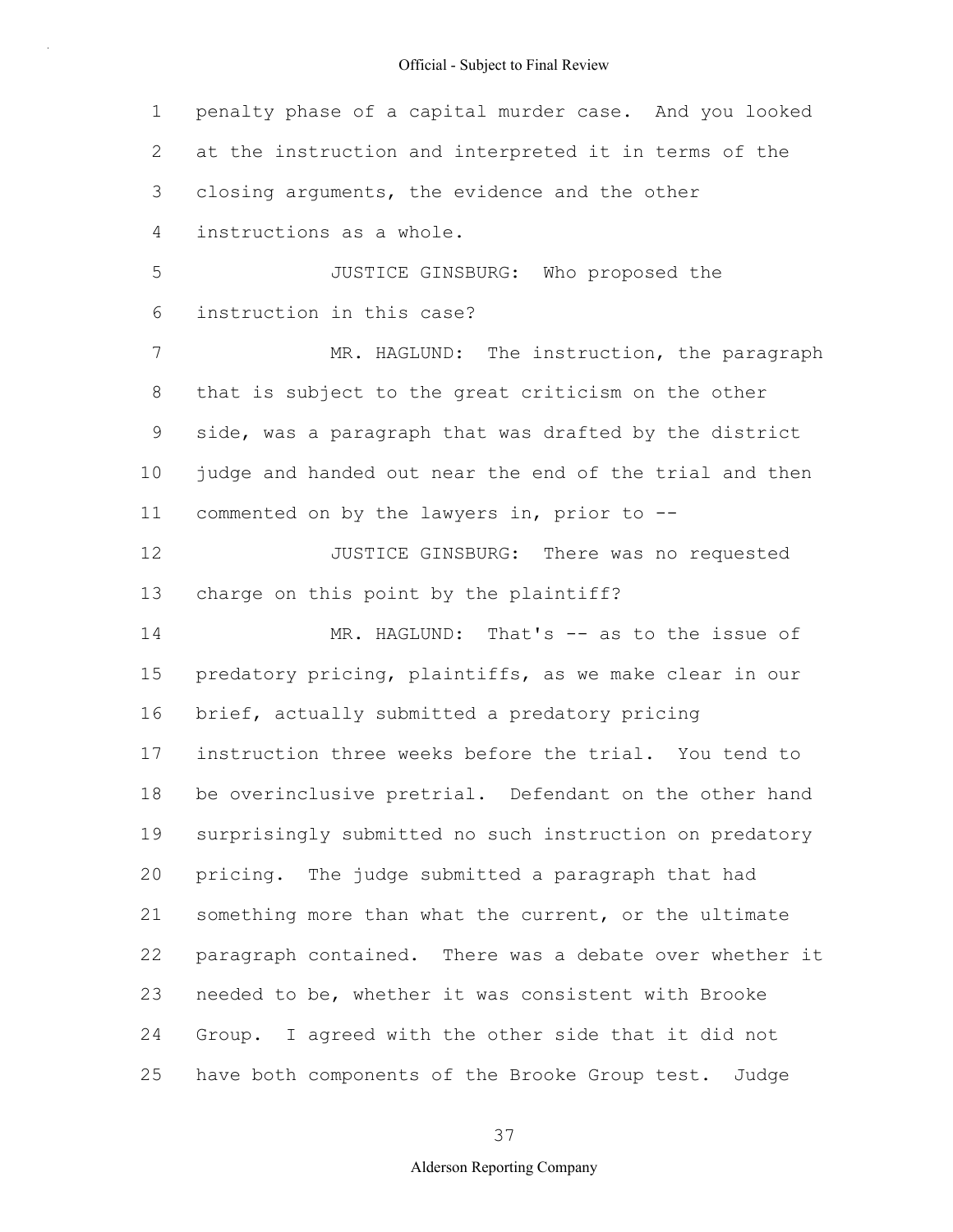1 2 3 4 5 6 7 8 9 10 11 12 13 14 15 16 17 18 19 20 21 22 23 24 25 Panner and I had a colloquy where ultimately he was going to turn one paragraph into two, include a Brooke Group test. We then withdrew our request for that instruction, Weyerhaeuser objected to the, the thinned down version of the ultimate paragraph. But the interesting thing about Weyerhaeuser's relationship to this instruction is that they really invited the linguistic framework of this, "bought more than they needed" or --JUSTICE ALITO: What does that mean? What does a fair price in this, in this context mean? Does it mean the price that's necessary in order to keep an inefficient competitor in business? MR. HAGLUND: Well, what it meant in this case, Justice Alito, is that it meant what, how much did Weyerhaeuser artificially increase the log market above where it otherwise would have been? We had several experts and a number of both industry and forest economists testify that for 20-plus years log prices had been following lumber. There was an equilibrium in the market. Then you get to -- JUSTICE SOUTER: Why is that the standard of fairness? I mean that, you know, that may be fine. But how does, how does a jury, A, what's the authority for saying that is the standard of fairness and B, how does

# 38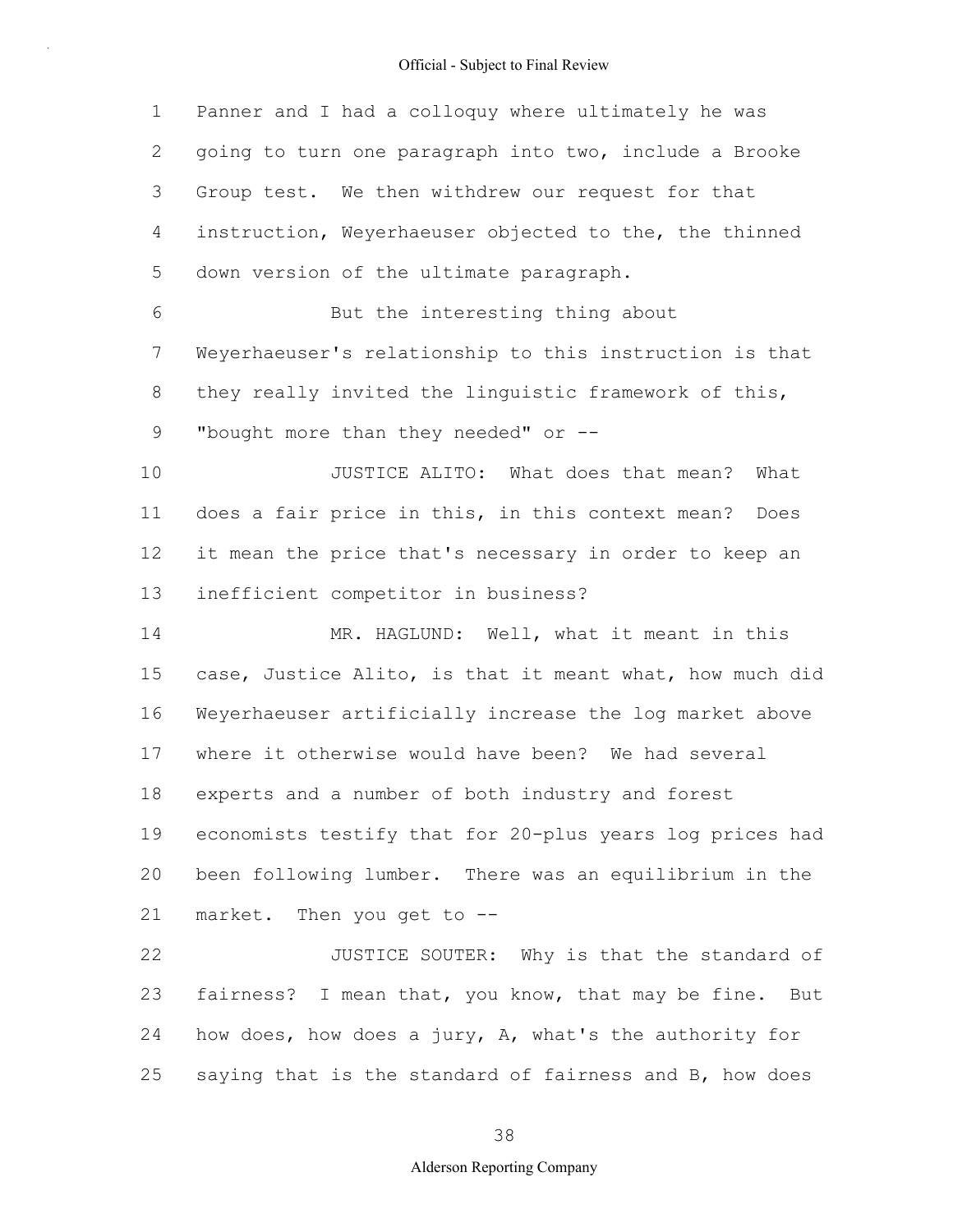1 a jury know that?

2 3 4 5 6 7 MR. HAGLUND: The -- if you look at the Ninth Circuit opinion, the Ninth Circuit made it clear that the instructions as a whole provided sufficient guidance. Nowhere in the case as we tried it did we attempt to exploit the instruction in the way that Weyerhaeuser suggests happened.

8 9 10 JUSTICE SOUTER: Maybe you didn't, but that basically left the jury on a, on a free float, didn't it?

11 12 13 14 15 16 17 18 19 20 21 22 23 24 25 MR. HAGLUND: Well, I don't think so if you look at the evidence. The evidence that we presented included a forest economist who presented three different scenarios where he identified how much Weyerhaeuser had artificially increased log prices above where they would have been but for their anticompetitive behavior. We in no way went to the jury in closing, saying award what you think is fair. We relied completely on that evidence, and in fact the jury, which included a Ph.D. in physics in a high-tech industry, an accountant, the head of a chain store, and a banker and a retired farmer, they looked at the evidence and they actually to the dollar picked one of those market -based scenarios for how much was the market elevated.

JUSTICE SOUTER: Okay. Let's assume I

39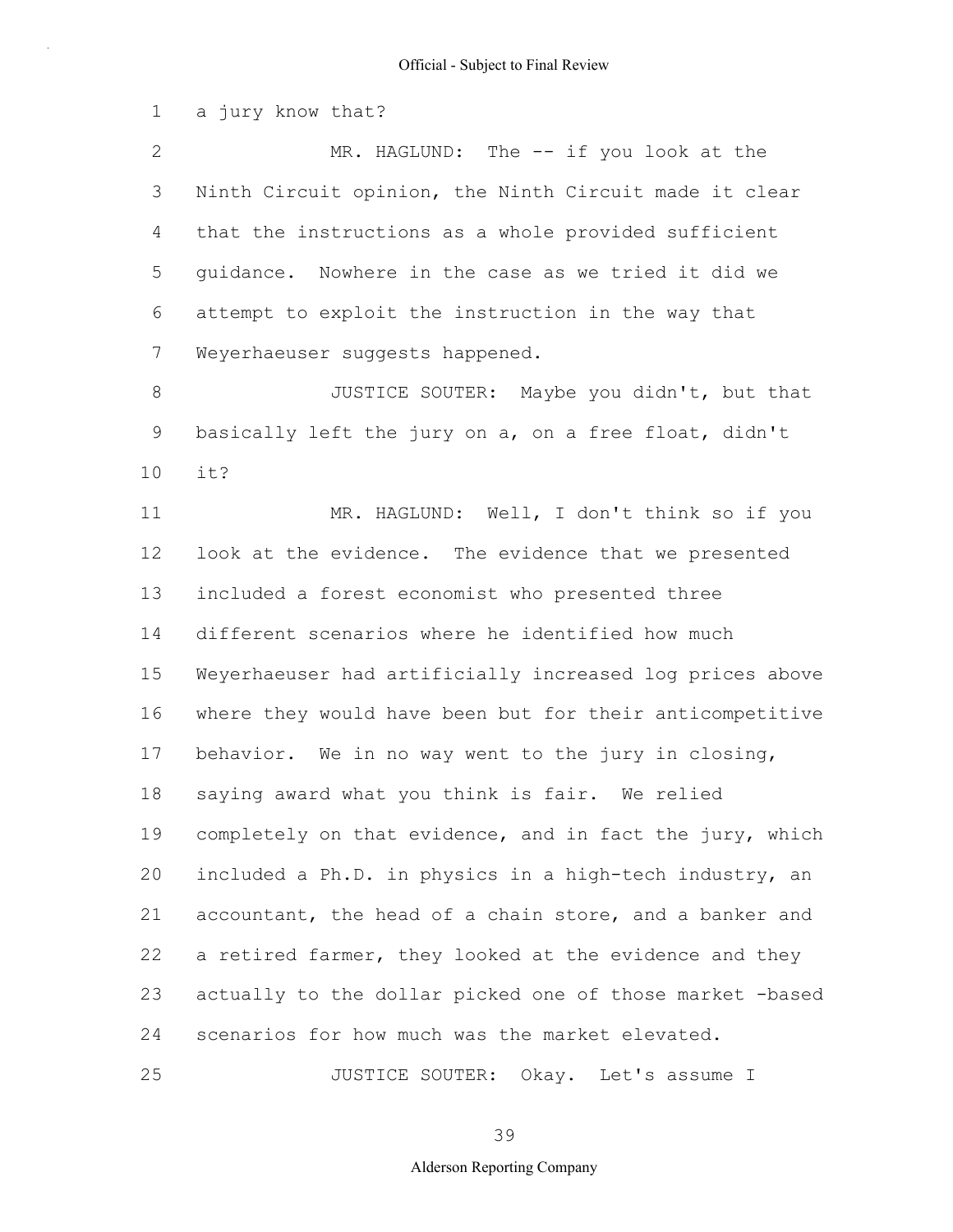| $\mathbf 1$    | accept your sort of Delmonte's analysis here. If we      |
|----------------|----------------------------------------------------------|
| 2              | were to approve of that instruction in effect, as you    |
| 3              | want us to do, and we also believe that on its face      |
| 4              | something more has got to be said than merely the word   |
| 5              | fair, what proposition would we say must be included in  |
| 6              | that instruction to make the so-called fairness          |
| $7\phantom{.}$ | instruction a sensible one that can be consistently      |
| 8              | applied?                                                 |
| $\mathcal{G}$  | MR. HAGLUND: And we don't contend that it                |
| $10 \,$        | was a perfect instruction. We think it would be          |
| 11             | perfectly appropriate if --                              |
| 12             | JUSTICE SOUTER: No, I realize that.                      |
| 13             | MR. HAGLUND: Okay.                                       |
| 14             | JUSTICE SOUTER: And I'm saying if we follow              |
| 15             | your lead, we're going to try to take that and make it a |
| 16             | closer to perfect instruction, and what should we say    |
| 17             | must be added to it?                                     |
| 18             | MR. HAGLUND: It's quite simple. If you                   |
| 19             | look at that paragraph, there are two pieces of it. One  |
| 20             | of them, one portion says that you can regard it as an   |
| 21             | anticompetitive act if defendant purchased more logs     |
| 22             | than it needed. We don't think that needs to be          |
| 23             | improved because that's easy to figure out, and here we  |
| 24             | had evidence that they continued --                      |
| 25             | JUSTICE GINSBURG: Why? Why is it easy to                 |

40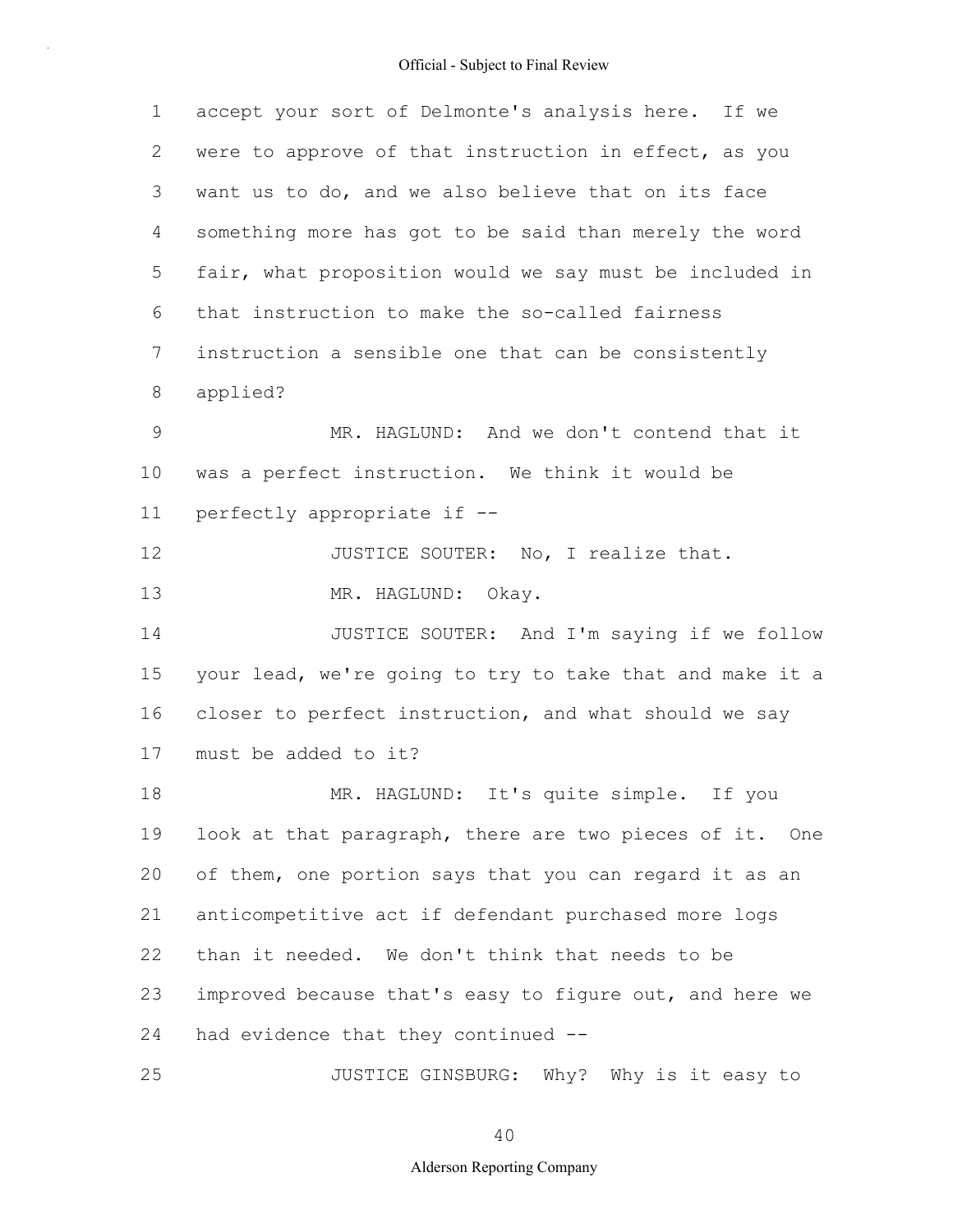1 2 3 4 5 figure out? As Justice Breyer brought up the stockpiling, how do you know whether they are storing it, or a time when the supply is short, or they are just letting it go to rack and moon in order to put this company out of business?

6 7 8 9 10 11 12 13 14 15 16 17 18 19 20 21 MR. HAGLUND: Justice Ginsburg, you will know because of the evidence in the case. If the plaintiff, the defendant is able to show that they were storing up this extra input against a prospect of a price hike in the future or because they were out trying to get enough volume for some promotion for a customer that was going to significantly increase their purchases, then you'd have a different kind of case. We have a situation where they warehoused large, unprecedentedly high volumes of lumber because they -- JUSTICE BREYER: Why did they say they needed it? I mean, why do you need all this Ph.D. guy up there? Why don't you just prove what you just said? MR. HAGLUND: We did. JUSTICE BREYER: Fine. Then why do you need all these other instructions about pricing? I suppose

22 23 24 25 the only reason you'd need them is if there's a dispute as to whether it was in their economic interest in the absence of any intent to monopolize these people to buy all these logs or not. And so it would be very

41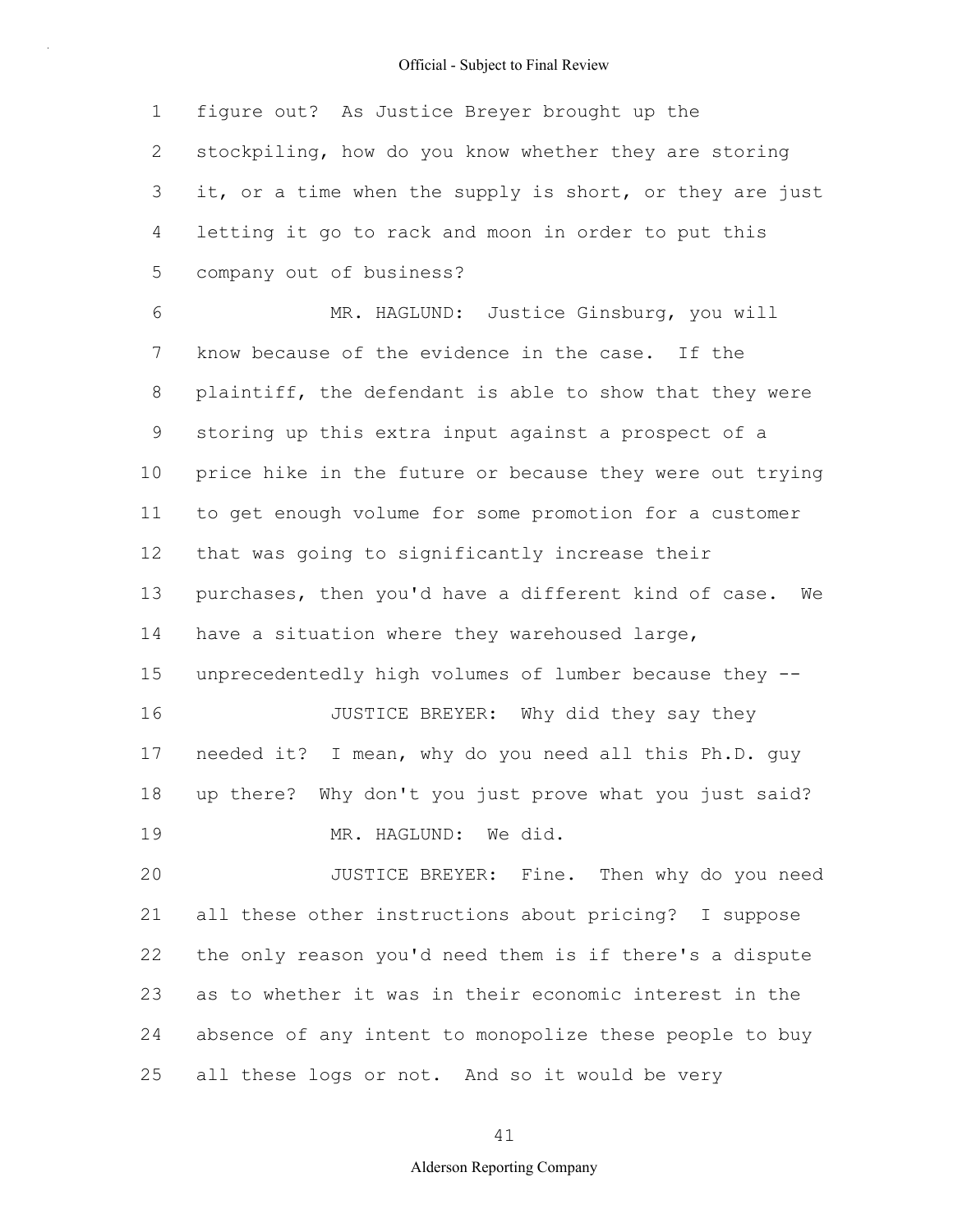1 2 3 4 5 6 7 8 9 10 11 interesting if you have a way of proving that they did not need these for any legitimate purpose, a matter which is likely to be disputed. So, I think the hard thing in these cases is to prove that. And if you can tell me how you prove that without giving the jury an instruction something like, look to see whether they can sell them reasonably at a profit. Or, look to see even if they can't sell them at a profit, whether they could recoup whatever they are losing later. Or, or, and you fill in some blanks, and now I'll have some candidates for testing.

12 13 14 15 16 17 18 MR. HAGLUND: Well, as to the paid a higher price than necessary, the language we would suggest could be used in another case and passed on by this Court, is the following: Paid a higher price than necessary to move the log market to higher levels than otherwise would have prevailed in order to injure competition.

19 20 21 22 23 24 25 JUSTICE BREYER: Oh. But of course, I want to injure competition always when I in fact sell at a lower price that I very much hope my competitor can't possibly meet, indeed would go out of business. I cheer. I would love to get a monopoly. I would love to make a better product, lower prices, et cetera. Do you see the problem? And so what you've told the jury there

42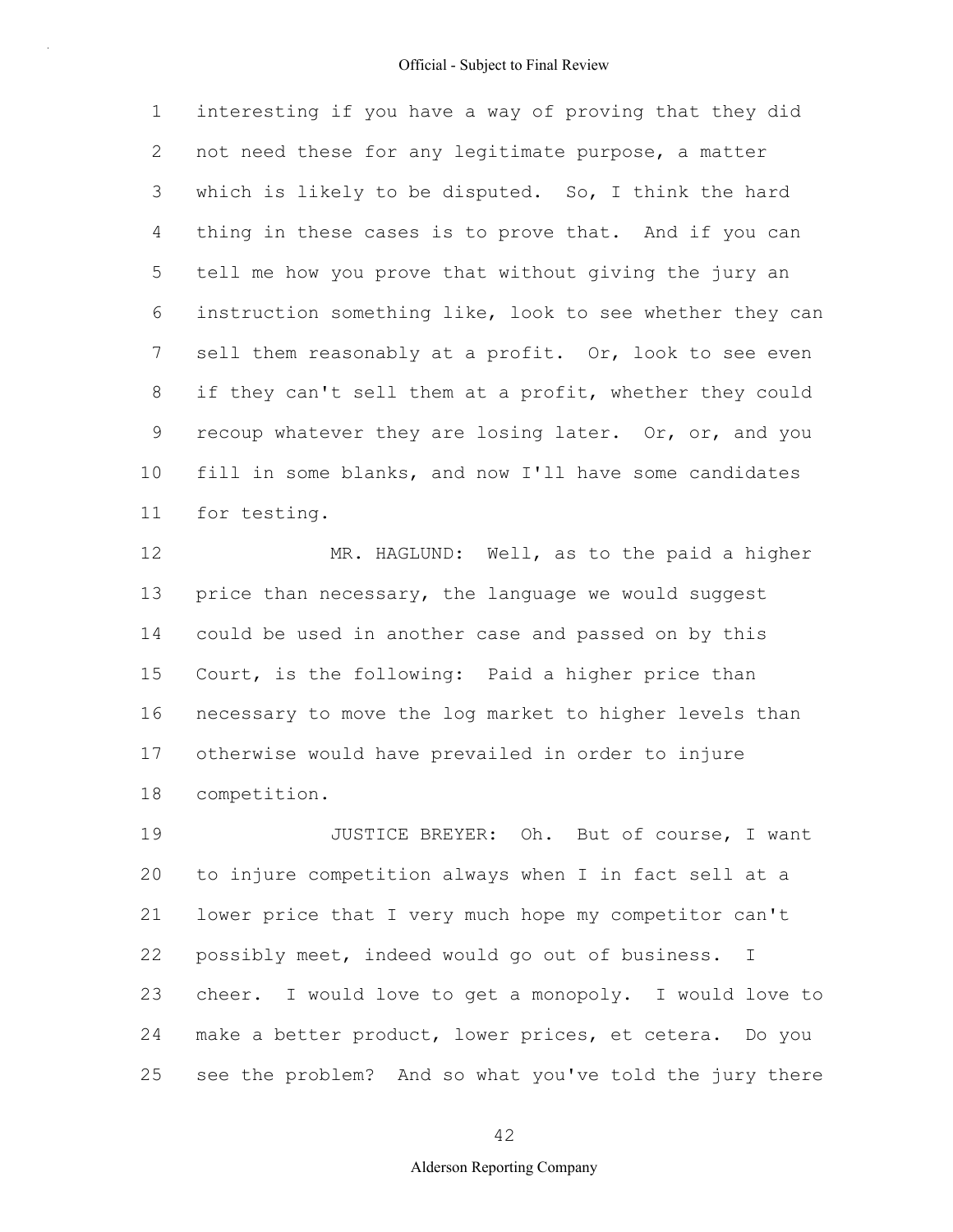1 2 3 4 5 6 7 8 9 10 11 12 13 14 15 16 17 18 19 20 21 22 23 24 25 on that instruction -- MR. HAGLUND: But here --JUSTICE BREYER: -- is that they can find this person guilty even if all he wants to do is so second-guess that market that he gets the logs and will sell them at a huge profit later on in a competitive selling market. MR. HAGLUND: We don't have a situation here, Justice Breyer, where Weyerhaeuser presented evidence that they were the most efficient and able to pay higher prices. Weyerhaeuser presented no quantitative evidence that it was the lowest cost producer in terms of costs -- JUSTICE BREYER: What if it were the highest cost producer? Suppose still, they think that by buying these logs we later can make a profit when we resell them on the competitive market. You see, the reason they're coming up with this test is they don't think you can give, the reasoning of it is that they don't think that you can produce a better one. So I'm listening. MR. HAGLUND: Well, one of the reasons that one can't go in this direction here, Brooke Group was a pricing only case. As the briefs make clear and the decision made clear, if that had been a standard monopolization case it would have been out the door on

43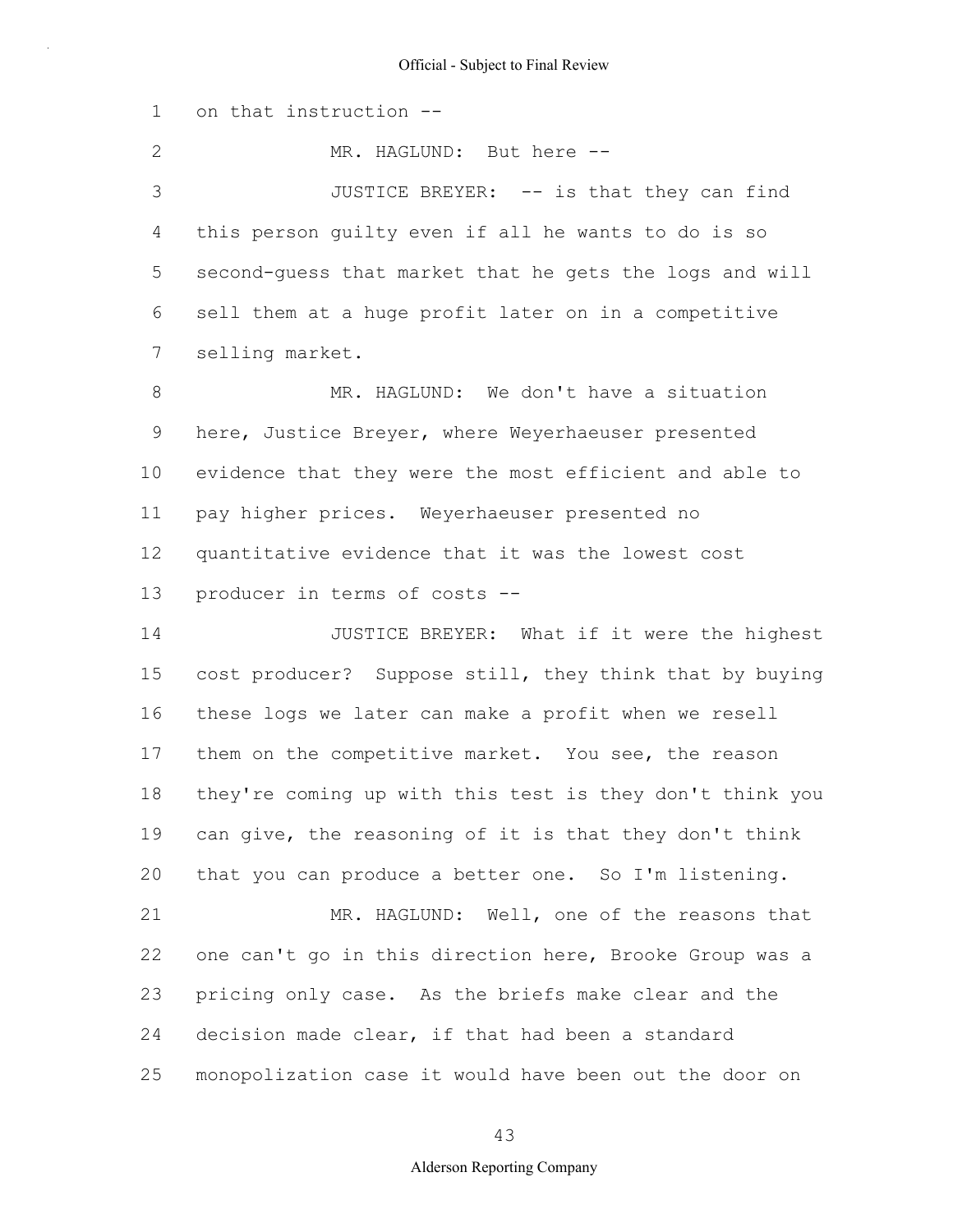1 2 3 4 5 6 7 8 9 10 summary judgment because the defendant was a 12 percent player. They had no prospect of, of attempted or monopolization, a viable monopolization claim. Here we have a situation where Weyerhaeuser's pricing conduct, deliberately and artificially pushing the market up through a variety of mechanisms, was also interconnected and linked to complementary other conduct that we think set the table for the effectiveness of their strategy in elevating the log market that our client was participating in.

11 12 13 14 15 16 17 18 19 20 21 22 23 24 25 Bear in mind that, that at JA 901 we have a Weyerhaeuser document showing that very significant foreclosure from their exclusive contracts in the, in Oregon for example, this is a document that shows that 62 percent of the market was covered through either exclusive purchase arrangements between Weyerhaeuser and large landowners, or non-efficiency-based trades were the, were linked to the exchange of the alder sawlogs from that landowner. Only 33 percent according to JA 901 show, in Oregon, was projected to be open market bidding. Weyerhaeuser acquired, when it was then at a 65 percent market share, acquired the dominant seller, a built-in monopsony in British Columbia and it's five, 15 to 20-year exclusive forest licenses. That kind of foreclosure, linked with the anticompetitive behavior

# 44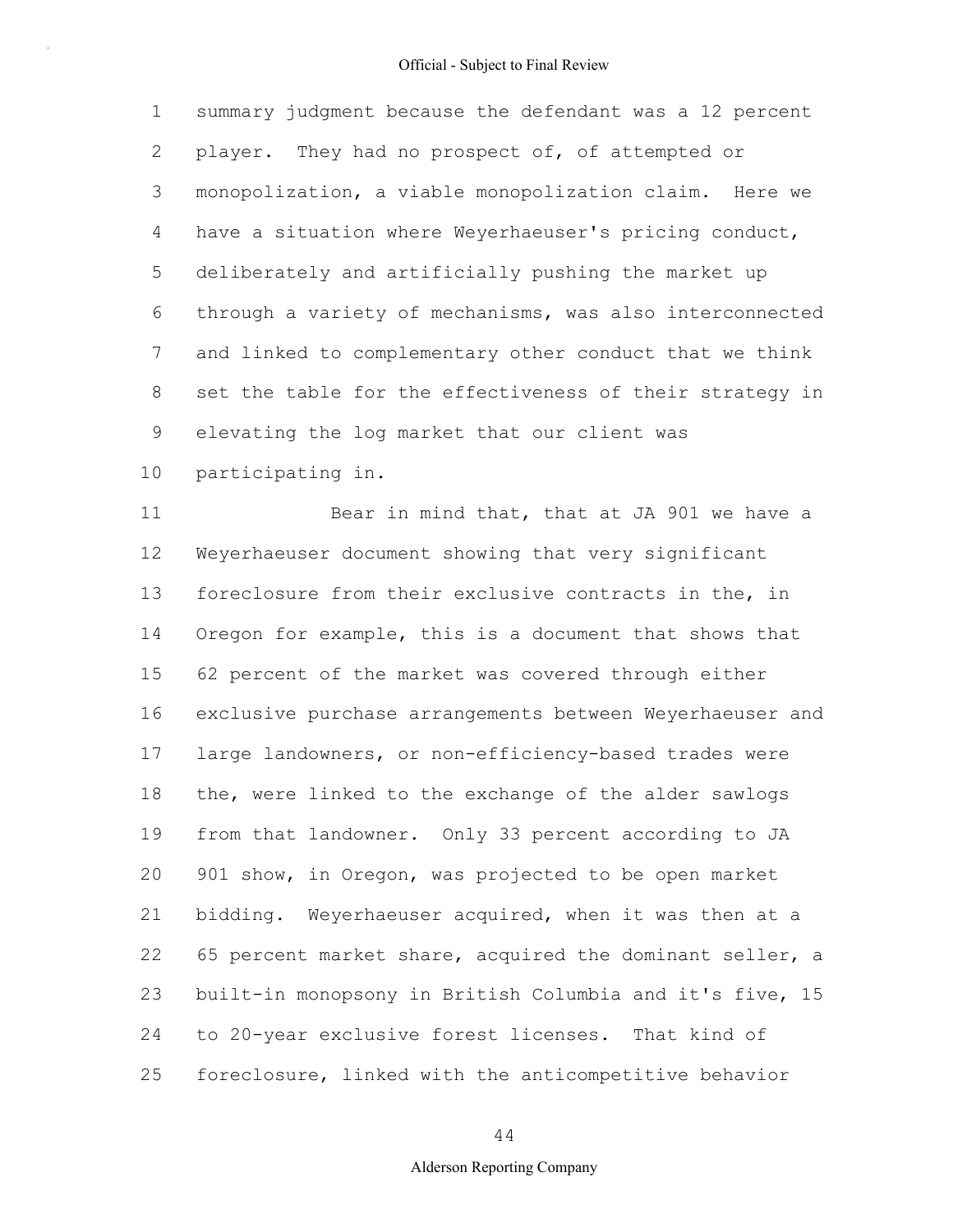1 2 3 4 they engaged in that was a variety of bidding practices, some of it was overbuying, some of it was manipulating bidding back and forth, and then putting the last bid in terms of that cost on the other side.

5 6 7 8 9 10 11 12 13 14 15 I think it's important, I'd like to shift to the instruction again, and make the point that Weyerhaeuser never gave either the plaintiff in this case or the district judge the opportunity to consider a different instruction than was given here. And the fact that's demonstratively shown if one looks at page 43 of their opening brief in the Ninth Circuit, in the Ninth Circuit they only took the position in the bulk of their brief that they were entitled to judgment as a matter of law on the basis of Brooke Group. As to the ground or the contention --

16 17 18 JUSTICE GINSBURG: Do you -- do you agree that you couldn't have made it on Brooke Group because they were selling these logs at a profit?

19 20 MR. HAGLUND: I didn't quite hear that, Justice Ginsburg.

21 22 23 24 25 JUSTICE GINSBURG: Do you agree that you could not have prevailed under the Brooke Group test because Weyerhaeuser was, was making a profit on these sales even though it had bid up the price of the logs? MR. HAGLUND: We do not agree as to the

45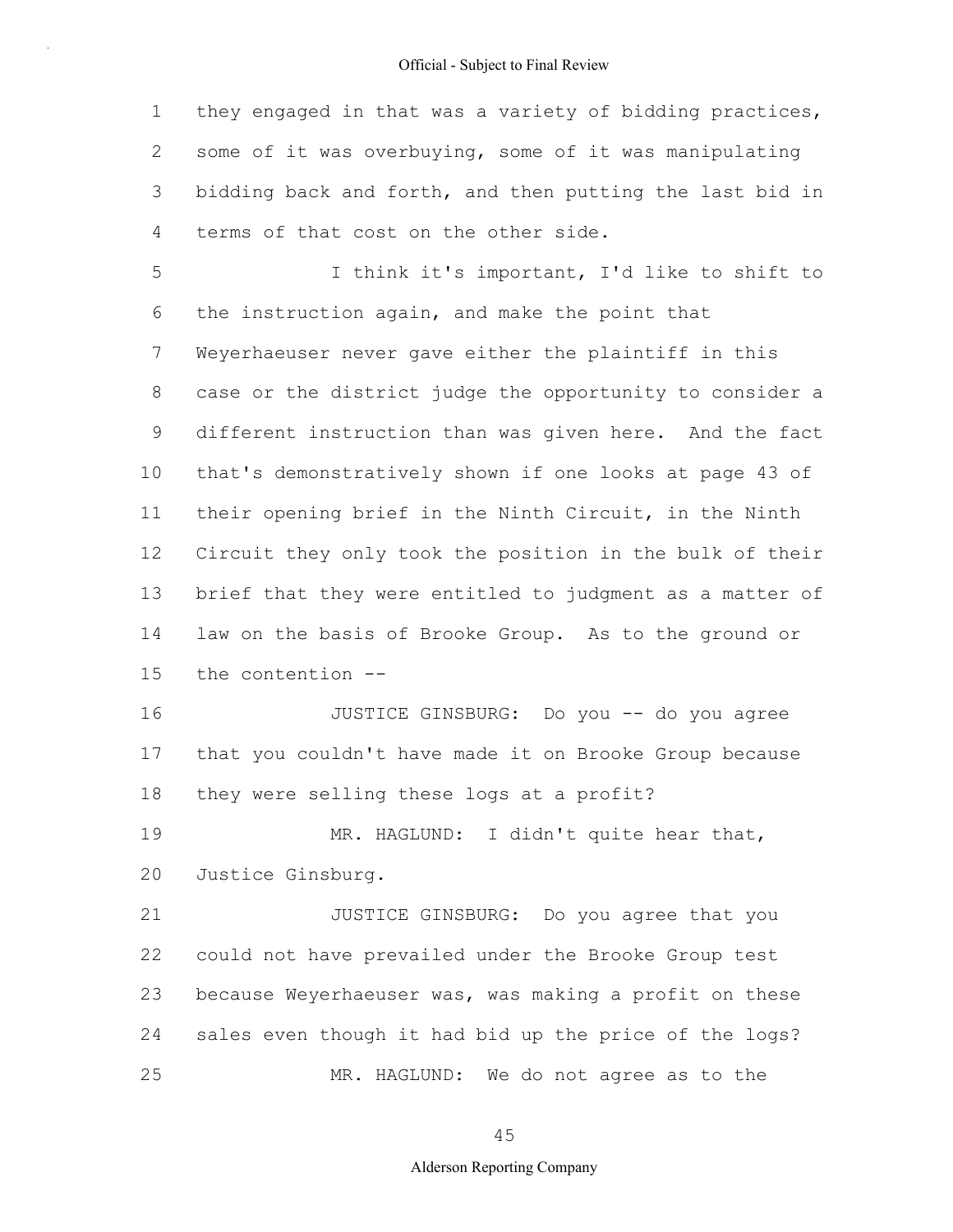1 2 3 4 5 6 7 8 9 10 11 12 13 14 15 16 17 18 19 20 21 22 23 24 25 evidence in this case. We have evidence in this case that we cited to in our brief that when you adjust, as against the Longview mill which our client was literally right next door to, when you adjust for the fact that Weyerhaeuser supplied half of the raw material needs of the Longview mill at way below market transfer prices, when you adjust those to the average price they paid other third parties for logs, the Longview mill ran at a loss for a significant part of the, of the predation period. We do have the evidence in this case to contend -- JUSTICE SCALIA: It's ultimately a jury question, I assume. MR. HAGLUND: If Brooke Group is applied --JUSTICE SCALIA: But that question was not put to the jury, right? MR. HAGLUND: That's correct. We withdrew the request for a Brooke Group instruction. But to finish my point about the fact that this -- CHIEF JUSTICE ROBERTS: So then, would you be entitled to a remand on that or not, given that you withdrew that instruction? MR. HAGLUND: If the Court concludes the Brooke Group applies to this case, then the instruction

46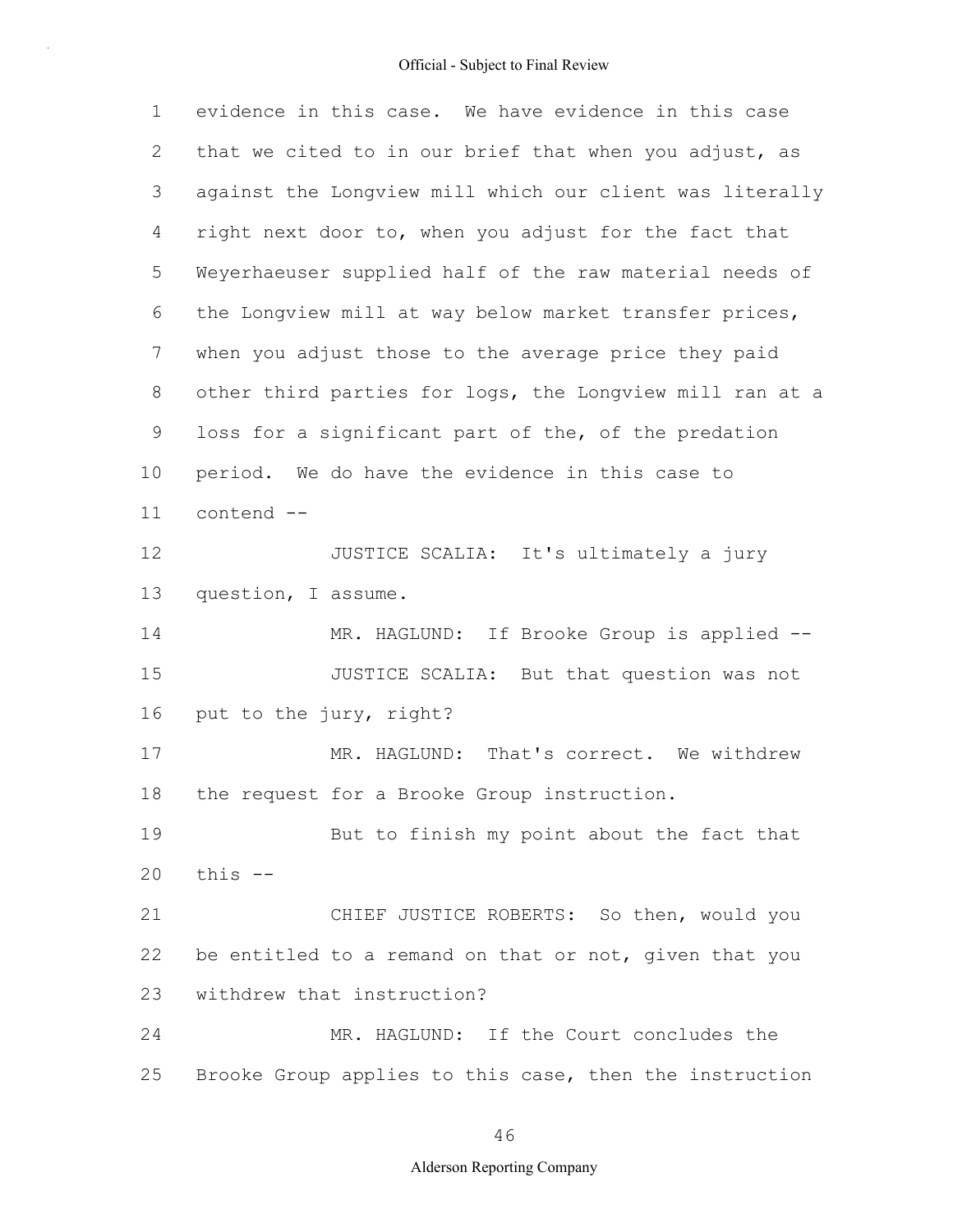1 2 3 4 5 6 7 8 9 10 11 12 13 14 15 16 17 18 19 20 21 22 23 24 25 was incomplete, it was not correct, and we would be entitled to a remand and a chance to retry the case. JUSTICE ALITO: But what about the recoupment prong, given that Weyerhaeuser doesn't have market power in the selling market and that mills were entering, new mills were coming on line during this period. How would you satisfy the recoupment? MR. HAGLUND: Well, the recoupment is not in the output end of things. The recoupment is the opportunity to drive log costs down to recoup the extra costs you pay during the predatory period. And we had evidence in the record that a former executive from Weyerhaeuser testified that they had used this strategy multiple times, that when it was questioned by some in top management that the head of a division would always say once we either acquire or get rid of a competitor, we will recoup those costs many fold. That's at JA 260, Cliff Chulos. We also had at JA 903 a planning document in 2001 where Weyerhaeuser was showing in that PowerPoint chart the expectation that log prices would be going down in '01, '02, '03, and for every 2 percent change downward it was an extra \$2 million in profits to the bottom line. There was no plan to pass on the benefits of those lower input prices to consumers. Obvious consumer lack of benefit in that situation.

47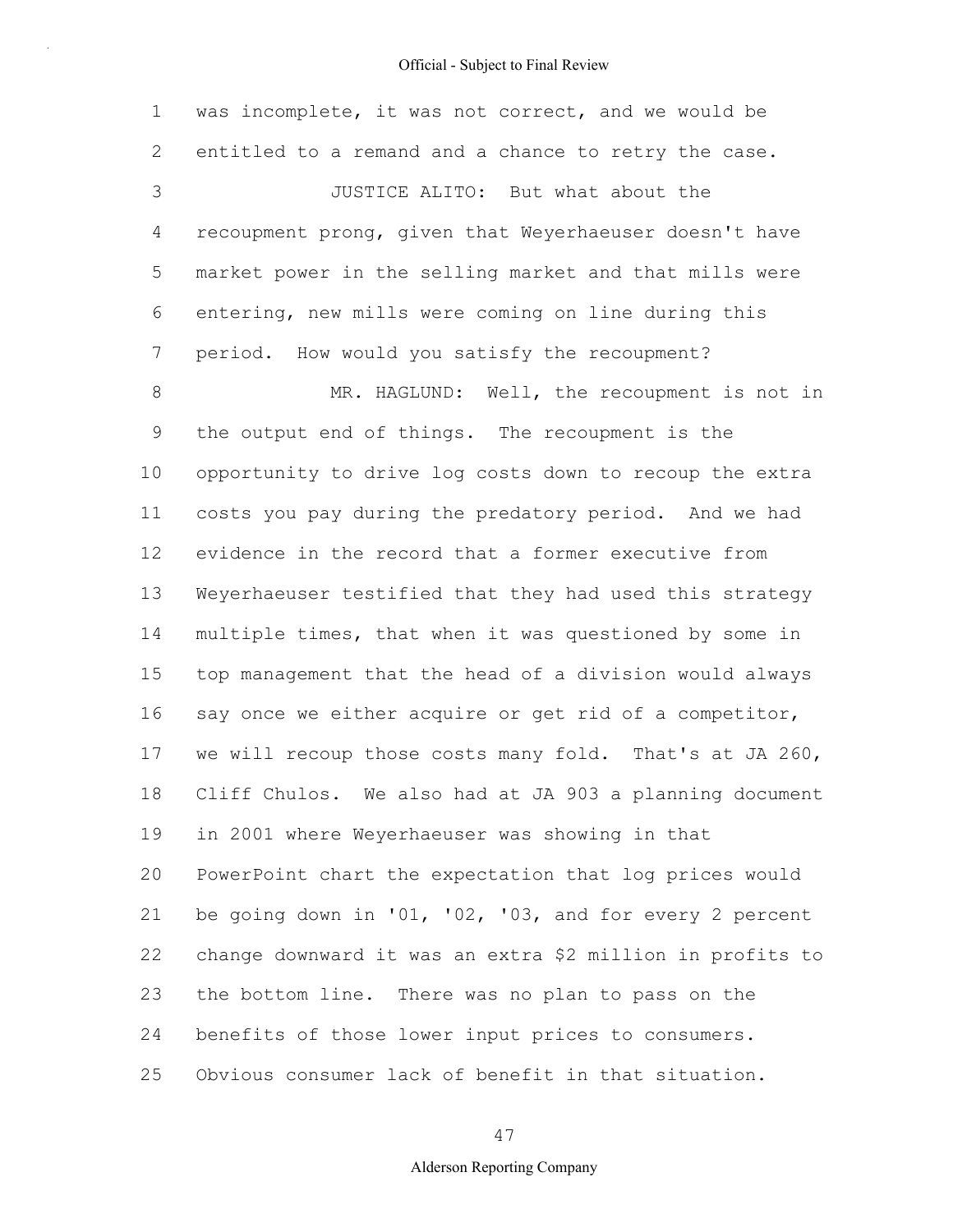1 2 3 4 5 6 7 8 9 10 11 12 13 Also as to recoupment, if you look at JA 831 to 95, which are the year-end financials for the Weyerhaeuser alder mills in Oregon, Washington and BC during a roughly four-year period, you see a monu -- a huge price differential between the prices in British Columbia and those prevailing in Oregon and Washington. We think there was every expectation on management's part to drive the prices down to the levels that prevailed in British Columbia, which works out to about \$40 million a year, way way above the amount they were spending in this predatory scheme predominantly in Oregon and Washington, because there is no competition in British Columbia.

14 15 16 17 18 19 20 21 22 23 24 25 But I would like to point out that they never preserved the issue of whether or not the standard that the Ninth Circuit in dictum stated was as a whole sufficient to guide the jury as to a definition of anticompetitive conduct. At page 43 of their brief after quoting this paragraph they so criticize, they note, although that statement of the law -- this is 43 of the Ninth Circuit brief, not the blue brief that you have -- although that statement of the law may have been acceptable when Reed Brothers was decided, it is not in the wake of Brooke Group for reasons explained above. The point here is that they never made any charge in the

48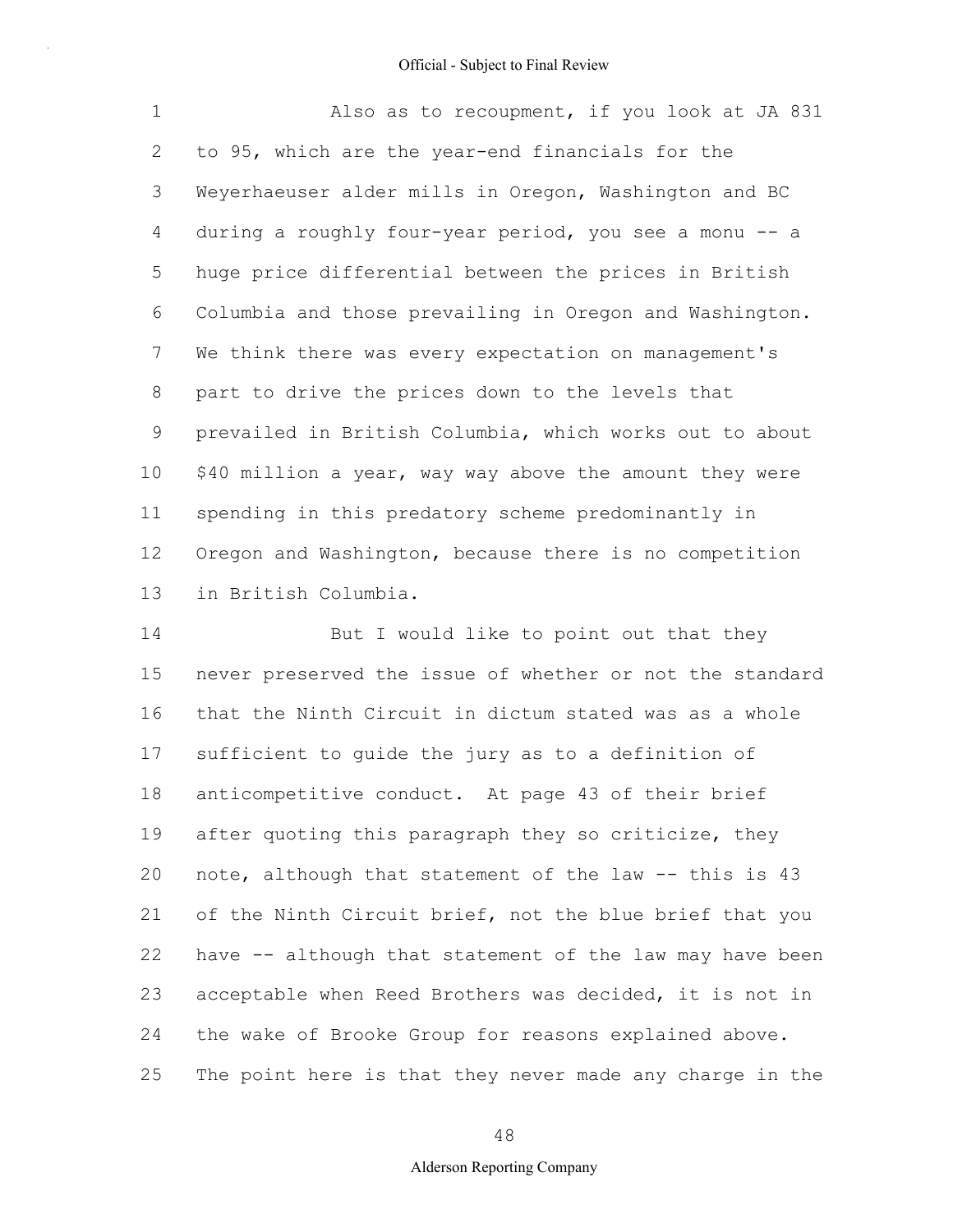1 2 3 4 5 6 7 8 9 10 11 12 13 14 15 16 17 18 19 20 21 22 23 24 25 Ninth Circuit that the instruction was flawed independent of Brooke Group. Now we concede, if Brooke Group applies, the instruction was  $--$  was  $--$  is wrong, and the case should be reversed and remanded. But the second point that they try to make in their briefing is not properly preserved. And in fact, I'd like to point out that they contributed to the linguistic framework of this instruction in a very significant way. First -- JUSTICE SCALIA: I'm losing you. What's the second point that they're trying to make besides the fact that this didn't conform to Brooke Group? MR. HAGLUND: Well, they have also asserted in their briefing that as an independent ground for reversal, the instruction was so standardless that the verdict cannot stand. JUSTICE SCALIA: Regardless of Brooke Group. JUSTICE SOUTER: But isn't that something that we've got to consider because if, if we disagree with them on Brooke Group, we've got to do it in the course of making a choice between a Brooke Group instruction and something else, and the only something else we've got right now is what we have in this case and we ought to, we ought to decide whether in fact that is good enough. MR. HAGLUND: I agree with that.

49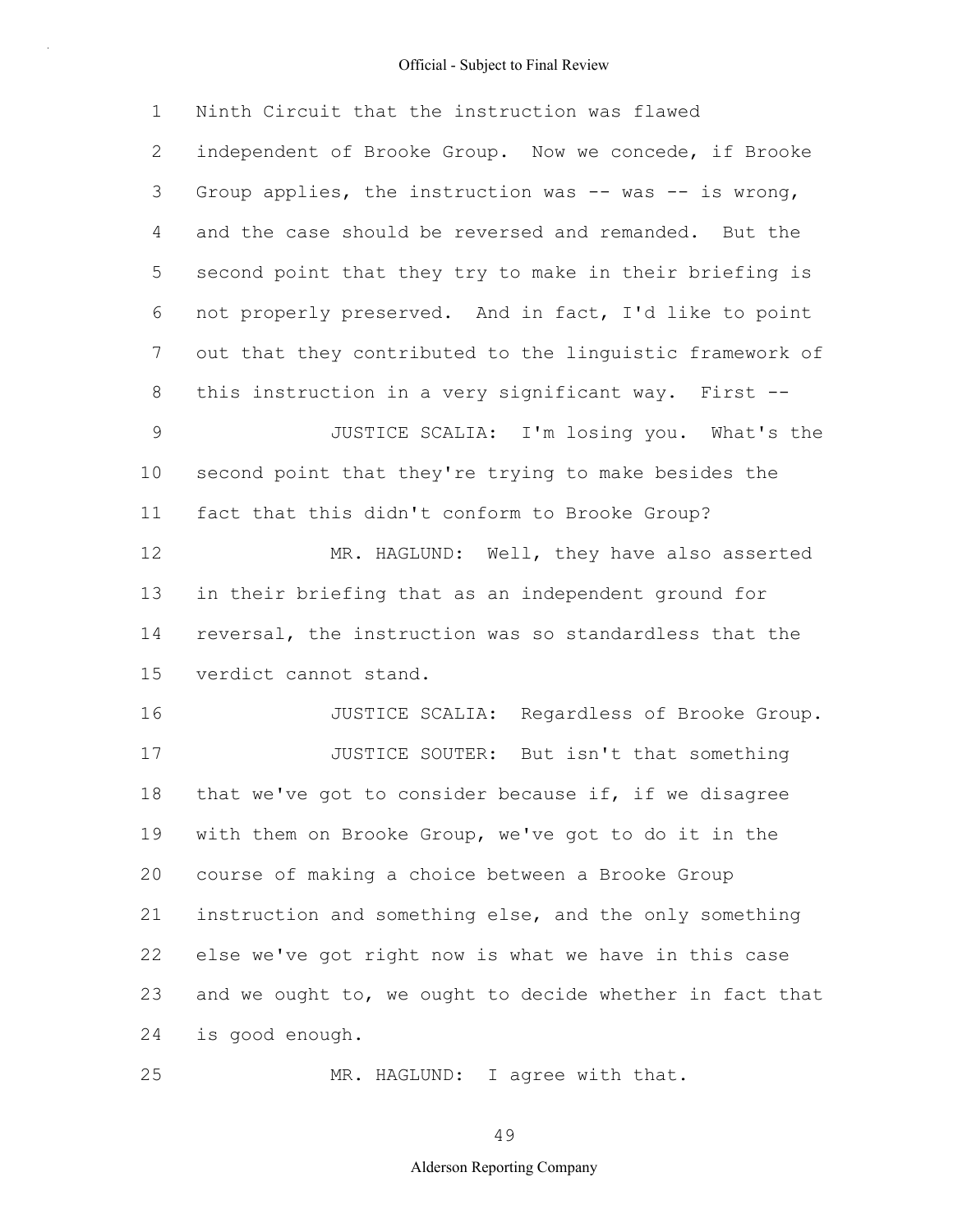| $\mathbf 1$ | JUSTICE SOUTER: And so I mean, I think,                  |
|-------------|----------------------------------------------------------|
| 2           | they may not have made that an independent basis of      |
| 3           | reversal but we've got to consider it.                   |
| 4           | MR. HAGLUND: I agree with that, but I would              |
| 5           | like to point out these facts in terms of the way they   |
| 6           | contributed to it. They submitted jury instructions      |
| 7           | just like us based upon the ABA model instructions,      |
| 8           | theirs are at JA 97 to 122, that used the words outside  |
| 9           | of this paragraph that we are talking about, fair,       |
| 10          | reasonable or necessary 18 times. They showed up 19      |
| 11          | times in those instructions. In their opening and        |
| 12          | closing --                                               |
| 13          | JUSTICE SOUTER: I'll stipulate to that.                  |
| 14          | MR. HAGLUND: Right.                                      |
| 15          | JUSTICE SOUTER: Assuming they don't have a               |
| 16          | leg to stand on in complaint, we have still got to face  |
| 17          | what the alternative to a Brooke Group kind of           |
| 18          | instruction is. And -- and however they may have tried   |
| 19          | their case, we've still got the same problem.            |
| 20          | MR. HAGLUND: That's correct. And I suggest               |
| 21          | that you look to the type of formulation I gave a little |
| 22          | earlier where you're looking at how much did the         |
| 23          | defendant push the market to levels that are above where |
| 24          | it otherwise would have been. It's not too far from the  |
| 25          | test that is proposed by the State at page 29 of their   |

50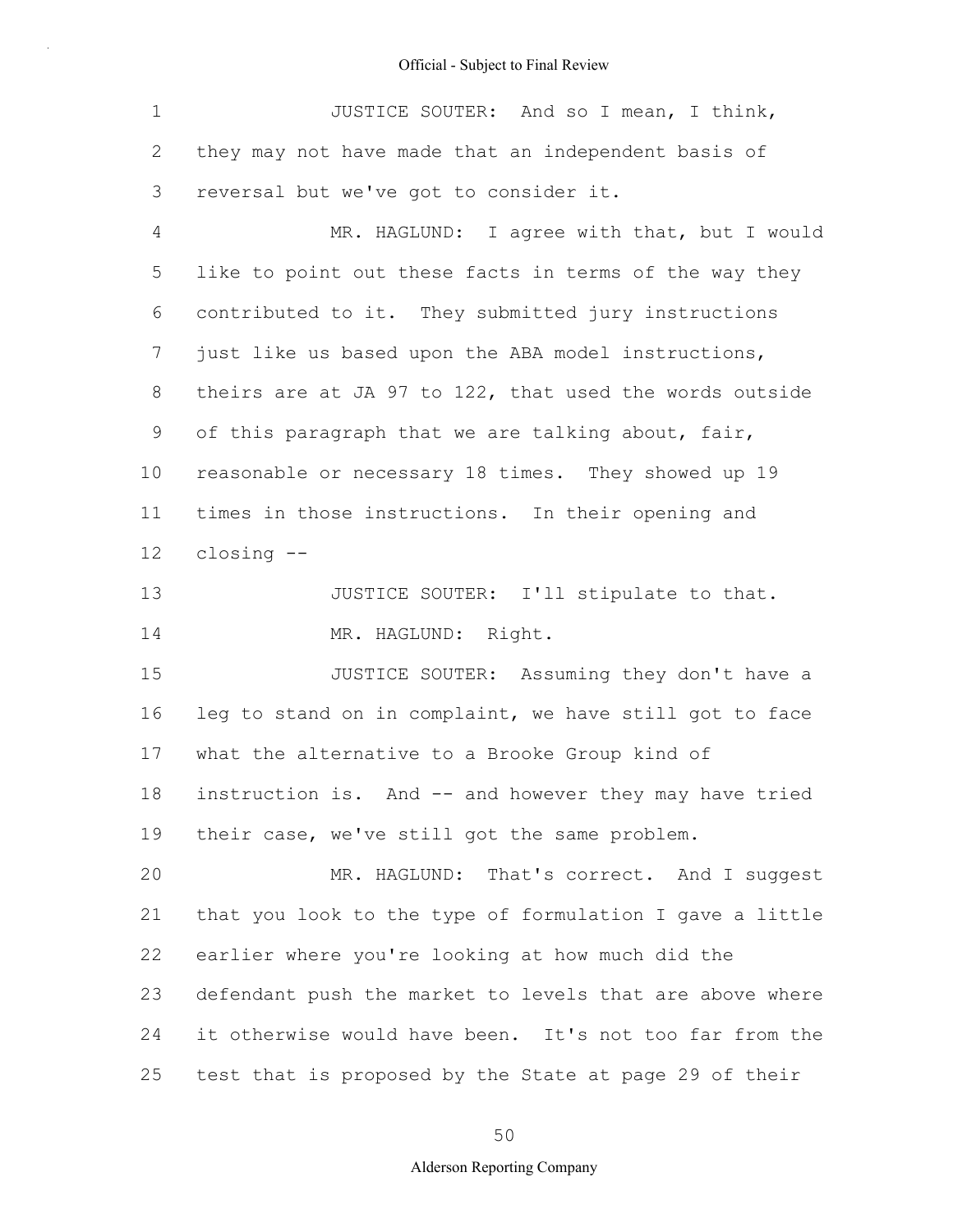1 2 3 4 5 6 7 8 9 10 11 12 13 14 brief where they suggest it's, that the conduct be measured by whether it raised the price that the buyer's rivals had to pay for the input beyond a level that could be justified or explained by other market or exogenous factors and substantially affected the ability of the buyer's rivals to compete for the input. The eight States, all of which have concerns both as sellers into these vulnerable resource markets and for citizens and companies in their own resource State, laden States, whether it's mineral, whether it's agriculture, they have that concern and they've offered that test that's not too far from what I posited as a way to improve the instruction that Weyerhaeuser invited. I'd like to make one further point on

15 16 17 18 19 20 that subject and that is, if you look at the opening statement of their counsel, the closing, he used that very language. They were going to put on witnesses who would all state that they never bought more than they needed, they never paid more than necessary. That same litany was put to 13 different witnesses.

21 Thank you.

22 23 CHIEF JUSTICE ROBERTS: Thank you, Mr. Haglund.

24 25 Mr. Pincus, you have two minutes remaining. REBUTTAL ARGUMENT OF ANDREW J. PINCUS

51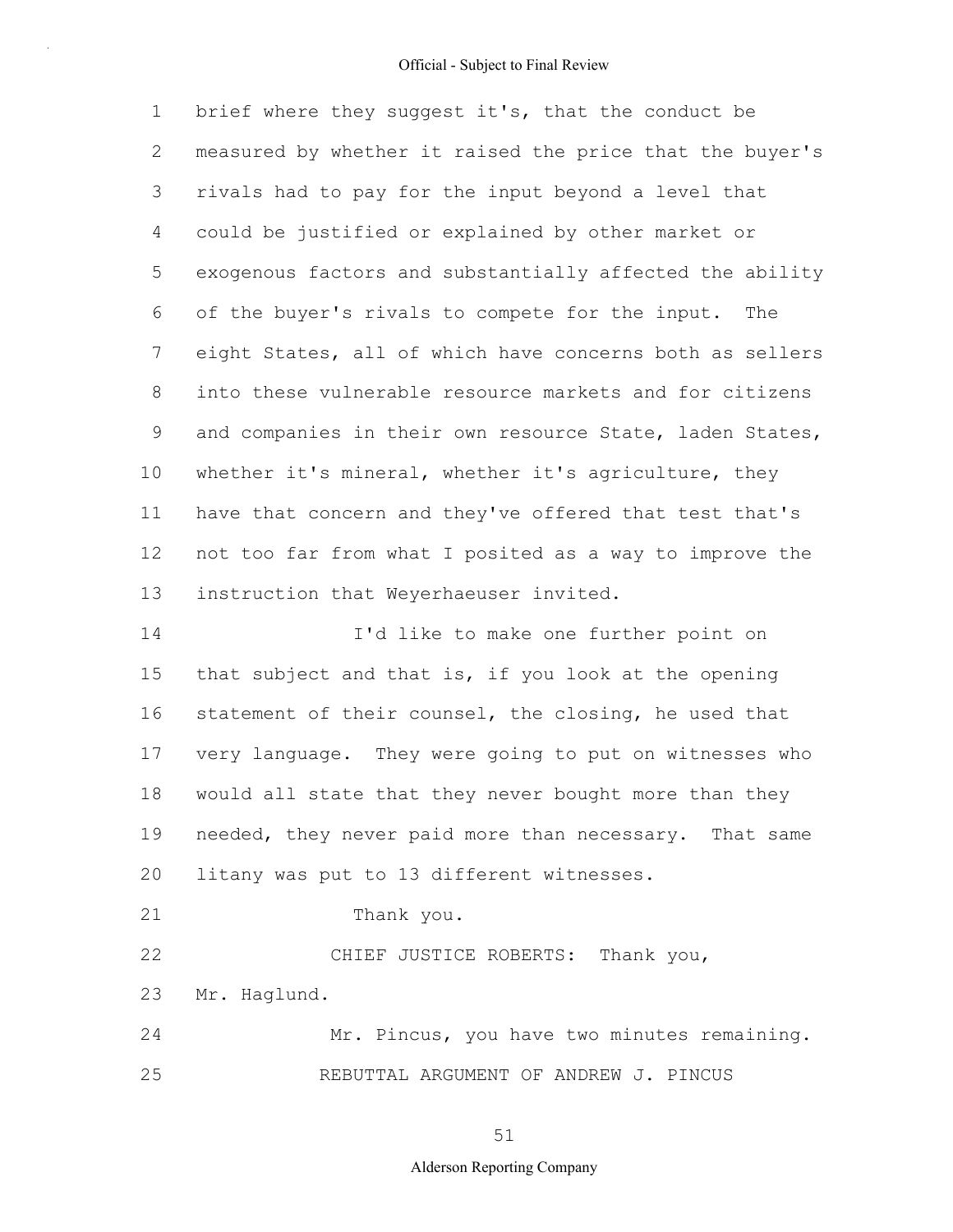1 2 3 4 5 6 7 8 9 10 11 ON BEHALF OF PETITIONER MR. PINCUS: Thank you, Mr. Chief Justice. Just a couple of points. With respect to the story of how this instruction came to be, in fact it closely resembles some language that was requested by respondent that appears on page 93A of the joint appendix which refers to a test that paying a price for logs with higher than market value unnecessarily to drive out or injure competition. So I do think that this is an instruction that comes from respondent.

12 13 14 15 16 17 18 19 20 21 22 It's true that we did not request a Brooke Group instruction because the district court had ruled that Brooke Group didn't apply at the summary judgment phase. We did object to the instruction proposed by the district judge on the grounds that it did not conform with Brooke Group in order to preserve our argument here and we believe that that objection gives the Court the power to adopt an intermediate rule, but it isn't exactly what we requested and there are decisions in the court of appeals of to that effect. With respect to the question about

23 24 25 purchasing more logs than they needed, as we say in our briefs we think that that claim can't really be separated from the predatory pricing claim here because

52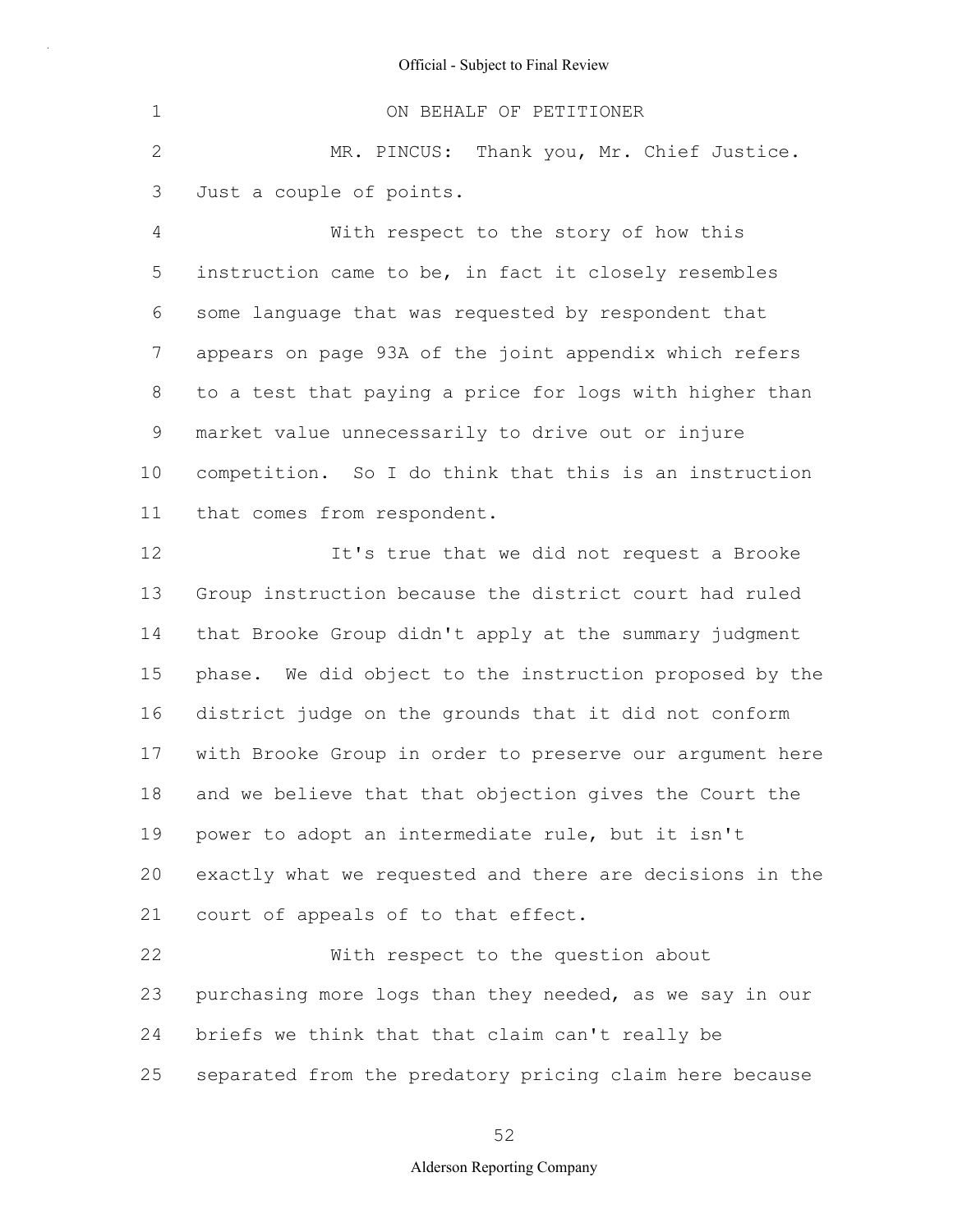1 2 3 4 5 6 7 8 9 10 the argument is that by purchasing more logs the price was driven up and it's the increased price, that's the impact that respondent complains of. So creating a separate overbuying claim that relies on price for impact would be the same thing as saying on the sell side you can have an overselling claim regardless of whether you flunk the Brooke Group standard with respect to prices, and that's just going to undercut the certainty that this Court has prescribed. With respect to the document that

11 12 13 14 15 16 17 18 19 20 21 22 23 Mr. Haglund cited, 901A about the inputs, that document is described in testimony in the joint appendix at 571A to 573A, and that's a hypothetical look at what the market might would look like if current, past purchasing patterns had continued. It's not a document that in any way says that the various sources of log supply were locked up and it doesn't indicate that, and in fact there's nothing in the record to indicate what the percentage of logs were that were available to Weyerhaeuser by long-term contract, in contrast, as I said, to the testimony in the record that indicates that respondent got between 30 and 50 percent of its logs through those long-term sources.

24 25 With respect to the proper disposition of the case, in the Boyle case this Court made clear that

53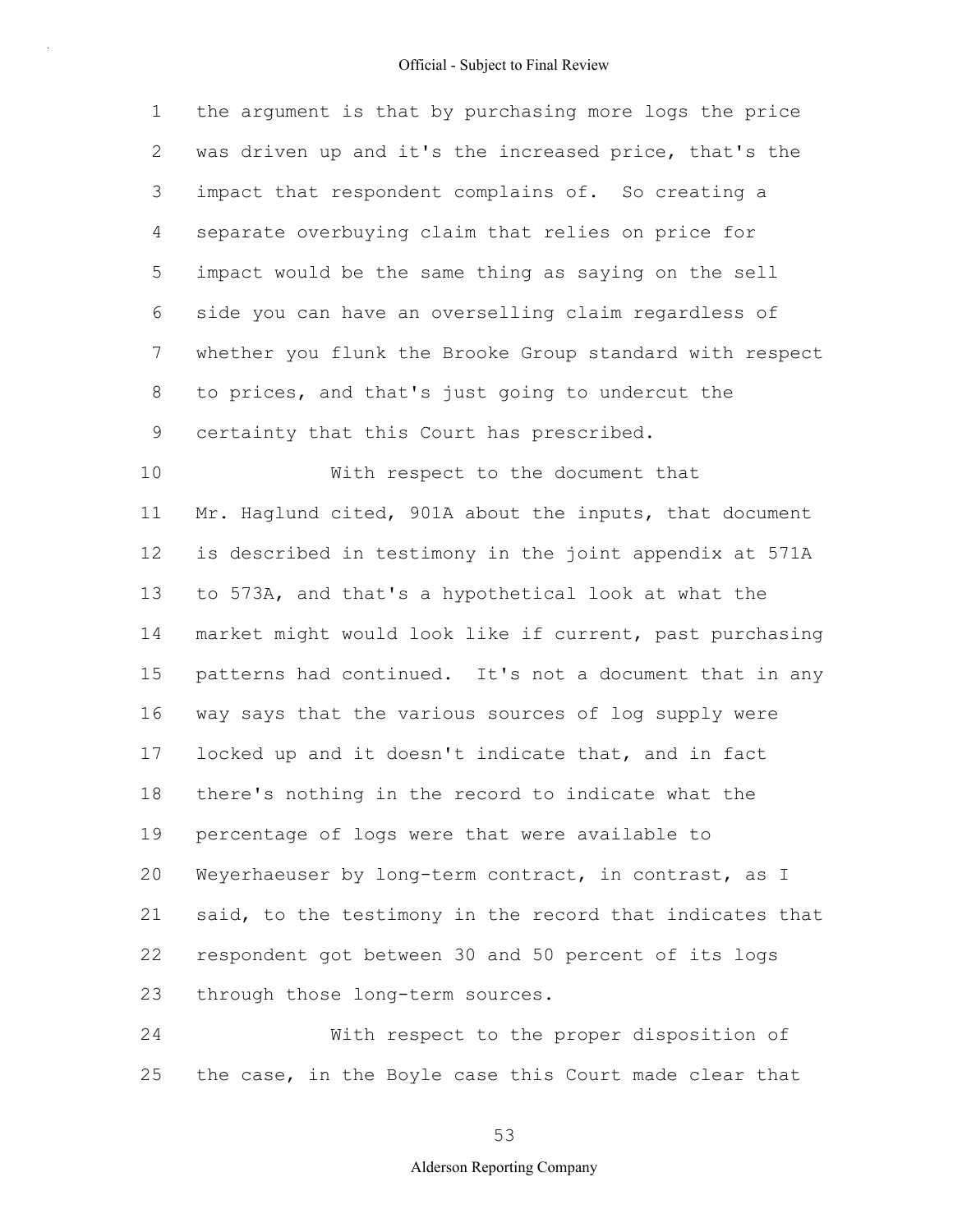| 1  | where there's no, not sufficient evidence in the       |
|----|--------------------------------------------------------|
| 2  | record -- I'm sorry, my time is up.                    |
| 3  | CHIEF JUSTICE ROBERTS: You can finish your             |
| 4  | sentence.                                              |
| 5  | MR. PINCUS: Where there's not sufficient               |
| 6  | evidence in the record to go to the jury under the     |
| 7  | proper jury instruction, the proper outcome is for the |
| 8  | claim to be dropped from the case.                     |
| 9  | CHIEF JUSTICE ROBERTS: Thank you,                      |
| 10 | Mr. Pincus. The case is submitted.                     |
| 11 | (Whereupon, at 11:03 a.m., the case in the             |
| 12 | above-entitled matter was submitted.)                  |
| 13 |                                                        |
| 14 |                                                        |
| 15 |                                                        |
| 16 |                                                        |
| 17 |                                                        |
| 18 |                                                        |
| 19 |                                                        |
| 20 |                                                        |
| 21 |                                                        |
| 22 |                                                        |
| 23 |                                                        |
| 24 |                                                        |
| 25 |                                                        |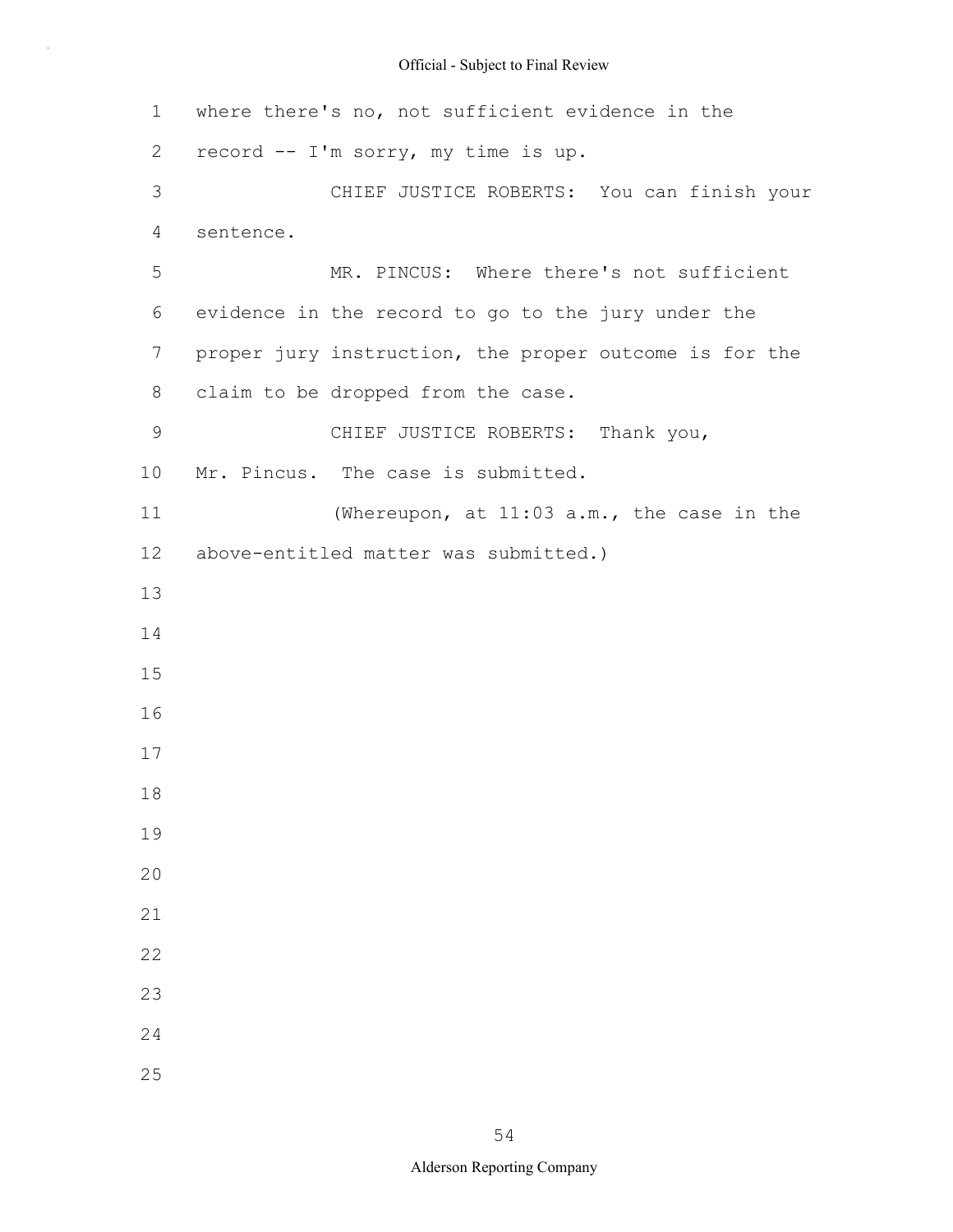| A                           | adjust 46:2,4,7                   | answer $13:15$                  | 40:11                       | <b>Ayers</b> 36:24      |
|-----------------------------|-----------------------------------|---------------------------------|-----------------------------|-------------------------|
| AA 16:13                    | adopt 52:19                       | 25:20 32:1,3                    | approve 40:2                | a.m 1:14 3:2            |
| <b>ABA 50:7</b>             | adopted 3:12                      | anticompetitive                 | area 15:5 34:14             | 54:11                   |
| abandoned                   | 15:6 19:18                        | 3:20 4:3,22,24                  | 34:17                       | B                       |
| 32:14                       | advance 18:22                     | 5:16,20,23                      | arguably 7:16               | <b>B</b> 38:25          |
| ability $18:21$             | afford 20:19                      | 6:10,16,20,20                   | argues $13:9$               | <b>back</b> 14:11       |
| 51:5                        | age 35:23                         | 7:10,13,17,18                   | arguing $6:7,12$            | 22:14 45:3              |
| able 11:10 17:2             | aggressive 3:20                   | 14:15 15:16,18                  | 6:14                        | <b>backed</b> 34:10     |
| 41:8 43:10                  | 7:9 19:9,10                       | 15:21,22 16:11                  | argument 1:13               | <b>bad</b> 30:16 31:8,8 |
| above-entitled              | 20:5,15,16                        | 19:21 21:9,10                   | $2:2,5,9,12\;3:3$           | 31:12,13,16,22          |
| 1:12 54:12                  | agree 5:24 32:16                  | 21:24 22:19                     | 3:74:79:14                  | 32:4 33:2               |
| absence 26:9                | 45:16,21,25                       | 24:17 39:16                     | 11:14,18 19:4               | balance 18:25           |
| 41:24                       | 49:25 50:4                        | 40:21 44:25                     | 26:9 28:16                  | balancing 28:25         |
| absolutely 26:7             | agreed $32:10$                    | 48:18                           | 51:25 52:17                 | <b>banker</b> 39:21     |
| 27:25 29:23                 | 37:24                             | antitrust 3:14                  | 53:1                        | barriers 25:22          |
| 30:2 31:1                   | agreement<br>16:16                | 4:48:14,18                      | arguments 9:18<br>37:3      | 25:25 26:6,10           |
| accept 40:1                 |                                   | 15:3 28:20                      |                             | <b>based 39:23</b>      |
| acceptable                  | agriculture                       | 29:6,22 30:25                   | <b>Arita's 28:5</b>         | 50:7                    |
| 48:23                       | 51:10                             | 34:14                           | arrangements<br>27:16 44:16 | basically 9:20          |
| accepted 32:14              | Albrecht 32:9<br>alder 33:20 34:6 | appeals 4:11 5:5<br>11:15 19:16 | article 34:13               | 11:16 39:9              |
| accomplish                  |                                   | 20:10 52:21                     |                             | basis 6:17 27:17        |
| 22:24                       | 34:12,22,25<br>44:18 48:3         | <b>APPEARAN</b>                 | artificially<br>38:16 39:15 | 35:17 45:14             |
| account 12:21               | Alito 25:20 26:1                  | 1:15                            | 44:5                        | 50:2                    |
| accountant                  | 36:3,7,16,19                      | appears 52:7                    | aside 30:20                 | BC 48:3                 |
| 39:21                       | 38:10,15 47:3                     | appendix 4:20                   | <b>asked</b> 32:8           | <b>Bear 44:11</b>       |
| accounting 22:3             | allegation 17:23                  | 52:7 53:12                      | asserted 49:12              | <b>behalf</b> 1:16,20   |
| achieve 8:9,15              | alleged $7:13$                    | applicable 18:15                | asserting 24:21             | $1:22$ 2:4,7,11         |
| achieving 9:3               | 14:5 15:19                        | application 20:6                | assessing 3:15              | 2:14 3:8 19:5           |
| acquire 16:7                | 27:2,19 34:9                      | 27:6                            | <b>Assistant 1:18</b>       | 28:17 52:1              |
| 23:22 47:16                 | allegedly 8:19                    | applied $18:16$                 | associated 14:5             | behaving 12:11          |
| acquired 44:21              | 12:5 13:1 27:3                    | 40:8 46:14                      | assume $9:8,11$             | behavior 3:20           |
| 44:22                       | allocated 8:4                     | applies 3:17                    | 24:10 39:25                 | 4:3 7:10 39:17          |
| act 4:22,24 5:16            | allocates 8:3                     | 14:12 46:25                     | 46:13                       | 44:25                   |
| 6:10,16,207:3<br>8:10 10:12 | alternative 36:4                  | 49:3                            | assuming 23:6               | believe 26:20           |
| 15:16 21:10,11              | 50:17                             | apply 3:15,18                   | 50:15                       | 27:9 40:3               |
| 21:24 22:19                 | <b>amicus</b> 1:20 2:7            | 7:20 19:14                      | attempt $5:15$              | 52:18                   |
| 24:17 25:8,10               | 19:6                              | 20:4 26:18                      | 23:4 39:6                   | <b>Belmontes</b>        |
| 25:18 40:21                 | amount 9:20                       | 28:22 52:14                     | attempted 21:5              | 36:24                   |
| action $23:24$              | 27:1,3 48:10                      | applying 7:5                    | 21:14,18 22:13              | beneficial 10:7         |
| actors 33:12,19             | analysis 20:4                     | approach 27:5                   | 44:2                        | <b>benefit</b> 7:14 8:6 |
| acts $21:9$                 | 26:13 27:11,23                    | 27:17,22 28:22                  | authority 38:24             | 8:7,8,11,14,23          |
| actual $22:13$              | 27:23,24 28:4                     | 33:8 36:4                       | available 53:19             | 8:249:1,8,12            |
| 23:11                       | 28:9 40:1                         | approached                      | average 27:8                | 10:3 47:25              |
| add 13:11                   | <b>ANDREW</b> 1:16                | 6:19                            | 46:7                        | benefits 10:10          |
| added 25:21                 | $2:3,13\;3:7$                     | appropriate                     | avoid $20:7$                | 33:21 47:24             |
| 40:17                       | 51:25                             | 26:17 28:6                      | award 39:18                 | better $10:15$          |
|                             |                                   |                                 |                             |                         |
|                             |                                   |                                 |                             |                         |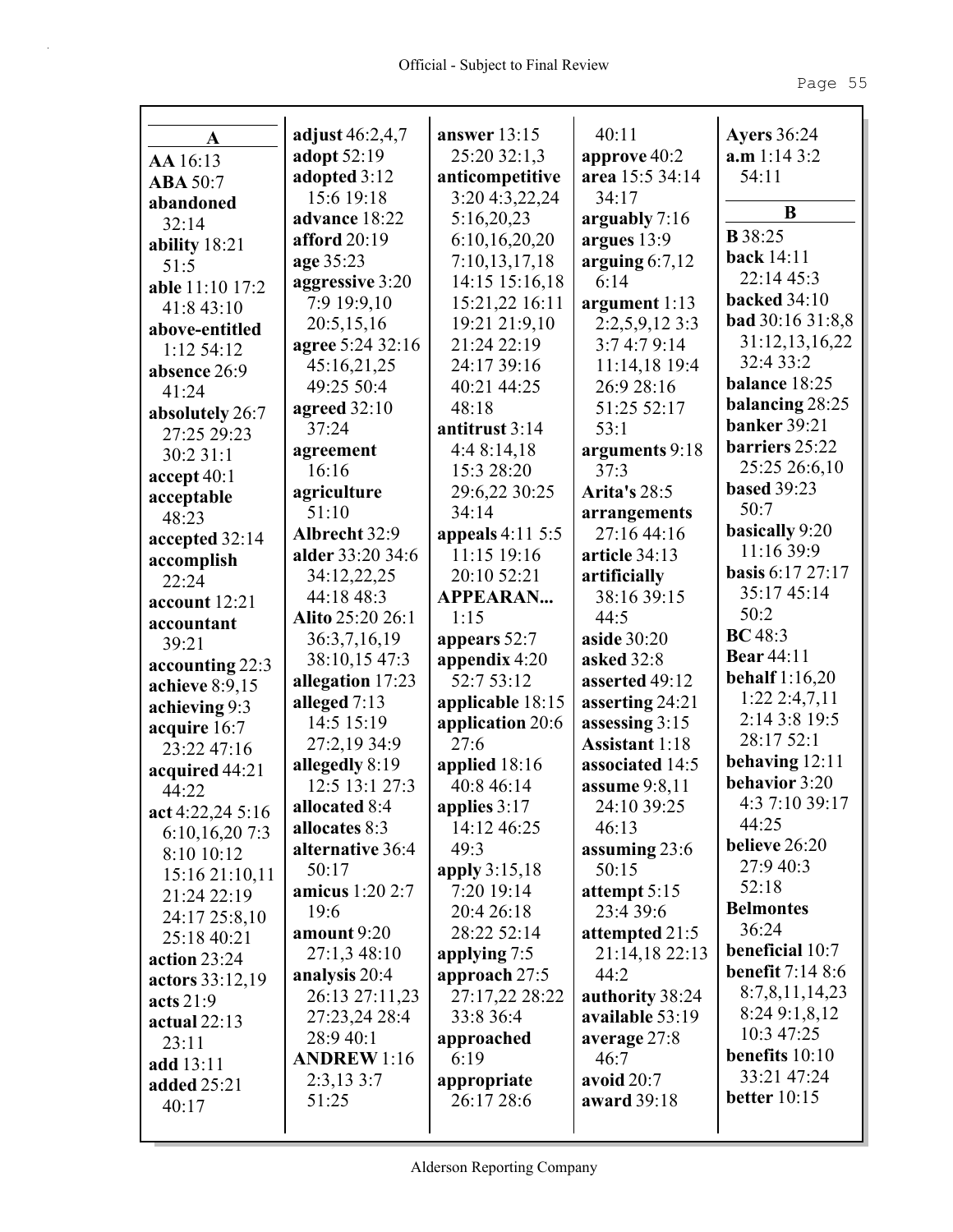| 33:13,19 42:24                 | 19:17 20:6,11               | called 32:4                    | chart $47:20$                 | closing $37:3$             |
|--------------------------------|-----------------------------|--------------------------------|-------------------------------|----------------------------|
| 43:20                          | 23:14 24:5                  | 35:14                          | cheaper $10:21$               | 39:17 50:12                |
| beyond $51:3$                  | 25:2,14 26:2,6              | candidates                     | cheating $6:23$               | 51:16                      |
| bid 12:23 13:1                 | 26:12,13,18,19              | 42:10                          | cheer 42:23                   | colloquy 25:1              |
| 45:3,24                        | 28:9,23 32:7                | capital $37:1$                 | Chief 3:3,9 7:11              | 38:1                       |
| bidding $10:4$                 | 36:3 37:23,25               | carved 28:23                   | 8:13,22 19:1,7                | Columbia 44:23             |
| 19:9, 12, 15                   | 38:2 43:22                  | case 3:4,11 7:1,4              | 20:13,20 28:13<br>28:18 33:10 | 48:6,9,13                  |
| 20:5,5,12,16<br>20:18 26:14,19 | 45:14,17,22                 | 7:10 8:17,19<br>8:24 9:17      | 35:646:21                     | comes 52:11                |
| 26:24 35:10                    | 46:14,18,25<br>48:24 49:2,2 |                                | 51:22 52:2                    | Comfort 15:3               |
| 44:21 45:1,3                   | 49:11,16,19,20              | $10:17$ 13:5,10<br>14:7 16:19  | 54:3,9                        | coming $43:18$<br>47:6     |
| bids $14:14$                   | 50:17 52:12,14              | 17:20 18:5,6,8                 | chilling $20:3,8$             | commented                  |
| big $12:7$                     | 52:17 53:7                  | 19:16 20:10,22                 | choice 49:20                  | 37:11                      |
| blanks $42:10$                 | <b>Brooker 23:16</b>        | 21:7,21 24:21                  | choose $24:12$                | companies 51:9             |
| <b>blue</b> 48:21              | brother $20:15$             | 25:6,9 26:21                   | <b>Chulos</b> 47:18           | company $1:3,7$            |
| board $15:12$                  | <b>Brothers</b> 48:23       | 27:2,9,13,15                   | circle 35:19                  | 3:4,5 15:11,13             |
| <b>bottom</b> $47:23$          | brought $41:1$              | 29:16 33:9                     | Circuit $15:2,6$              | 15:15,21 22:16             |
| <b>bought</b> 36:8,11          | <b>built 26:11</b>          | 34:5,9 35:5,12                 | 30:5 39:3,3                   | 22:23 24:11                |
| 38:9 51:18                     | built-in $44:23$            | 36:5,21,23                     | 45:11,12 48:16                | 32:10,13 33:16             |
| <b>Boyle 53:25</b>             | bulk $45:12$                | 37:1,6 38:15                   | 48:21 49:1                    | 35:14,16 36:11             |
| bread $30:21$                  | business $15:14$            | 39:5 41:7,13                   | cited 29:16 46:2              | 41:5                       |
| Breyer 15:2                    | 15:22 16:3,21               | 42:14 43:23,25                 | 53:11                         | compare 12:7               |
| 29:5, 12, 13, 18               | 18:2,21 22:17               | 45:8 46:1,1,10                 | citizens 51:8                 | 13:12                      |
| 29:24 30:3,8                   | 22:23 30:24                 | 46:25 47:2                     | claim 3:15 6:3                | compared $11:7$            |
| 30:18 31:6,12                  | 33:17 38:13                 | 49:4,22 50:19                  | 7:3 9:22 15:25                | compete 15:14              |
| 32:8,16,25                     | 41:5 42:22                  | 53:25,25 54:8                  | 19:12,13 20:5                 | 22:17 51:6                 |
| 41:1,16,20                     | businesses 17:18            | 54:10,11                       | 20:11,25 21:5                 | competes 3:23              |
| 42:19 43:3,9                   | <b>buy</b> 11:17 15:15      | cases 5:19 7:12                | 21:14,18 22:12                | competing                  |
| 43:14                          | 29:1 33:20                  | 9:2 14:20 17:6                 | 25:18 44:3                    | 13:18                      |
| <b>Breyer's</b> 33:11          | 41:24                       | 17:15 18:17                    | 52:24,25 53:4                 | competition                |
| brief $37:16$                  | <b>buyer</b> 10:4 19:9      | 26:5,5 28:25                   | 53:6 54:8                     | 3:20 7:9 8:9,11            |
| 45:11,13 46:2                  | 29:9,24                     | 34:7 42:4                      | claims 7:5 19:14              | 9:4 10:13,14               |
| 48:18,21,21                    | buyers 8:19                 | catch-all 36:25                | 19:15,19 26:7                 | 14:15,25 16:11             |
| 51:1                           | 33:14                       | central 8:2 9:4                | 26:19 27:14,20                | 19:25 20:17                |
| briefing $49:5,13$             | buyer's $3:15,24$           | cents 33:15                    | clarity 15:7                  | 25:10 42:18,20             |
| briefs $11:15$                 | 51:2,6                      | certainly 7:4,15               | classed 24:4                  | 48:12 52:10                |
| 43:23 52:24                    | buying $17:24$              | 8:8 12:3 15:5                  | classes 35:23                 | competitive                |
| British 44:23                  | 24:14 30:12,13              | 18:16 26:12                    | clear $11:23$                 | 3:24 23:4 35:3             |
| 48:5,9,13                      | 31:7,18 43:15               | certainty 53:9                 | 13:13 15:3,10                 | 35:19 43:6,17              |
| broader 19:16                  | $\mathbf C$                 | cetera $42:24$                 | 18:9 37:15                    | competitor $4:3$           |
| 20:1                           | C2:13:1                     | chain 39:21                    | 39:3 43:23,24                 | 15:24 18:1                 |
| <b>Brooke</b> 3:12,16          | calculate 11:16             | challenge 14:8<br>chance 47:2  | 53:25<br>client 44:9 46:3     | 38:13 42:21<br>47:16       |
| 6:257:2,4,6,12                 | calculating                 |                                |                               |                            |
| 7:20 8:22<br>$11:20$ $14:1,12$ | 26:21                       | change $47:22$<br>charge 37:13 | clients $15:4$<br>Cliff 47:18 | competitors<br>10:25 25:23 |
| 14:16 15:7                     | calculation 28:6            | 48:25                          | closely $52:5$                | 30:14                      |
| 18:4,5 19:13                   | California 36:25            | charges 12:15                  | closer $40:16$                | complains 53:3             |
|                                |                             |                                |                               |                            |
|                                |                             |                                |                               |                            |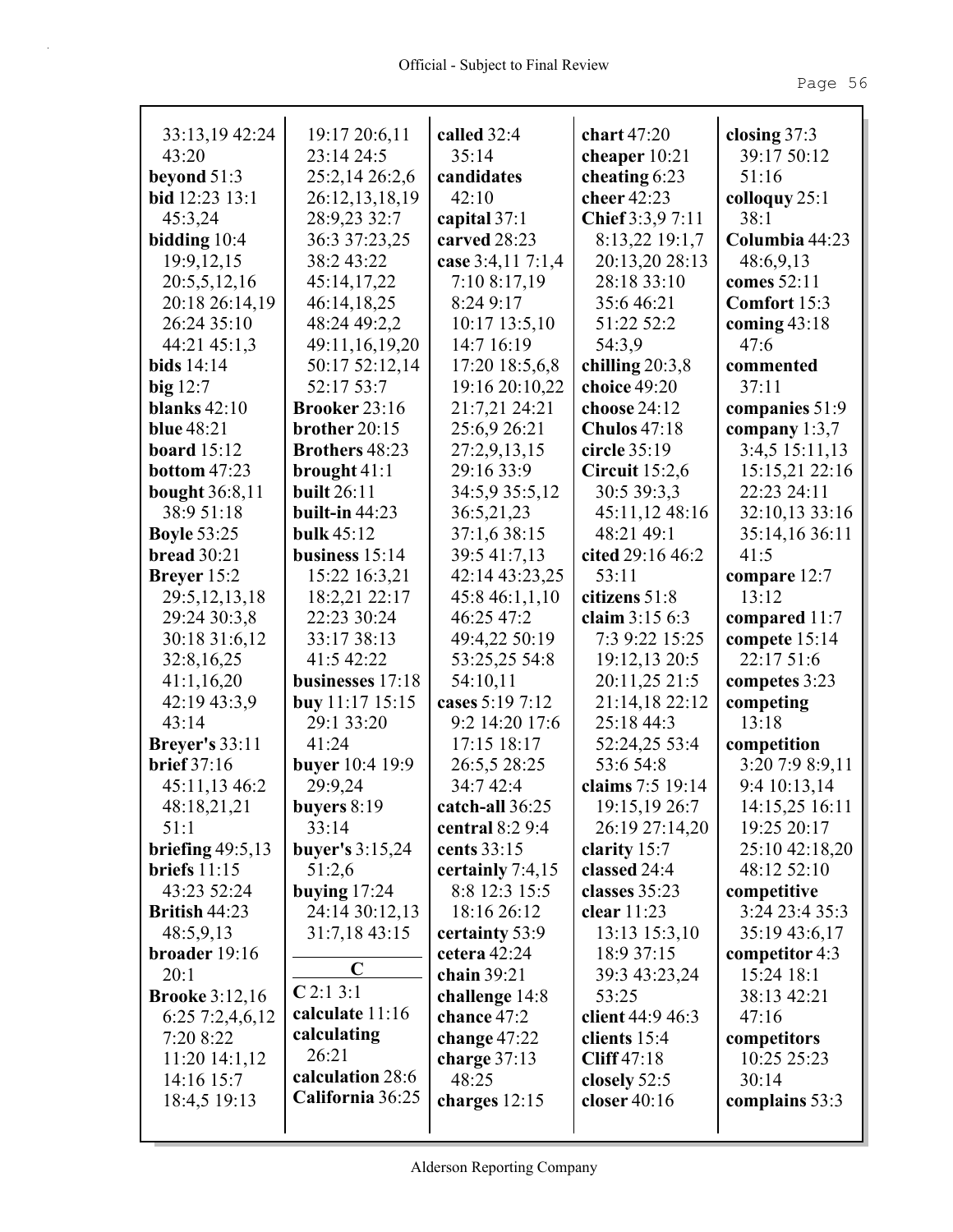| complaint 34:9   | consumer 10:16   | 43:15 45:4          | customer 41:11                   | 1:19               |
|------------------|------------------|---------------------|----------------------------------|--------------------|
| 50:16            | 10:19 31:10      | costs 12:8,9,24     | cutting $4:9$ 20:4               | depend $10:6$      |
| complementary    | 47:25            | 14:4,6,8,10         | 29:3                             | depends 14:21      |
| 44:7             | consumers 7:15   | 16:23 26:21,25      | D                                | describe 20:13     |
| completely       | 8:7,12,23 9:9    | 27:8,9,10           | D3:1                             | 20:15              |
| 32:11 39:19      | 9:13 10:3,7,10   | 32:22 43:13         |                                  | described 23:10    |
| complicated      | 29:4,10 33:22    | 47:10,11,17         | damage 15:25                     | 53:12              |
| 17:17            | 47:24            | counsel 51:16       | damages 6:10<br>6:17 23:11       | despite 19:19      |
| components       | contained 37:22  | count 31:16         |                                  | 34:6               |
| 37:25            | contend 36:13    | couple 52:3         | danger 6:5                       | deter 14:24        |
| concede 5:9 49:2 | 40:9 46:11       | course 6:25 7:13    | dangerous 6:22<br>22:8 24:8 26:3 | determine 3:13     |
| concern 30:25    | content 24:5     | 8:12 42:19          |                                  | 11:19 12:14,17     |
| 51:11            | contention 5:7   | 49:20               | dealing 7:24                     | 12:24              |
| concerned 13:20  | 45:15            | court 1:1,13        | 12:16 17:11                      | determining        |
| 29:7,22          | contentions 4:15 | 3:10,124:10         | 27:16                            | 6:20               |
| concerns 51:7    | contesting 5:21  | 5:5,12,196:19       | dealt 18:5                       | deterring 17:8     |
| concluded 4:20   | context 17:8     | 7:3,6 8:1,17,20     | debate 37:22                     | developed 10:20    |
| concludes 46:24  | 20:9 24:24       | 9:2,5 10:11,15      | decide 31:21                     | devoted 34:15      |
| conduct 3:24 4:1 | 25:19 26:14,23   | 11:15,15 12:1       | 36:7,11 49:23                    | 34:16              |
| 5:8,20,23,25     | 26:24,25 27:7    | 13:25 14:16,20      | decided 48:23                    | dictum $48:16$     |
| 6:1,6,8,21,21    | 28:3,5 30:4      | 16:20 17:7          | decision 15:8                    | difference 7:22    |
| 7:13,18,18,25    | 33:6 38:11       | 18:4,6,15,24        | 16:14 21:19                      | different 7:12     |
| 14:17 15:19,19   | continued 40:24  | 19:8, 15, 18, 21    | 33:17,18 36:23                   | 7:23 12:23         |
| 15:22 16:21,21   | 53:15            | 20:1,10 22:10       | 43:24                            | 39:14 41:13        |
| 17:9, 12, 13     | contract 13:17   | 25:1 26:20,24       | decisions 52:20                  | 45:9 51:20         |
| 20:8 21:1        | 53:20            | 28:19 32:14         | decrease 10:9                    | differential 48:5  |
| 22:11 24:4,6,7   | contracts 12:20  | 36:22 42:15         | defend 32:17                     | difficult 23:3     |
| 24:18 25:16      | 44:13            | 46:24 52:13,18      | defendant 4:16                   | difficulties 27:5  |
| 31:17 44:4,7     | contrast 53:20   | 52:21 53:9,25       | 12:10 14:18                      | direct 7:14        |
| 48:18 51:1       | contributed      | courts 18:16        | 15:17 20:23                      | direction 29:4     |
| conform 49:11    | 49:7 50:6        | 23:2 27:6 28:2      | 23:13 24:7                       | 43:22              |
| 52:16            | Cooperative      | <b>Court's 3:18</b> | 26:3 37:18                       | directors 15:12    |
| confront 25:1    | 29:20            | 15:7 19:23          | 40:21 41:8                       | disagree 49:18     |
| Congress 29:18   | core 3:25        | 21:19 28:20         | 44:1 50:23                       | disagreement       |
| consider 4:23    | correct 9:21     | 32:8                | defendants 26:9                  | 25:11,14           |
| 45:8 49:18       | 20:22 22:4,5     | covered 44:15       | defendant's                      | discussed 5:5      |
| 50:3             | 33:24 46:17      | created 11:3        | 26:25 28:10                      | disparity $13:10$  |
| consideration    | 47:1 50:20       | creating 53:3       | definite 14:21                   | disposition        |
| 26:11            | correlative      | critical 7:8        | definition 17:17                 | 53:24              |
| consistent 29:20 | 17:23            | criticism 37:8      | 48:17                            | dispute 14:7       |
| 37:23            | corresponding    | criticize 48:19     | degree $19:22$                   | 41:22              |
| consistently     | 10:9             | cross-subsidiz      | deliberately                     | disputed 42:3      |
| 28:21 40:7       | cost 11:16,17,19 | 27:12               | 44:5                             | disputing $5:11$   |
| conspiracy 8:20  | 12:4,7,7,17      | curiae 1:20 2:8     | Delmonte's 40:1                  | 17:21              |
| 17:11            | 22:18 26:18      | 19:6                | demonstratively                  | dissent 18:5       |
| constitutes      | 27:24 28:7,8     | current 37:21       | 45:10                            | 32:14              |
| 22:10,12 24:17   | 33:5,8 43:12     | 53:14               | <b>Department</b>                | dissenting $25:13$ |
|                  |                  |                     |                                  |                    |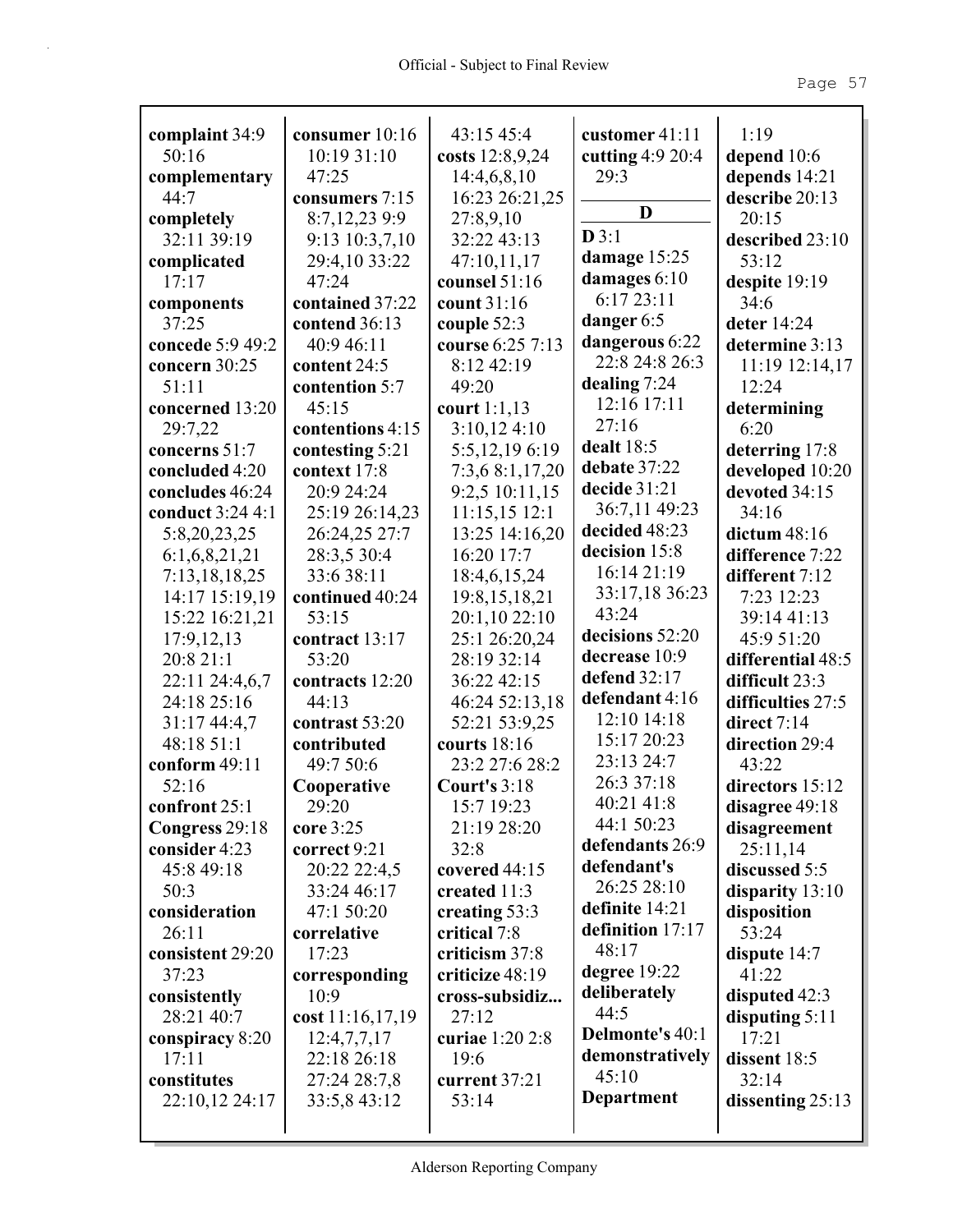| 25:16              | economically         | entity 6:22       | 20:24 21:1        | fairly $25:2$       |
|--------------------|----------------------|-------------------|-------------------|---------------------|
| distinction 7:22   | 12:11                | entry 25:22,25    | 22:11 24:4        | fairness 38:23      |
| distinguish 4:2    | economist 39:13      | 26:6,10           | 25:15             | 38:25 40:6          |
| 16:9,10 23:3       | economists           | environment       | exclusive 27:15   | <b>false</b> 14:24  |
| district 11:22     | 38:19                | 17:10             | 44:13,16,24       | familiar 19:18      |
| 18:6 37:9 45:8     | economy 8:3 9:5      | equally 27:22     | executive 47:12   | famously 23:3       |
| 52:13,16           | 14:25 15:1           | equate $32:15$    | exogenous 51:5    | far 4:6 50:24       |
| division 47:15     | effect 30:20,21      | equilibrium       | expansion 10:6    | 51:12               |
| document 44:12     | 40:2 52:21           | 38:20             | 10:7              | farmer 39:22        |
| 44:14 47:18        | effectively 27:11    | erred 19:16       | expect 3:23 10:4  | farmers $29:8,20$   |
| 53:10,11,15        | effectiveness        | especially 15:4   | 31:25             | 30:1 34:6,11        |
| doing $35:13$      | 44:8                 | 16:10 33:6        | expectation       | <b>Farms</b> 8:16   |
| dollar $32:21$     | effects 31:9,12      | ESQ 1:16,18,22    | 47:20 48:7        | 29:16,20            |
| 39:23              | efficient 8:5        | 2:3,6,10,13       | experts 38:18     | faster $10:21$      |
| dominant 44:22     | $10:5$ 15:1          | establish 4:10    | explain 15:4      | <b>Fiber 35:15</b>  |
| door 16:24         | 43:10                | 5:25 18:2,3       | 33:2              | fight $29:10$       |
| 43:25 46:4         | effort 14:16         | 21:23             | explained 14:20   | figure $12:22$      |
| downstream         | eight $51:7$         | established 23:9  | 20:1 48:24        | 40:23 41:1          |
| 10:9 12:9 13:4     | either 6:4 7:15      | 29:14             | 51:4              | fill 42:10          |
| downward           | 33:21 44:15          | <b>Estate 9:6</b> | explicitly 7:6    | finally $14:23$     |
| 47:22              | 45:747:16            | et 42:24          | exploit 29:25     | financials 48:2     |
| drafted 37:9       | elasticity 10:2      | eventuality       | 39:6              | find $4:21$ $21:24$ |
| drive 13:23        | electing 34:12       | 35:18             | extended 28:25    | 22:243:3            |
| 15:13,21 16:3      | element 5:8,22       | evidence 15:10    | extent 6:13       | finding $4:8$       |
| 18:1 22:16         | elements 5:3,21      | 18:1,7,10         | extra 33:15 41:9  | fine 38:23 41:20    |
| 30:17,18 47:10     | 21:13 22:8,15        | 20:23 22:25       | 47:10,22          | finish $46:1954:3$  |
| 48:8 52:9          | 23:9 24:16           | 23:1,7,7,9,10     |                   | finished 19:11      |
| driven 25:24       | elevated 39:24       | 23:13 24:11       | $\mathbf F$       | firm $3:226:6$      |
| 53:2               | elevating 44:9       | 25:2,4 34:7       | face 3:25 40:3    | 7:24 10:19,23       |
| drives 8:9         | emphasized           | 35:12 37:3        | 50:16             | 19:23,25            |
| driving $22:23$    | 30:5                 | 39:12,12,19,22    | faced 29:9        | first $3:4,197:8$   |
| 32:1               | encompasses          | 40:24 41:7        | fact 7:6 8:18     | 7:23 15:2           |
| dropped 54:8       | 32:21                | 43:10,12 46:1     | 10:11 18:4        | 22:15 36:23         |
| drove 30:13        | engage 14:18         | 46:1,10 47:12     | 27:13 29:25       | 49:8                |
| dynamite 20:23     | 15:11                | 54:1,6            | 30:9,11 31:3      | fish $32:19$        |
| 24:11              | engaged 6:21         | exact 26:21       | 31:18 33:10       | fishermen 29:9      |
| D.C 1:9,16,19      | 34:23 45:1           | exactly 11:1      | 39:19 42:20       | fit $17:6$          |
|                    | engages 19:24        | 31:2 52:20        | 45:9 46:4,19      | five 35:22 44:23    |
| E                  | <b>Engineers 8:2</b> | example 11:5      | 49:6,11,23        | fixed $8:2$         |
| E 1:22 2:1,10      | 9:710:12             | 23:20 24:13       | 52:5 53:17        | flawed $49:1$       |
| $3:1,1$ 28:16      | ensures 8:4          | 27:13 44:14       | factor 36:25      | flip $19:12$        |
| earlier 50:22      | ensuring 9:3         | exceed 12:9       | factors 51:5      | float $39:9$        |
| <b>Easterbrook</b> | entered 27:15        | exception 28:24   | facts 33:9 50:5   | flower 34:19        |
| 16:13              | entering $25:23$     | excessive 12:15   | fair 4:19 $36:10$ | flunk $53:7$        |
| easy 28:4 40:23    | 47:6                 | exchange 44:18    | 36:12 38:11       | focus 5:8 $14:4,6$  |
| 40:25              | entitled 45:13       | excludes 27:11    | 39:18 40:5        | focusing $27:18$    |
| economic 41:23     | 46:22 47:2           | exclusionary      | 50:9              | fold $47:17$        |
|                    |                      |                   |                   |                     |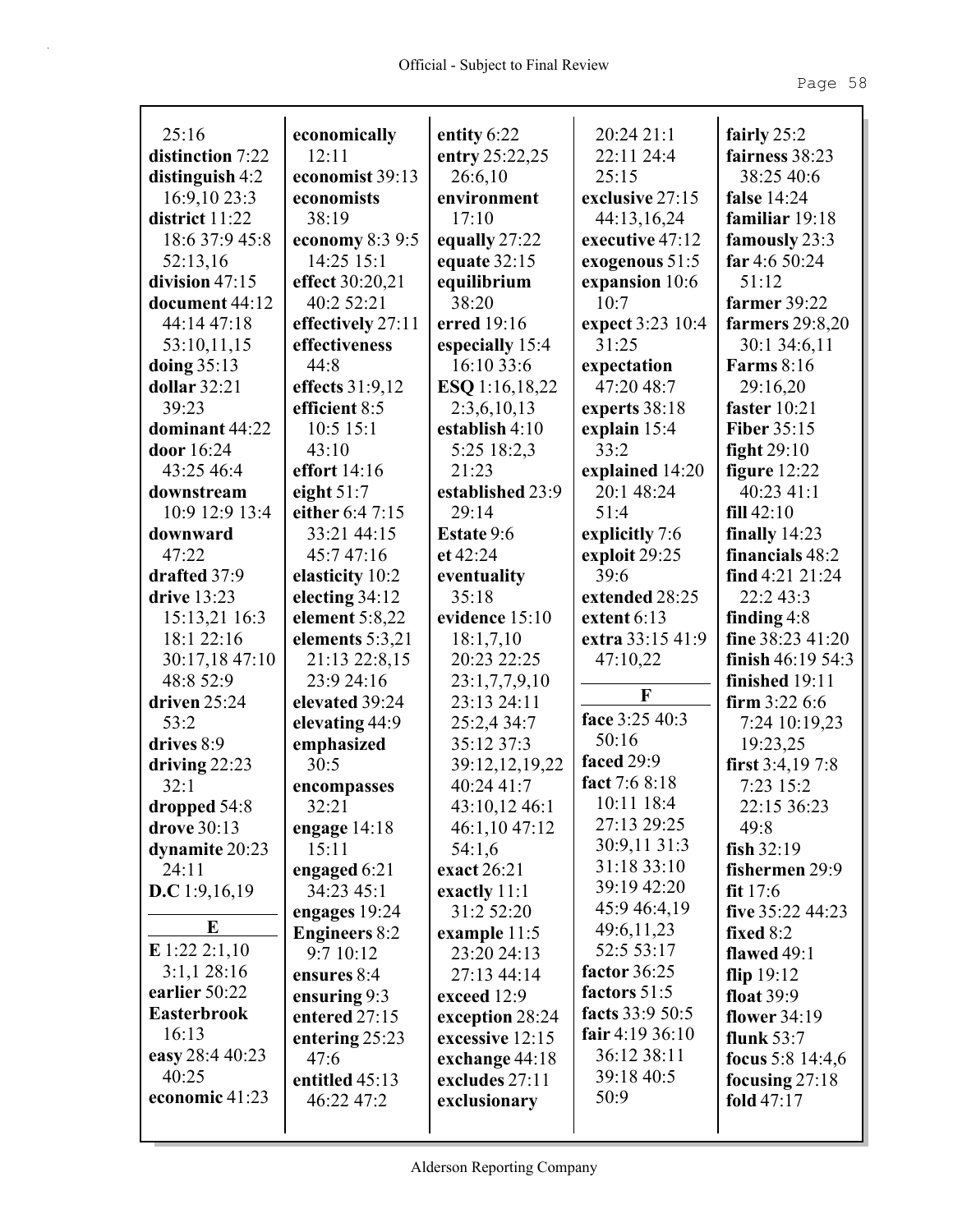| follow $40:14$      | Ginsburg 12:13<br>26:16 37:5,12 | 19:17 20:7,11<br>23:14 24:5 | happened 39:7         | hypothetical           |
|---------------------|---------------------------------|-----------------------------|-----------------------|------------------------|
| following 38:20     |                                 |                             | happy $34:25$         | 20:14,21 22:15         |
| 42:15               | 40:25 41:6                      | 25:2,14 26:2,6              | harbor 29:1<br>33:5   | 25:21 53:13            |
| follow-on 34:7      | 45:16,20,21                     | 26:12,13,18,19              |                       |                        |
| foreclosure         | Ginsburg's                      | 28:9 29:8,8,9               | hard 4:1,3 16:9       | idea 31:21             |
| 44:13,25            | 13:15                           | 29:10,25 30:12              | 16:15 17:17           | identical 3:25         |
| forego $33:14$      | give 6:10 15:25                 | 32:7 36:4                   | 42:3                  | identified 8:14        |
| foresee $31:4$      | 43:19                           | 37:24,25 38:3               | Hardwood 1:6          | 39:14                  |
| foresighted 35:7    | given 16:17,17                  | 43:22 45:14,17              | 3:5                   | idiotic 24:13          |
| 35:8                | 16:19 45:9                      | 45:22 46:14,18              | hard-fought           | illegally $3:16$       |
| forest 34:21        | 46:22 47:4                      | 46:25 48:24                 | 16:11                 | illegitimate 23:5      |
| 38:18 39:13         | gives 8:10 52:18                | 49:2,3,11,16                | <b>Harlan's 32:14</b> |                        |
| 44:24               | giving $42:5$                   | 49:19,20 50:17              | harm $25:10$          | <b>immediate</b> 8:6,7 |
| <b>Forks</b> 21:19  | go 12:12 13:23                  | 52:13,14,17                 | <b>Harold</b> 32:10   | impact $53:3,5$        |
| form $7:17,18$      | 22:14 30:21,22                  | 53:7                        | harvested 27:14       | imponderables<br>14:22 |
| former $47:12$      | 31:4 32:9 41:4                  | <b>Group's 28:23</b>        | <b>head</b> 39:21     |                        |
| formulation         | 42:22 43:22                     | growers 29:8                | 47:15                 | important 14:13        |
| 50:21               | 54:6                            | guess 6:19 32:19            | hear $3:345:19$       | 28:745:5               |
| forth 32:22 45:3    | goal 22:24                      | guidance 14:24              | held 18:7 20:10       | improve $51:12$        |
| forthcoming         | goats 31:15                     | 39:5                        | 35:16                 | improved 40:23         |
| 9:12                | going 9:21 14:14                | guide 48:17                 | helps $15:1$          | inapplicable           |
| four $3:17$         | 24:13 30:7,14                   | guilty $43:4$               | high $3:16,19$        | 20:11                  |
| four-year 48:4      | 30:20 33:1                      | guy 41:17                   | 8:25 12:22            | <b>incent 33:25</b>    |
| framework 38:8      | 35:2 38:2                       |                             | 14:14 25:22,25        | include 38:2           |
| 49:7                | 40:15 41:12                     | $\mathbf H$                 | 34:641:15             | included 39:13         |
| free 9:4 10:13      | 47:21 51:17                     | Haglund 1:22                | higher $4:178:15$     | 39:20 40:5             |
| 39:9                | 53:8                            | 2:10 28:15,16               | 9:10,11 10:2          | includes 12:5          |
| <b>friend 26:17</b> | good 20:16 31:9                 | 28:18 29:12,15              | 14:19 15:16           | income 30:20           |
| full 8:11 34:19     |                                 | 29:23 30:2,4                |                       |                        |
|                     | 31:14,23,24                     |                             | 20:18 31:13           | incompetent            |
| fully $3:18$        | 32:3 35:1                       | 30:17 31:1,11               | 33:24 34:3            | 24:23,23               |
| functioning 8:1     | 49:24                           | 32:7,24 33:4                | 42:12,15,16           | incomplete 47:1        |
| further $18:24$     | goods 8:3 9:9,11                | 33:23 35:11                 | 43:11 52:8            | increase 9:25          |
| 51:14               | 9:12,13 10:15                   | 36:6,13,18,21               | highest $43:14$       | 30:7 38:16             |
| future 33:21        | 31:18,18,22                     | 37:7,14 38:14               | highly $34:20$        | 41:12                  |
| 34:22 41:10         | govern $16:21$                  | 39:2,11 40:9                | high-tech 39:20       | increased 9:9          |
|                     | granting $33:4$                 | 40:13,18 41:6               | hike $41:10$          | 39:15 53:2             |
| G                   | grappling $28:2$                | 41:19 42:12                 | hogging $31:22$       | <b>Increasing 3:21</b> |
| G3:1                | $great 37:8$                    | 43:2,8,21                   | Honor $5:6,18$        | incremental            |
| gain 14:21          | greater 10:22                   | 45:19,25 46:14              | 6:11 7:21 9:22        | 14:4,6 26:25           |
| General 1:19        | ground $45:14$                  | 46:17,24 47:8               | 13:3,25 15:19         | 27:4,9,10,17           |
| generally 10:13     | 49:13                           | 49:12,25 50:4               | $16:1,19$ 17:4        | 32:22 33:8             |
| 24:23 26:22         | grounds $52:16$                 | 50:14,20 51:23              | 17:16 18:4,14         | incur $14:18$          |
| 33:25               | group $3:12,17$                 | 53:11                       | hope 14:19            | 31:19                  |
| generate 10:5       | 7:7,12,20 8:22                  | half 34:15 46:5             | 42:21                 | independent            |
| geniuses 33:12      | 11:20 14:1,12                   | hand 23:4 31:9              | huge $43:648:5$       | 23:7 49:2,13           |
| getting $11:12$     | 14:16 15:7                      | 31:13 37:18                 | hundreds 28:6         | 50:2                   |
| 22:24               | 18:4,6 19:13                    | handed $37:10$              | hurt 29:5             | indicate 53:17         |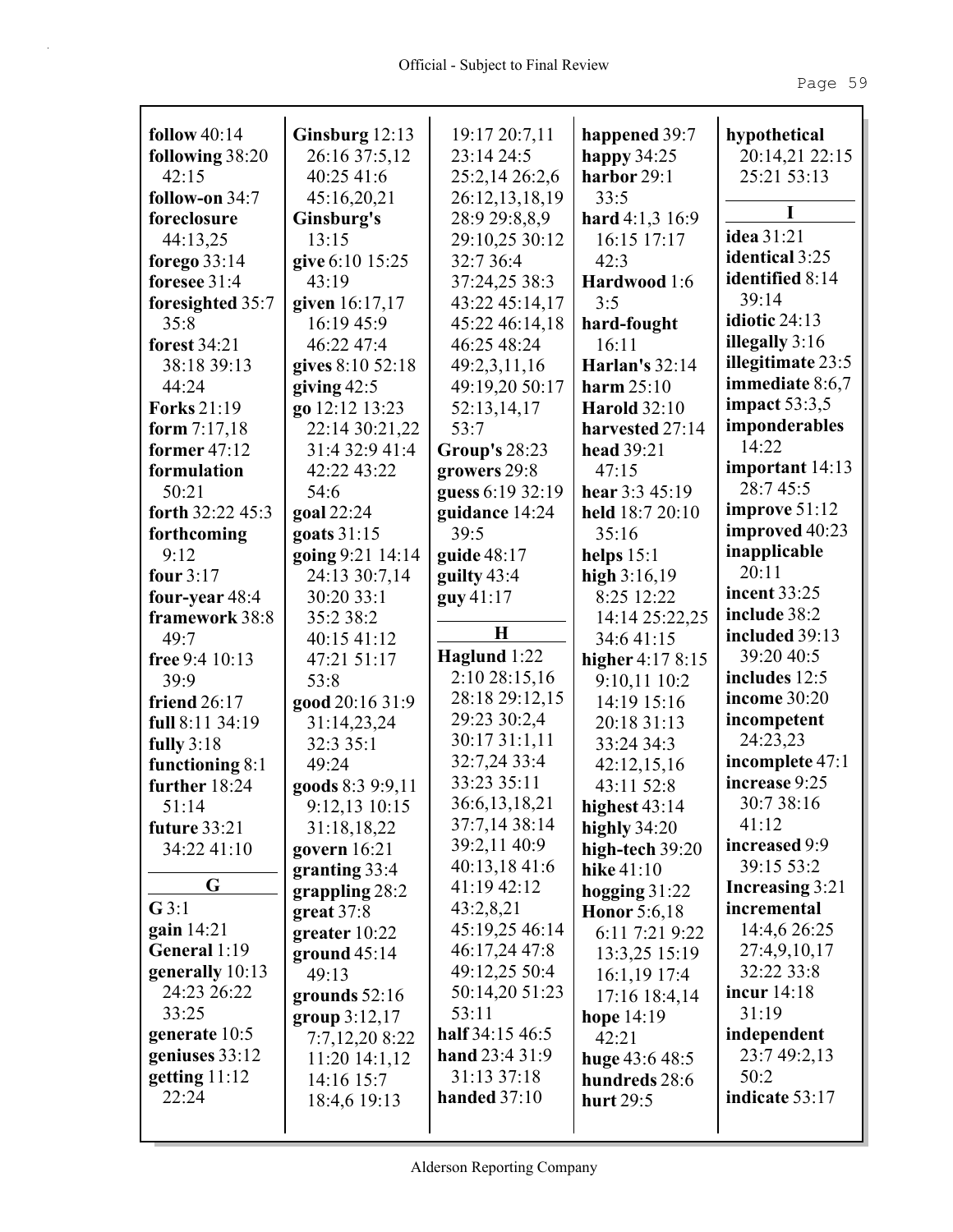| 53:18                    | 18:19 20:24             | jurisprudence           | 45:16,20,21         | 44:17                    |
|--------------------------|-------------------------|-------------------------|---------------------|--------------------------|
| indicates 53:21          | 21:8 22:9 23:1          | 28:20                   | 46:12,15,21         | law $34:13,14$           |
| industry 38:18           | 23:5,7,8,22             | jury $4:8,12,14$        | 47:3 49:9,16        | 45:14 48:20,22           |
| 39:20                    | 24:16 25:3              | 17:20 21:7,21           | 49:17 50:1,13       | laws $3:144:4$           |
| inefficient 4:2          | 41:24                   | 21:22 22:6,7            | 50:15 51:22         | 8:14,18 29:6             |
| 11:7 38:13               | interconnected          | 36:4,10,10              | 52:2 54:3,9         | 29:22                    |
| inelastic 9:23,24        | 44:6                    | 38:24 39:1,9            | justified 18:22     | lawyers 15:4             |
| 9:25 30:6 33:7           | interest 41:23          | 39:17,19 42:5           | 29:2 51:4           | 37:11                    |
| inelasticity 9:19        | interested 32:19        | 42:25 46:12,16          | K                   | lay $36:10$              |
| inflated 12:21           | interesting 13:6        | 48:17 50:6              |                     | lead 9:25 10:18          |
| infrequently             | 38:6 42:1               | 54:6,7                  | K 1:18 2:6 19:4     | 40:15                    |
| 36:1                     | intermediate            | <b>Justice 1:19 3:3</b> | <b>Kahn</b> 32:13   | leave $30:21$            |
| <b>injure</b> $42:17,20$ | 52:19                   | 3:9 4:5,23 5:2          | <b>KANNON</b> 1:18  | left 39:9                |
| 52:9                     | interpreted 7:4         | 5:9,13,24 6:7           | $2:6$ 19:4          | leg 50:16                |
| injury $23:10$           | 37:2                    | 6:15,25 7:11            | keep $33:16$        | legally 36:21            |
| input 19:9 27:1          | invested 11:3,8         | 8:13,22 9:8,15          | 38:12               | legislation 29:19        |
| 29:2 30:6 33:5           | invited 38:8            | 9:16 10:18              | Kennedy 11:14       | legitimate 14:15         |
| 33:24 41:9               | 51:13                   | 11:1,9,14,21            | 11:22,25 13:13      | 23:4 42:2                |
| 47:24 51:3,6             | involve 18:11,12        | 11:25 12:13             | 13:22 16:15         | legitimately             |
| inputs 3:21              | involved 7:2            | 13:13,15,22             | <b>Kennedy's</b>    | 33:1                     |
| 53:11                    | 18:13                   | 15:2,9,20 16:2          | 26:16               | lesser $30:23$           |
| inquiry $26:1$           | involves 7:10           | 16:6,9,15,16            | <b>kettle 32:18</b> | letting $41:4$           |
| insofar 13:20            | <b>issue</b> 14:3 17:17 | 17:1,5,13,19            | key 3:17 7:25       | Let's 39:25              |
| instincts 3:24           | 17:19,21 25:2           | 17:22,25 18:11          | 31:24               | level $51:3$             |
| instructed 4:12          | 25:5,8 28:1             | 19:1,8 20:13            | kind 6:21 13:8      | levels 9:3 42:16         |
| 4:14 21:7,21             | 34:13,15 37:14          | 20:14,20,21             | 13:10 20:16         | 48:8 50:23               |
| 21:23 22:2,6,7           | 48:15                   | 21:2,6,15,20            | 23:9 35:24          | liability 19:17          |
| instruction 4:15         | issued $36:23$          | 22:1,5,14,20            | 36:141:13           | 20:2                     |
| 36:14,15 37:2            |                         | 22:22 23:6,12           | 44:24 50:17         | licenses 44:24           |
| 37:6,7,17,19             | $\bf J$                 | 23:15,21,25             | know 4:10 17:15     | limited 27:22            |
| 38:4,739:6               | J 1:16 2:3,13 3:7       | 24:10,19,20             | 18:21 20:16,18      | line 30:22 47:6          |
| 40:2,6,7,10,16           | 51:25                   | 25:4,20,21              | 29:7 35:8           | 47:23                    |
| 42:6 43:1 45:6           | JA 44:11,19             | 26:1,16,16              | 38:23 39:1          | linguistic 38:8          |
| 45:9 46:18,23            | 47:17,18 48:1           | 27:21 28:1,13           | 41:2,7              | 49:7                     |
| 46:25 49:1,3,8           | 50:8                    | 28:18 29:5,12           | L                   | <b>linked</b> 44:7,18    |
| 49:14,21 50:18           | jobs 30:22              | 29:13,18,24             |                     | 44:25                    |
| 51:13 52:5,10            | joint 52:7 53:12        | 30:3,8,18 31:6          | lack 47:25          | listening 43:20          |
| 52:13,15 54:7            | <b>Journal</b> 34:14    | 31:12 32:8,14           | laden $51:9$        | litany $51:20$           |
| instructions 4:8         | judge $11:22$           | 32:16,25 33:10          | land $12:19$        | literally 46:3           |
| 5:3 36:5 37:4            | 16:13 37:10,20          | 33:11 35:6              | landowner           | literature 12:4          |
| 39:4 41:21               | 37:25 45:8              | 36:3,7,16,19            | 44:19               | 34:16                    |
| 50:6,7,11                | 52:16                   | 37:5,12 38:10           | landowners          | <b>little</b> 7:11 50:21 |
| insufficient             | judgment 10:13          | 38:15,22 39:8           | 44:17               | localized 34:18          |
| 20:25 23:23,25           | 26:8 36:1 44:1          | 39:25 40:12,14          | lands 27:14         | <b>locked</b> 53:17      |
| 24:2                     | 45:13 52:14             | 40:2541:1,6             | 34:21               | log 11:4,12,13           |
| <b>intent</b> 16:12,22   | judicial $16:10$        | 41:16,20 42:19          | language 42:13      | 12:6 31:4                |
| $17:1$ $18:7,10$         | 16:24                   | 43:3,9,14               | 51:17 52:6          | 33:15 38:16,19           |
|                          |                         |                         | large $41:14$       |                          |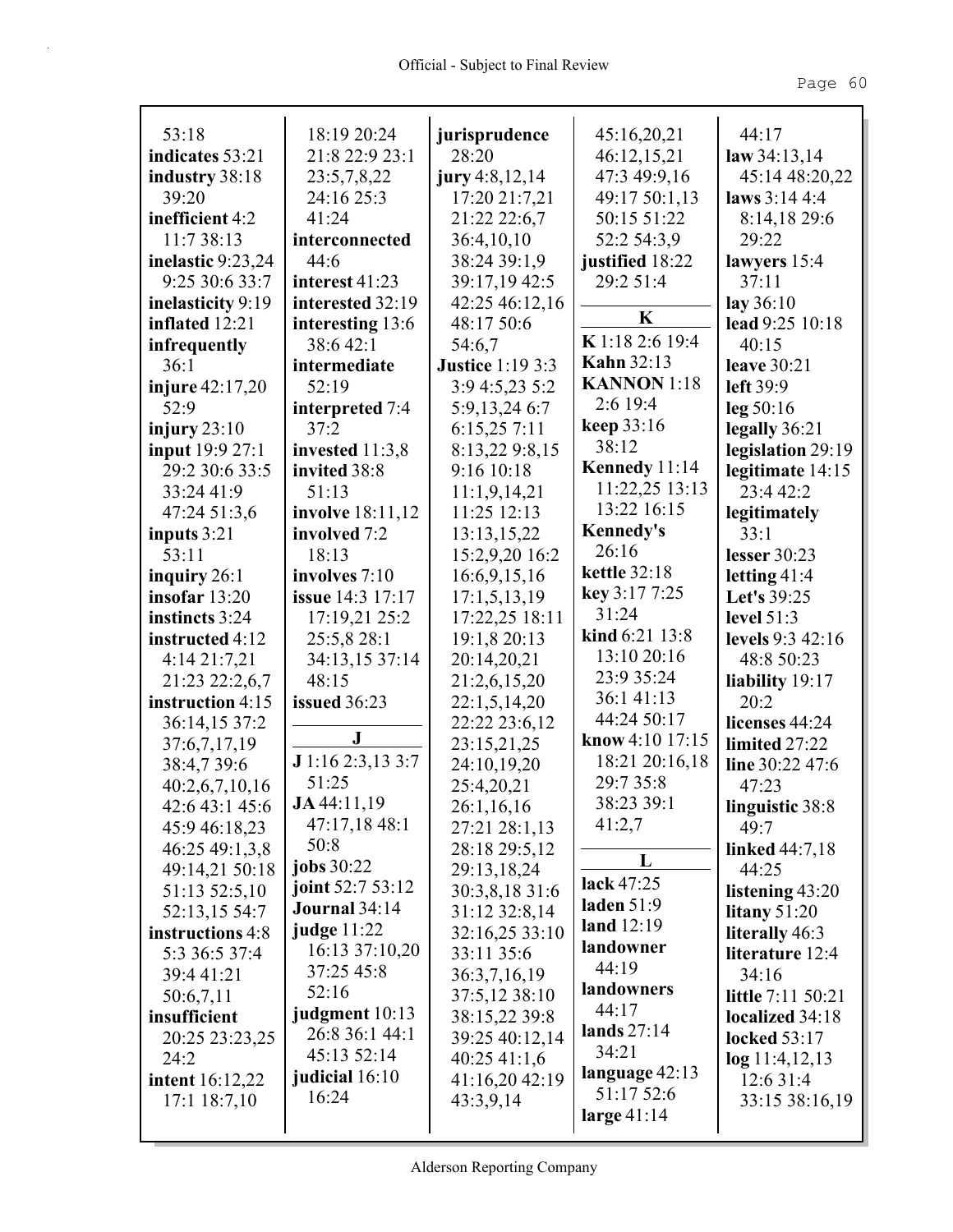| 39:15 42:16             | low $3:147:14$         | markets 8:1         | minimum 32:11    | N2:1,13:1              |
|-------------------------|------------------------|---------------------|------------------|------------------------|
| 44:9 47:10,20           | 8:20,23 18:22          | 11:1751:8           | minutes $15:12$  | nature 35:23           |
| 53:16                   | 24:15 31:9             | material 46:5       | 51:24            | near $37:10$           |
| $\log s$ 4:16,17,18     | lower 10:14,19         | materials 31:3      | misallocation    | near-term $14:19$      |
| 8:8 10:21,24            | 10:22 11:11            | <b>Matsushita</b>   | 34:19            | necessary 4:17         |
| 12:6,14,15,16           | 18:16 24:14            | 14:17               | mistaking $3:19$ | 25:17 38:12            |
| 12:18,23,25             | 27:6,16 28:2           | matter 1:12 9:19    | 7:9              | 42:13,16 50:10         |
| 13:3,8,16,17            | 42:21,24 47:24         | 42:2 45:13          | mitigation 36:25 | 51:19                  |
| 13:18,18,24             | lowering 3:22          | 54:12               | model 50:7       | need 11:24 14:1        |
| 15:15 21:25             | 19:25                  | mature 34:25        | modest 19:22     | 21:12 23:13,15         |
| 22:18 24:14             | <b>lowest 43:12</b>    | maximum 32:11       | money 31:17,25   | 24:6 31:14             |
| 27:3,14,16              | lumber $1:73:5$        | 32:18               | 32:2 33:1,19     | 41:17,20,22            |
| 36:8,9,12               | 11:3 38:20             | mean 27:1,23        | monopolist 6:22  | 42:2                   |
| 40:21 41:25             | 41:15                  | 29:13 30:9          | 7:124:23         | needed $4:16,19$       |
| 43:5,16 45:18           | M                      | 33:17 38:10,11      | monopolistic     | 9:9,10 36:8,10         |
| 45:24 46:8              |                        | 38:12,23 41:17      | 20:24 23:1,5     | 36:12 37:23            |
| 52:8,23 53:1            | maintain 21:8          | 50:1                | 25:3             | 38:9 40:22             |
| 53:19,22                | 23:22                  | means $10:8$        | monopolization   | 41:17 51:19            |
| long 9:24 24:9          | major 35:13            | 23:19 24:12         | 21:14,18 22:9    | 52:23                  |
| 26:4 31:25              | majority 25:3          | 28:3                | 22:13,13 43:25   | needs 40:22 46:5       |
| 33:1                    | 25:12                  | meant 38:14,15      | 44:3,3           | nervous 8:3            |
| Longview 35:15          | making $45:23$         | measure 14:8        | monopolize 22:9  | never 45:7 48:15       |
| 46:3,6,8                | 49:20                  | 26:18               | 24:12,16 41:24   | 48:25 51:18,19         |
| long-term $7:16$        | management             | measured 28:11      | monopoly 5:7     | new $10:20,20$         |
| 12:19 13:8,17           | 47:15                  | 51:2                | 5:10,14,20,22    | 11:8 32:5 47:6         |
| 53:20,23                | management's           | measures 27:8       | 6:2,4,5 15:11    | <b>Ninth 15:6 30:5</b> |
| look 12:24 13:2         | 48:7                   | mechanism 3:22      | 16:7 17:2,2,14   | 39:3,3 45:11           |
| 13:3,5,5 26:24          | <b>Mandeville 8:16</b> | 19:23,24            | 18:12,12 21:3    | 45:11 48:16,21         |
| 33:9 39:2,12            | 29:16,19               | mechanisms          | 21:8 22:24       | 49:1                   |
| 40:19 42:6,7            | manipulating           | 44:6                | 23:8,21 24:14    | <b>Noel 34:12,17</b>   |
| 48:1 50:21              | 45:2                   | meet 23:15          | 24:16 25:5       | non-efficiency         |
| 51:15 53:13,14          | market 9:24            | 42:22               | 29:11,24 30:11   | 44:17                  |
| looked 27:7             | 10:9 12:9 13:4         | merely 40:4         | 30:16 42:23      | <b>Northwest</b>       |
| 36:24 37:1              | 13:19,23 16:22         | message 34:5        | monopsonist      | 34:21                  |
| 39:22                   | 17:16 25:23            | met 23:14           | 34:4,23          | note 48:20             |
| <b>looking 5:22 9:2</b> | 27:4,19 28:21          | method 26:21        | monopsony 29:9   | noted $23:2$           |
| $16:12\,27:1,10$        | 30:6 32:2 33:7         | <b>MICHAEL 1:22</b> | 34:18,19 44:23   | notes $34:13,17$       |
| 50:22                   | 34:1 35:17,22          | 2:10 28:16          | monu 48:4        | November 1:10          |
| looks 36:14             | 35:25 38:16,21         | mill 11:6 46:3,6    | moon $41:4$      | number $14:21$         |
| 45:10                   | 39:23,24 42:16         | 46:8                | motions $11:23$  | 27:6 38:18             |
| losing 42:9 49:9        | 43:5,7,17 44:5         | million $47:22$     | motive 31:8      | nuts 31:23 32:3        |
| loss 14:19,20           | 44:9,15,20,22          | 48:10               | move 42:16       |                        |
| 15:17 24:7,9            | 46:6 47:5,5            | mills $11:347:5,6$  | moving $29:3$    | O                      |
| 28:10 31:19             | 50:23 51:4             | 48:3                | multiple 47:14   | O2:13:1                |
| 46:9                    | 52:9 53:14             | mind 16:13          | murder $37:1$    | <b>object</b> 30:9,10  |
| losses $4:2$            | marketplace            | 44:11               |                  | 30:11 52:15            |
| love $42:23,23$         | 35:3                   | mineral $51:10$     | N                | objected 38:4          |
|                         |                        |                     |                  |                        |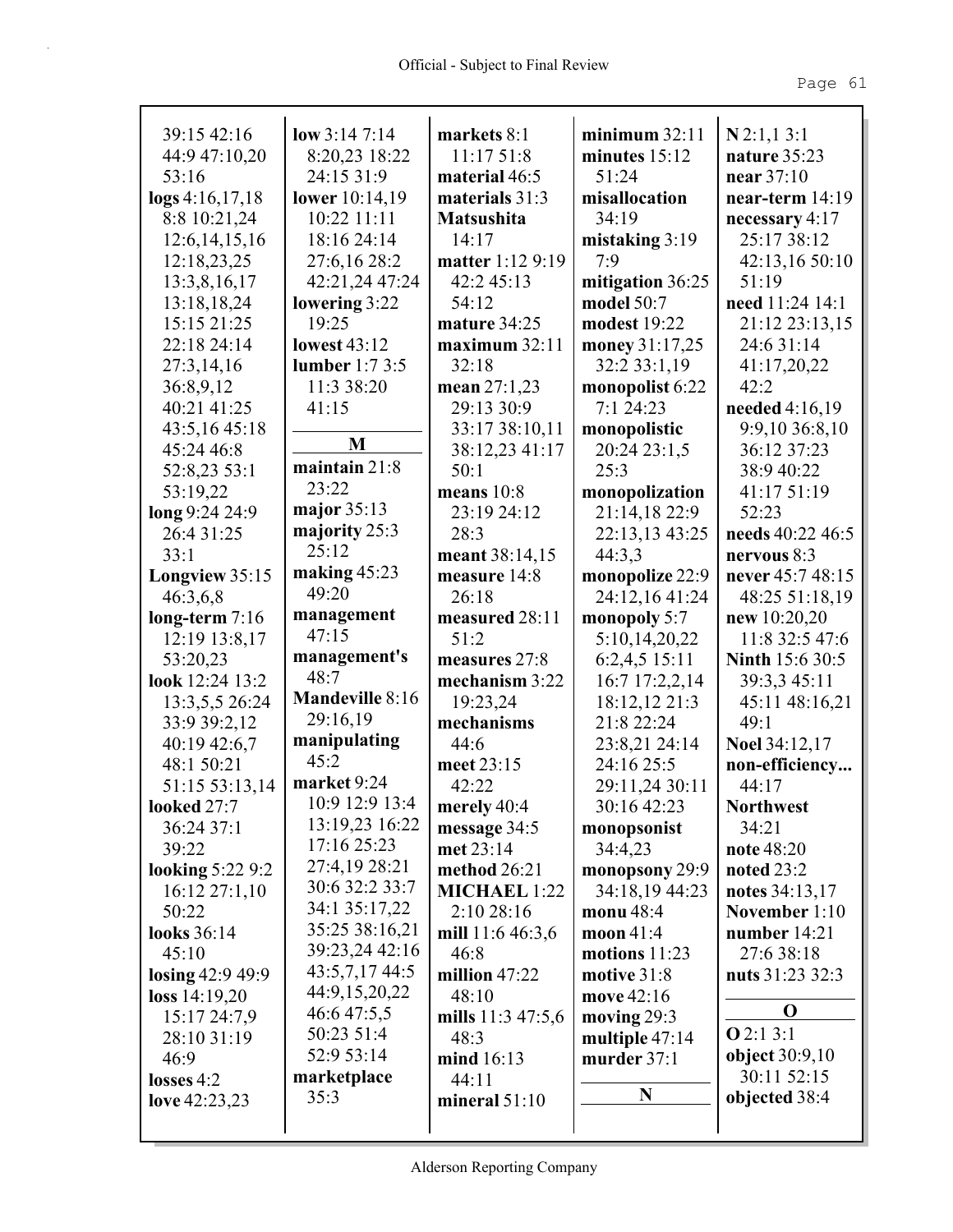| objection 52:18       | output 10:6,6,8     | pay 10:24 11:12         | 7:2,21 8:16 9:1               | 14:9 26:22                     |
|-----------------------|---------------------|-------------------------|-------------------------------|--------------------------------|
| objective 15:23       | 11:9,10,12          | 43:11 47:11             | 9:14,22 11:1                  | 35:25 45:12                    |
| 23:13 28:10           | 12:5 29:3 47:9      | 51:3                    | 11:21 12:2,13                 | positives 14:24                |
| observed 14:1         | outside 50:8        | paying 9:20 52:8        | 13:2,21,25                    | possibilities                  |
| 14:16                 | overbidding         | pays 31:17              | 15:18 16:1,4,8                | 31:13                          |
| obtained 27:16        | 34:17               | penalty 37:1            | 16:18 17:4,7                  | possibility 25:10              |
| obtaining $4:18$      | overbuying 45:2     | people $8:15$           | 17:16 18:3,13                 | 25:12 26:10                    |
| 36:9                  | 53:4                | 13:18 16:21             | 19:2 26:17                    | possible 24:15                 |
| <b>Obvious</b> 47:25  | overinclusive       | 18:21 31:22,25          | 29:16 51:24,25                | possibly 15:25                 |
| <b>Obviously 6:15</b> | 37:18               | 35:12 41:24             | 52:2 54:5,10                  | 30:8 31:8                      |
| offered 51:11         | override 18:19      | people's 16:12          | places 30:22                  | 42:22                          |
| Oh 29:23 42:19        | overselling 53:6    | percent 12:6            | plaintiff 13:7                | potential 27:12                |
| Oil 32:13             | owners 35:21        | 13:744:1,15             | 23:10 37:13                   | <b>Poultry</b> 16:13           |
| okay 30:3 33:3        | ${\bf P}$           | 44:19,22 47:21          | 41:8 45:7                     | power 5:7,10,14                |
| 39:25 40:13           | P3:1                | 53:22                   | plaintiffs 4:18               | 5:15,15,20,22                  |
| old 32:5              | Pacific 34:21       | percentage              | 11:5 37:15                    | 6:2,5,5 17:2,3                 |
| once 35:22            | page 2:2 4:19       | 53:19                   | plaintiff's $4:15$            | 17:14 18:12                    |
| 47:16                 | 45:10 48:18         | perfect 36:14           | 11:6                          | 21:3,8,9 23:8                  |
| ones 12:25            | 50:25 52:7          | 40:10,16                | plan 15:11,21                 | 23:21 24:16                    |
| open 10:14            | pages 28:6          | perfectly 9:24          | 16:6 31:2,3                   | 25:5 47:5                      |
| 13:24 27:4            | paid 3:21 4:17      | 9:25 12:11              | 47:23                         | 52:19                          |
| 44:20                 | 9:10,11 42:12       | 15:10 18:15             | planning 47:18                | powerful 18:8                  |
| opening $45:11$       | 42:15 46:7          | 40:11                   | plant 33:21                   | 23:1 34:5                      |
| 50:11 51:15           | 51:19               | period $46:10$          | player 44:2                   | <b>PowerPoint</b>              |
| opens 16:24           | Panner 38:1         | 47:7,11 48:4            | plays 9:5                     | 47:20                          |
| opinion $4:11$        | paragraph 37:7      | permit 19:20            | please 3:10 19:8              | practice 35:16                 |
| 25:3,13,13,16<br>39:3 | 37:9,20,22          | person 31:17<br>43:4    | 28:19                         | practices 45:1                 |
| opportunity           | 38:2,5 40:19        | petition 4:20           | plus 5:14,16 6:1<br>17:1 21:9 | precise 20:2<br>predation 26:5 |
| 45:8 47:10            | 48:19 50:9          | petitioner 1:4,17       | 23:22                         | 27:2,19 46:9                   |
| oral 1:12 2:2,5,9     | <b>Pardon</b> 36:18 | $1:21$ 2:4,8,14         | point 29:15                   | predator 24:24                 |
| 3:7 19:4 28:16        | part 26:13 46:9     | 3:8 19:6 21:24          | 36:22 37:13                   | predatorily 27:3               |
| order 4:17 15:13      | 48:8                | 27:3,13,15              | 45:646:19                     | predatory 4:9                  |
| 20:7 21:13            | participating       | 52:1                    | 48:14,25 49:5                 | 4:14 12:6 14:5                 |
| 22:16,24 25:17        | 44:10               | phase 37:1              | 49:6,10 50:5                  | 14:17 17:24,24                 |
| 36:8 38:12            | particular 9:3      | 52:15                   | 51:14                         | 18:14,18 19:12                 |
| 41:4 42:17            | 10:17 30:4          | physics 39:20           | pointed 18:6                  | 19:13, 14, 14, 19              |
| 52:17                 | particularly        | Ph.D 39:20              | points $52:3$                 | 19:24 20:5,12                  |
| ordinary 3:24         | 32:20               | 41:17                   | portion 27:18                 | 25:18 26:5,7                   |
| Ore 1:22              | parties 13:24       | pick 15:23              | 40:20                         | 26:13,19,23,23                 |
| Oregon 34:11          | 46:8                | picked 39:23            | Portland 1:22                 | 27:7 28:3,5                    |
| 44:14,20 48:3         | pass 47:23          | picture 12:18,23        | posed 17:25                   | 34:16 37:15,16                 |
| 48:6,12               | passed 29:19        | pieces $40:19$          | 20:14                         | 37:19 47:11                    |
| ought $35:8$          | 42:14               | <b>Pincus</b> $1:162:3$ | posit 20:22                   | 48:11 52:25                    |
| 49:23,23              | Patent 7:3          | 2:133:6,7,9             | posited $51:12$               | predominantly                  |
| outbid 15:24          | <b>path</b> 32:9    | $4:13\;5:1,6,11$        | position $4:13$               | 48:11                          |
| outcome 54:7          | patterns 53:15      | 5:18 6:3,11,18          | 12:2,10 13:11                 | preliminary 4:6                |
|                       |                     |                         |                               |                                |
|                       |                     |                         |                               |                                |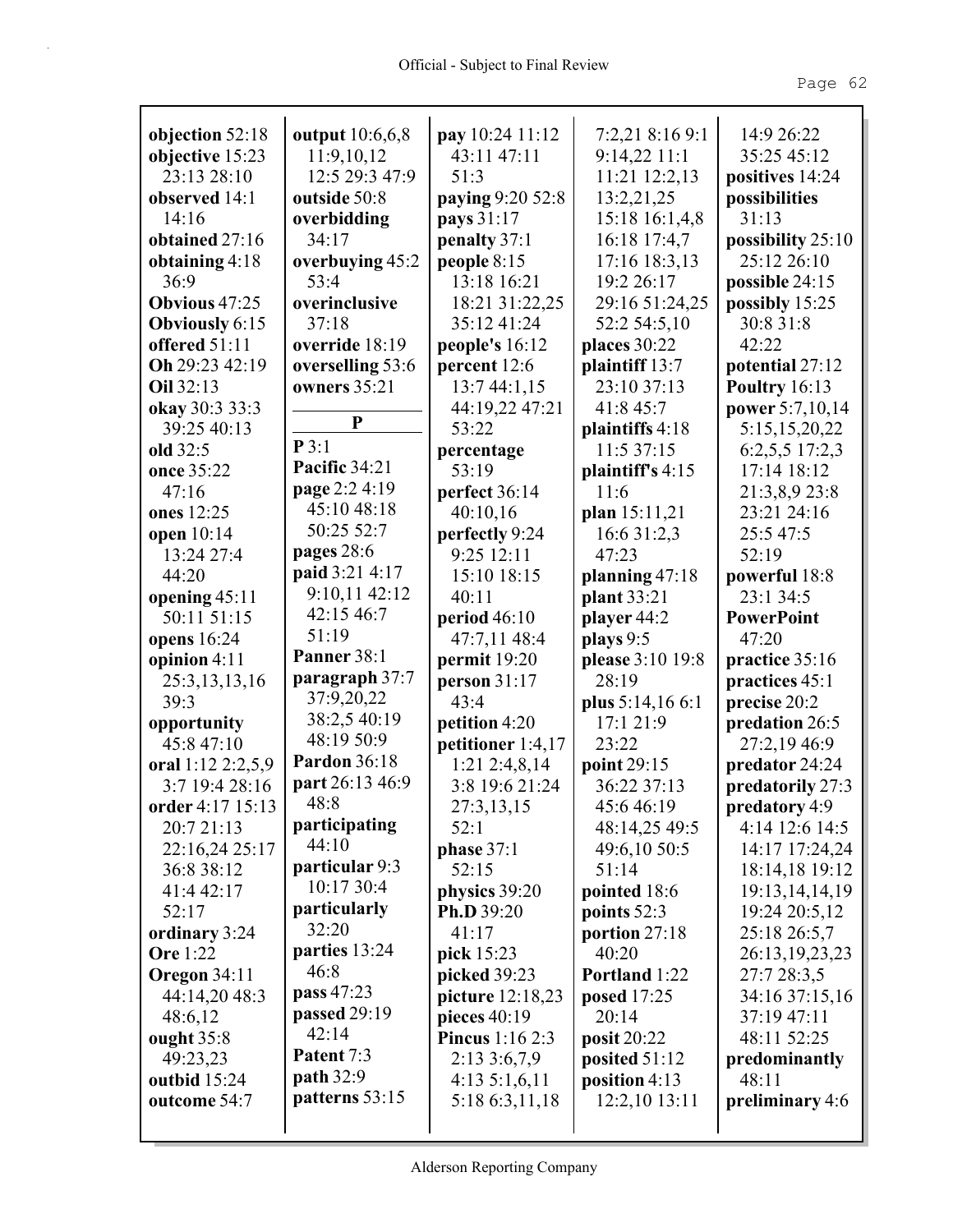| premise 16:16    | 38:19 39:15       | 34:20                   | 44:16            | rationally 12:11  |
|------------------|-------------------|-------------------------|------------------|-------------------|
| 16:17,19         | 42:24 43:11       | <b>Professional 8:2</b> | purchased 4:16   | raw 46:5          |
| prescribed 53:9  | 46:6 47:20,24     | 9:6,7 10:12             | 12:15,25 27:4    | reach $15:1$      |
| presented 18:8   | 48:5,8 53:8       | Professor 28:5          | 40:21            | read 5:2          |
|                  |                   |                         |                  |                   |
| 39:12,13 43:9    | price-cost 18:19  | 34:12,17                | purchaser 13:20  | reading $4:19$    |
| 43:11            | pricing $4:156:8$ | profit $10:23$          | purchases 33:5   | reads $4:11$      |
| preserve 5:15    | 7:13,248:2        | 11:11 42:7,8            | 41:13            | <b>Real 9:6</b>   |
| 21:8 52:17       | 15:5,19 18:14     | 43:6,16 45:18           | purchasing       | realities 28:21   |
| preserved 48:15  | 19:13,14,19,24    | 45:23                   | 52:23 53:1,14    | reality 35:5      |
| 49:6             | 25:18 26:5,7      | profits 47:22           | purpose $16:2,5$ | realize 33:13     |
| presume $10:18$  | 26:23 27:7        | prohibiting 20:3        | 22:23 42:2       | 40:12             |
| pretrial 11:23   | 28:3,5,8 37:15    | 20:8                    | purposely 20:18  | really $11:22$    |
| 37:18            | 37:16,20 41:21    | project $31:4$          | purposes 22:11   | 13:10 14:1        |
| pretty $29:13$   | 43:23 44:4        | projected 44:20         | 31:23,24         | 25:1 38:8         |
| prevailed 42:17  | 52:25             | promotion               | Pursuant 16:6    | 52:24             |
| 45:22 48:9       | primary 16:21     | 41:11                   | push 50:23       | reason 7:19 16:8  |
| prevailing 48:6  | prior 37:11       | prong $19:20$           | pushing 44:5     | 27:6 28:24        |
| prevent 4:18     | probability 6:5   | 26:2 28:8 47:4          | put 15:2 41:4    | 41:22 43:17       |
| 25:22 36:9       | 6:23 22:8 24:8    | prongs 23:14,16         | 46:16 51:17,20   | reasonable        |
| price 4:9,17,19  | 26:3              | proof 17:10 21:7        | putting 45:3     | 30:24 50:10       |
| 8:20 9:3,4,5,11  | problem 16:19     | proper 8:1              |                  | reasonably 42:7   |
| 9:25 10:9,13     | 17:8 31:7,7       | 53:24 54:7,7            | Q                | reasoning 43:19   |
| 10:14,22 11:11   | 33:4 42:25        | properly 22:7           | quantitative     | reasons 7:23      |
| 12:6, 14, 16, 20 | 50:19             | 49:6                    | 43:12            | 14:12 43:21       |
| 15:16 20:3,9     | process $10:21$   | propose 32:20           | question 3:11    | 48:24             |
| 24:14,15 27:17   | 11:4              | proposed 37:5           | 4:65:146:1       | <b>REBUTTAL</b>   |
| 30:24 32:12,18   | processed 9:21    | 50:25 52:15             | 13:15 15:9       | 2:12 51:25        |
| 34:3,3 35:1      | processes 11:8    | proposing 31:15         | 22:10 26:17      | received 12:8     |
| 36:10,12 38:11   | processing        | proposition             | 32:20 36:24      | 13:7,9            |
| 38:12 41:10      | 10:20             | 29:21 40:5              | 46:13,15 52:22   | recognized 7:25   |
| 42:13,15,21      | processor 35:9    | prospect 41:9           | questioned       | 17:725:16         |
| 45:24 46:7       | 35:10             | 44:2                    | 47:14            | recognizing       |
| 48:5 51:2 52:8   | procompetitive    | <b>protect 8:18 9:6</b> | questions 18:24  | 19:19             |
| 53:1,2,4         | 4:1 17:9 19:11    | protects 8:10           | 26:16            | record $11:2,4$   |
| pricecutting     | 20:3,6,8          | prove 6:9 11:24         | quite 11:6 23:18 | 13:6 35:12        |
| 19:10,21         | produce 10:14     | 16:22 17:2              | 33:23 40:18      | 47:12 53:18,21    |
| priced $21:24$   | 43:20             | 21:16 23:16,19          | 45:19            | 54:2,6            |
| prices 3:13,16   | produced 11:9     | 23:21 24:1,2            | quoting 48:19    | recoup $12:12$    |
| 3:21,22 8:9,15   | producer 43:13    | 41:18 42:4,5            |                  | 42:9 47:10,17     |
| 8:23,25 9:10     | 43:15             | provide 28:9            | $\bf R$          | recouping 24:9    |
| 10:14,19 11:24   | producing 12:5    | provided 39:4           | R3:1             | recoupment        |
| 13:5 14:9        | product $10:5$    | provides 14:23          | rack 41:4        | 18:20 25:17       |
| 16:23,25 18:22   | 19:11 34:2        | proving $15:23$         | raised $51:2$    | 26:4,10 27:22     |
| 20:1 29:2,3,3    | 42:24             | 42:1                    | raising $29:2$   | 27:23 32:4        |
| 30:6,17,18       | production 34:1   | proxy 27:8              | 30:6             | 47:4,7,8,9 48:1   |
| 31:4,9,13        | 34:3              | publicly 35:16          | ran 46:8         | <b>Reed 48:23</b> |
| 33:25 34:6       | productive        | purchase 3:15           | rational 33:11   | reference 34:8    |
|                  |                   |                         | 33:18 35:7,7     |                   |
|                  |                   |                         |                  |                   |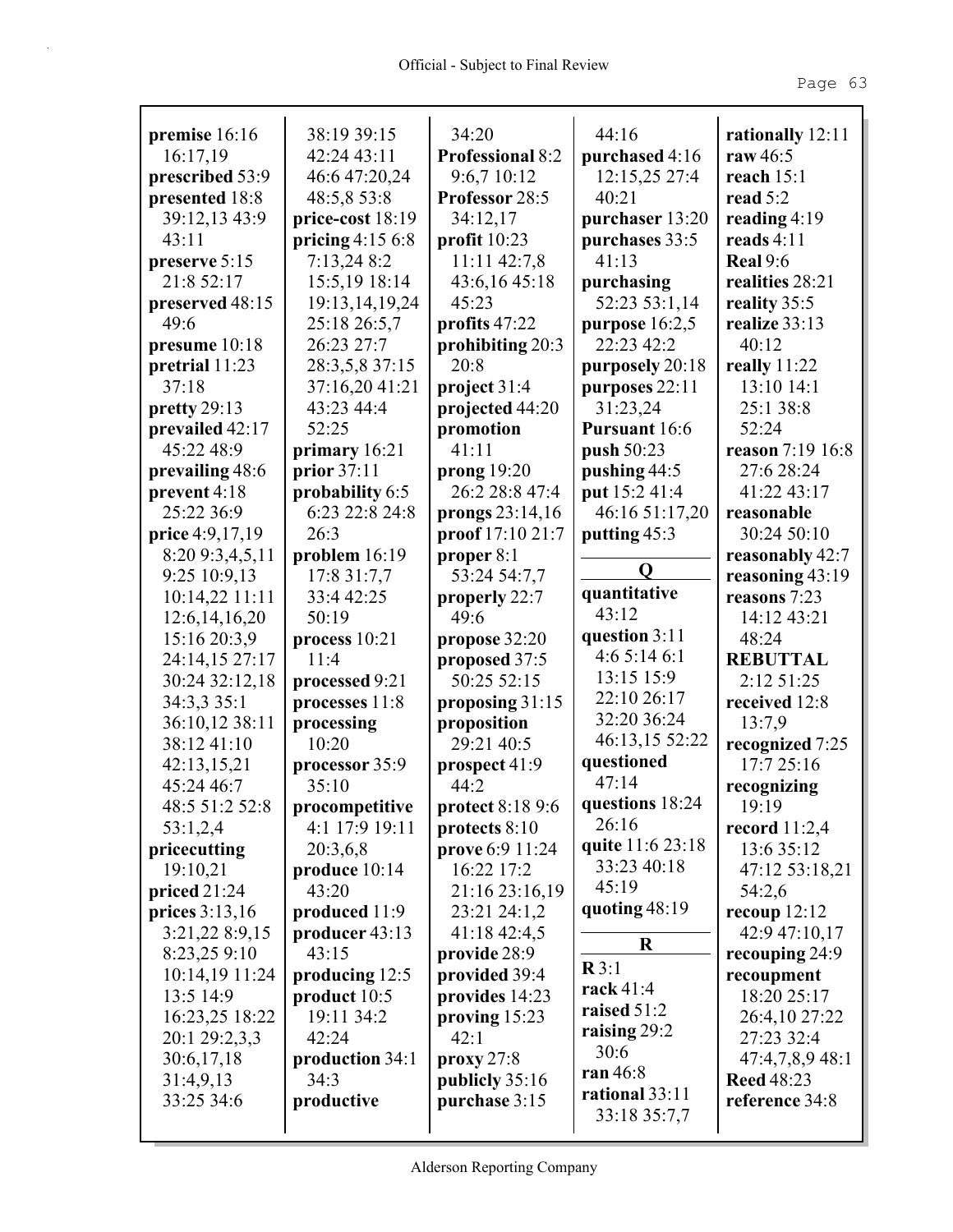| refers 52:7       | resolved 17:20         | Robinson-Pat             | 26:2 49:5,10      | Shanmugam        |
|-------------------|------------------------|--------------------------|-------------------|------------------|
| reflects $10:12$  | resolving 26:7         | 18:14 25:8,9             | second-guess      | 1:18 2:6 19:3,4  |
| 11:2,5 13:6       | resource 51:8,9        | 25:18                    | 16:24 43:5        | 19:7 20:20       |
| regard $4:21,24$  | resources 34:20        | role 9:4                 | second-guessing   | 21:4, 12, 17, 22 |
| 20:9 21:5 22:7    | <b>respect</b> 52:4,22 | <b>Ross-Simmons</b>      | 16:25             | 22:5,20,25       |
| 23:2 24:25        | 53:7,10,24             | 1:6 3:5 35:14            | section $4:10,25$ | 23:12,18,23      |
| 25:15 28:8        | respondent 1:23        | 35:17,19                 | 5:4,8,176:4       | 24:2,19,22       |
| 40:20             | 2:11 28:17             | rotation 35:23           | 7:58:17,20        | 25:7,25 27:25    |
| regardless 22:12  | 35:14 52:6,11          | roughly 48:4             | 17:8,11 18:16     | 28:14            |
| 49:16 53:6        | 53:3,22                | rule 15:5 16:22          | 18:17 20:25       | shape $33:13$    |
| regions 34:20     | respondent's           | 16:24 18:18              | 22:3,11 23:17     | share 44:22      |
| relationship      | 20:11                  | 28:23,24 29:1            | 24:1,3 28:25      | sheep $31:15$    |
| 38:7              | response 26:15         | 31:16,16 52:19           | see 42:6,7,25     | Sherman 8:10     |
| relatively 9:23   | restraint 32:18        | ruled 52:13              | 43:17 48:4        | 10:12 21:11      |
| 11:7              | restraints 32:12       | rules 15:3 16:20         | seeking 24:11     | shift $45:5$     |
| relevant 5:13     | result 3:23            | 28:22 31:14              | sees 35:2         | short 7:15,16    |
| 13:17,19 25:15    | 14:15 15:17            | ruling $3:18$            | self-deterring    | 24:8 33:16       |
| 26:1              | 34:18                  | run 20:2 31:25           | 14:17,22          | 41:3             |
| relied 39:18      | retail $32:17$         | 33:2                     | sell 8:15 10:22   | show 33:25 41:8  |
| relies 53:4       | retired 39:22          |                          | 10:25,25 11:10    | 44:20            |
| remaining $51:24$ | retry 47:2             | S                        | $11:10$ 13:4      | showed 50:10     |
| remand $46:22$    | returns $14:19$        | $S$ 2:1 3:1              | 31:19 33:16       | showing $25:11$  |
| 47:2              | revenue 30:23          | safe 29:1 33:5           | 35:1,4,16 42:7    | 44:12 47:19      |
| remanded 49:4     | revenues $12:8,9$      | sales 3:22 13:5          | 42:8,20 43:6      | shown $31:2$     |
| remember 28:7     | 13:12                  | 45:24                    | 53:5              | 45:10            |
| remotely 25:5     | reversal 49:14         | sanctioning              | seller 19:10      | shows 44:14      |
| repeatedly 30:5   | 50:3                   | 19:16                    | 29:11 34:25       | side 9:18 13:4   |
| replant $34:6,12$ | reversed 49:4          | saplings 33:20           | 44:22             | 19:12 29:1       |
| 35:2              | review $34:13$         | satisfy 47:7             | sellers $8:8,18$  | 30:12 31:7,15    |
| request 38:3      | rid 47:16              | sawlogs 44:18            | 51:7              | 37:9,24 45:4     |
| 46:18 52:12       | right 6:18 11:1        | saying 38:25             | seller's 3:13     | 53:6             |
| requested 37:12   | 25:7 30:9,18           | 39:18 40:14              | selling 17:24     | signals $33:24$  |
| 52:6,20           | 46:4,16 49:22          | 53:5                     | 18:18 30:24       | 34:3,22          |
| require $5:3,15$  | 50:14                  | says 15:12 16:22         | 35:9 43:7         | significant      |
| required 10:16    | rise 6:10 15:25        | 40:20 53:16              | 45:18 47:5        | 34:22 44:12      |
| 25:9              | risk $3:197:9$         | <b>Scalia</b> 9:8,15     | send $34:5$       | 46:9 49:8        |
| requirement       | 20:2                   | 10:18 11:2,9             | sense 11:20       | significantly    |
| 23:3,14           | rival $20:18$          | 17:22 24:10,19           | sensible 40:7     | 41:12            |
| requirements      | rivals $36:951:3$      | 24:20 46:12,15           | sensitive 15:5    | simple $40:18$   |
| 18:20             | 51:6                   | 49:9,16                  | sent 34:4,23      | simply $19:12$   |
| requires 14:25    | <b>road</b> 35:3       | scenarios 39:14          | sentence 54:4     | 25:8 31:16       |
| requisite 25:12   | <b>ROBERTS 3:3</b>     | 39:24                    | separate $21:19$  | 33:7             |
| resale 32:12      | 7:11 8:13,22           | scheme 34:24             | 31:14 53:4        | single $6:67:24$ |
| resell 43:16      | 19:1 20:13             | 48:11                    | separated 52:25   | situation 7:20   |
| resembles 52:5    | 28:13 33:10            | se 8:21 28:22,23<br>29:1 | serious 17:9      | 17:23,25 18:19   |
| reserve 18:25     | 35:646:21              | second 7:10 9:14         | services 10:15    | 18:20 41:14      |
| resolution 17:21  | 51:22 54:3,9           |                          | set 16:13 44:8    | 43:8 44:4        |
|                   |                        |                          |                   |                  |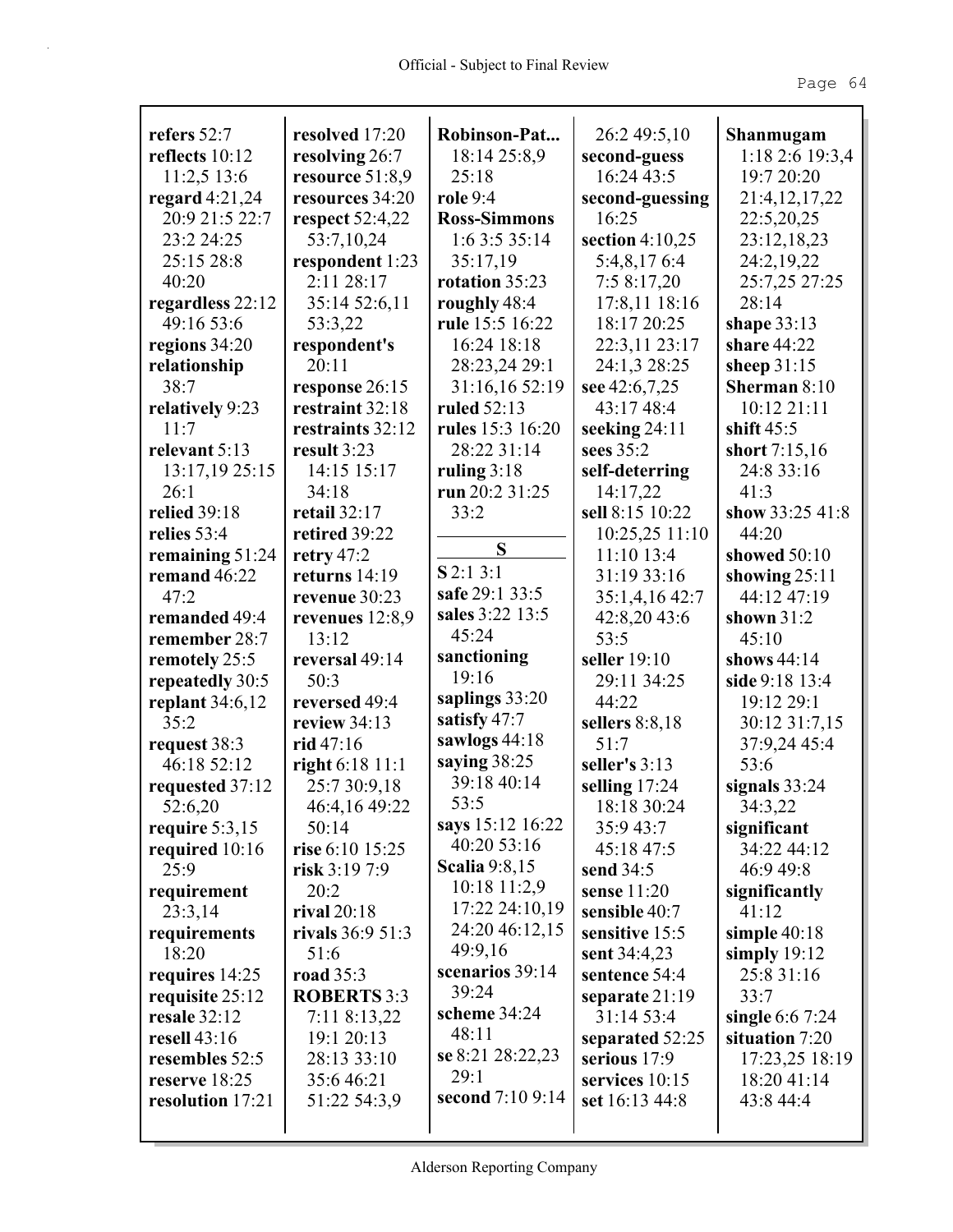| 47:25                       | 48:22 51:16                      | 42:13 50:20               | targeted 3:25                  | 40:22 42:3             |
|-----------------------------|----------------------------------|---------------------------|--------------------------------|------------------------|
| small 29:8,8,9              | <b>States</b> 1:1,13,20          | 51:1                      | technique 10:20                | 43:15,18,19            |
| 29:25 30:12                 | 2:7 19:5 26:22                   | suggested 11:9            | tell $42:5$                    | 44:7 45:5 48:7         |
| 35:21                       | 51:7,9                           | suggestion 33:7           | tend 37:17                     | 50:1 52:10,24          |
| sole 22:10,23               | statute $6:17,24$                | suggests 39:7             | term 7:15,16                   | thinned 38:4           |
| solely $22:21$              | staying $30:23$                  | sum $34:16$               | 20:17 24:8,9                   | third 14:13 46:8       |
| Solicitor 1:18              | <b>Stevens</b> 4:5,23            | summary $26:8$            | 26:4 33:16                     | thought $9:17,17$      |
| somebody $13:23$            | 5:2,9,13,24 6:7                  | 44:1 52:14                | 36:23                          | 31:20                  |
| sophisticated               | 6:15,25 15:9                     | supplied $46:5$           | terms $37:2$                   | threatens 14:24        |
| 35:15,25                    | 15:20 16:2,6,9                   | suppliers 8:25            | 43:13 45:4                     | three 5:3 21:13        |
| sorry $54:2$                | $16:16$ 17:1,5                   | 29:6,25 35:13             | 50:5                           | 21:16 37:17            |
| sort 40:1                   | 17:13,19,25                      | supplies $9:19$           | terrible 30:15                 | 39:13                  |
| sources $13:8$              | 18:11 20:14,21                   | 10:1 24:6                 | test 3:17 5:20                 | threshold 17:10        |
| 53:16,23                    | 21:2,6,15,20                     | supply 9:9,23,24          | 7:20,23 14:2                   | timber 35:4,24         |
| Souter $9:16$               | 22:1,6,14,20                     | 10:730:741:3              | 14:23 15:8                     | time 15:24 18:25       |
| 27:21 28:1                  | 22:22 23:6,12                    | 53:16                     | 18:13,15,17                    | 34:2 35:1 41:3         |
| 38:22 39:8,25               | 23:15,21,25                      | supporting $1:21$         | 23:16 28:25                    | 54:2                   |
| 40:12,14 49:17              | 25:4,21                          | 2:8 19:6                  | 32:4,20,21,21                  | times 47:14            |
| 50:1,13,15                  | stimulates 19:25                 | suppose $30:10$           | 32:23,25 37:25                 | 50:10,11               |
| so-called 40:6              | stipulate 50:13                  | 41:21 43:15               | 38:3 43:18                     | told 42:25             |
| space $6:13$                | stockpiling 41:2                 | <b>Supposing</b>          | 45:22 50:25                    | tolerate 19:22         |
| special 28:24               | store 39:21                      | 15:10 22:15               | 51:11 52:8                     | top $47:15$            |
| 29:19                       | storing $31:23$                  | Supreme $1:1,13$          | testified 47:13                | total 15:11            |
| specific 22:9               | 32:241:2,9                       | sure 6:12 13:14           | testify 38:19                  | 34:16                  |
| 24:24                       | story 33:11 52:4                 | 23:18 27:5                | testimony 11:6                 | <b>Town</b> 15:2       |
| specifies 24:6              | strategy 44:8                    | 32:5                      | 34:10 53:12,21                 | traced $10:16$         |
| specify 26:20               | 47:13<br>strike 30:10            | surprisingly<br>37:19     | testing $42:11$                | trades $44:17$         |
| spending 48:11              |                                  |                           | Thank 3:9 19:1                 | traditional<br>31:21   |
| stage $26:8$<br>stand 29:17 | strong $25:2$<br>subject 27:2,19 | symmetrical<br>14:3 27:24 | 19:7 28:12,13<br>51:21,22 52:2 | transaction            |
| 49:15 50:16                 | 34:15 37:8                       | symmetrically             | 54:9                           | 15:15                  |
| standard 7:5                | 51:15                            | 32:11                     | theirs 50:8                    | transfer 46:6          |
| 19:13,17,18,20              | subjective 19:17                 | symmetry 18:23            | thing $12:17$                  | treat 32:10            |
| 20:2,7 24:5                 | submit 3:16                      | system 8:3 16:10          | 24:25 26:15                    | treatise 28:5          |
| 25:15 26:2,12               | submitted 37:16                  |                           | 28:7 38:6 42:4                 | tree 33:15 34:5        |
| 28:24 38:22,25              | 37:19,20 50:6                    | T                         | 53:5                           | 34:11                  |
| 43:24 48:15                 | 54:10,12                         | T2:1,1                    | things 6:12 47:9               | trial 11:15 12:1       |
| 53:7                        | substantially                    | table 44:8                | think $4:116:12$               | 34:10 37:10,17         |
| standardless                | 51:5                             | take 12:4,21,22           | 6:18,197:19                    | tried 39:5 50:18       |
| 49:14                       | suffered 4:2                     | 16:16,17 27:21            | 7:22 8:10 9:2                  | tries 31:19            |
| standards 3:12              | suffering $24:7$                 | 36:3 40:15                | $11:17$ $14:2,3$               | <b>Trinko</b> 5:19 7:4 |
| state 15:1 20:25            | sufficient 4:9                   | takes 7:19 22:18          | 14:12,13 15:7                  | true 4:21 21:4         |
| 21:13,18 25:17              | 5:25 6:8 21:23                   | 34:2                      | 18:22 21:12                    | 28:1 52:12             |
| 32:13 50:25                 | 22:2 36:17,19                    | talk $8:17$               | 24:24 25:13                    | trumped 28:22          |
| 51:9,18                     | 36:22 39:4                       | talking $13:19$           | 28:7 32:5,5,17                 | try $8:14\,24:13$      |
| stated 48:16                | 48:17 54:1,5                     | 20:17 50:9                | 32:22 36:16,19                 | 30:11,14,15            |
| statement 48:20             | suggest $28:4$                   | target $25:23$            | 39:11,18 40:10                 | 40:15 49:5             |
|                             |                                  |                           |                                |                        |
|                             |                                  |                           |                                |                        |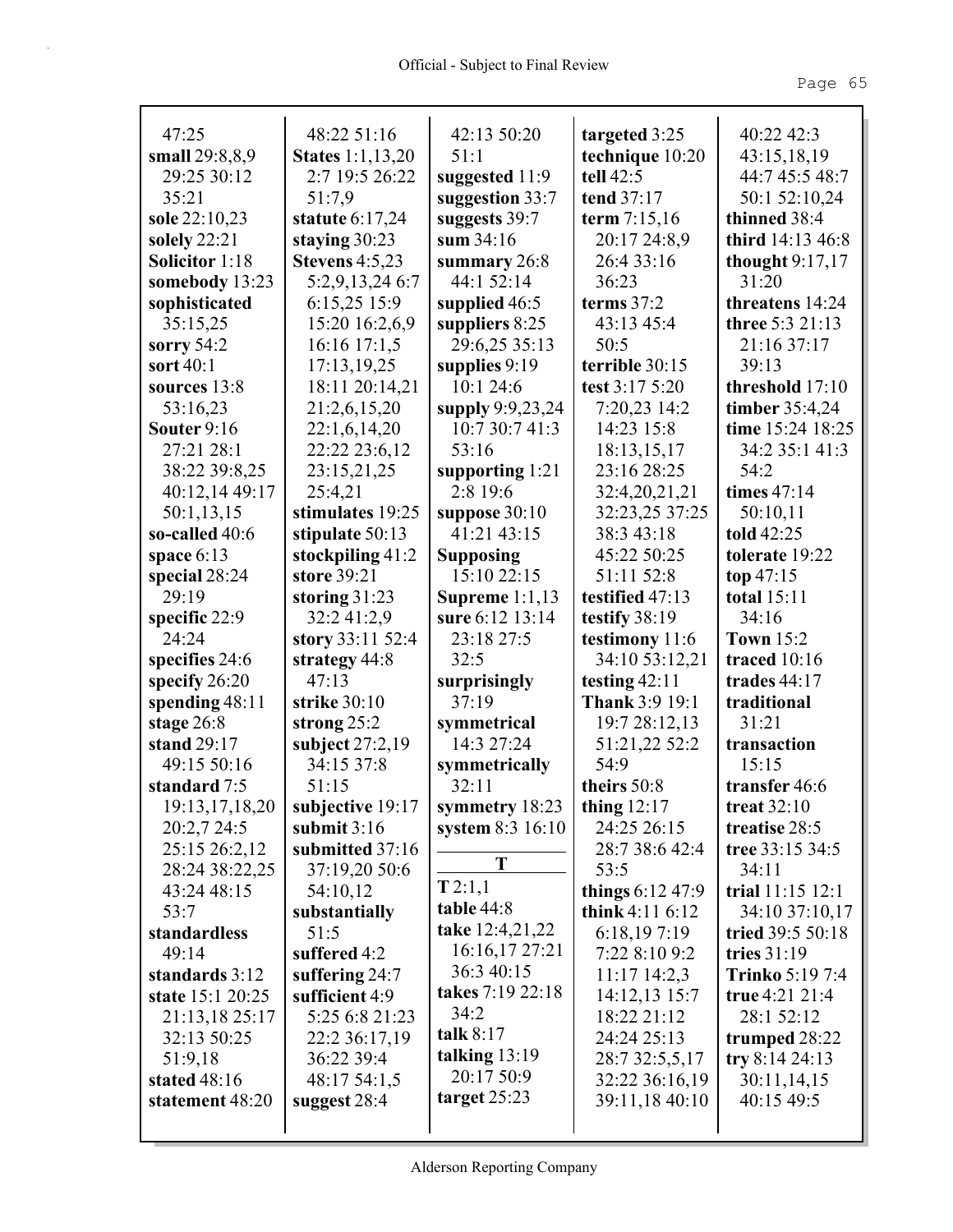| trying 9:6 18:1              | use 8:5 10:5     | 42:19                     | winter $31:23$                 | 05-381 1:5 3:4          |
|------------------------------|------------------|---------------------------|--------------------------------|-------------------------|
| 31:21 41:10                  | 33:8,20          | wanted 13:22              | 32:3                           |                         |
| 49:10                        | useful $27:10$   | wants $43:4$              | withdrew 38:3                  | 1                       |
| Tuesday 1:10                 | usually $11:17$  | warehoused                | 46:17,23                       | 18:17,20 17:11          |
| turn 14:11 38:2              | 19:11 20:6       | 41:14                     | witnesses 51:17                | 10:02 1:14 3:2          |
| two 5:4,21 6:13              |                  | warranted 20:7            | 51:20                          | 11:03 54:11             |
| 10:10 11:16                  | $\mathbf{V}$     | warrants 7:23             | wood 9:20                      | 1244:1                  |
| 14:11 22:8,15                | v1:5             |                           | woodland 35:21                 | 122 50:8                |
| 23:8 24:15                   | value 11:4 52:9  | <b>Washington</b> 1:9     | woods 30:24                    | 13 26:5 51:20           |
|                              | variable 27:8    | 1:16,1934:11<br>48:3,6,12 | woodsmen                       | 14(a) 4:19              |
| 32:15,20 33:13<br>38:2 40:19 | variety 44:6     |                           |                                | 1544:23                 |
|                              | 45:1             | wasn't 11:22,24           | 30:12,19 31:14                 | 18 50:10                |
| 51:24                        | various 27:15    | 14:1 25:7                 | 33:11                          | 19 2:8 50:10            |
| two-pronged                  | 53:16            | waste 11:8                | word 40:4                      |                         |
| 19:18                        | verdict 49:15    | way 4:11 6:19             | words 19:23                    | $\boldsymbol{2}$        |
| type $50:21$                 | version 38:5     | 18:17 30:18               | 50:8                           | 24:10,25 5:4,8          |
| typical $34:1$               | versus 3:4 32:10 | 33:21 34:14               | work 33:6                      | 5:17 6:4 7:5            |
| typically 26:8               | 32:17            | 39:6,17 42:1              | workable 33:8                  | 17:8 18:16,17           |
| U                            | vertical 32:11   | 46:6 48:10,10             | works 14:2 48:9                | 20:25 22:3,11           |
| ultimate 37:21               | viable 44:3      | 49:8 50:5                 | worry 16:23                    | 23:17 24:1,3            |
| 38:5                         | victims $32:1$   | 51:12 53:16               | wouldn't 16:1                  | 28:25 47:21             |
|                              |                  | weeks 37:17               | 18:2 24:17                     | 20-plus 38:19           |
| ultimately 9:21              | view 5:18 11:21  | welfare 10:16             | write 16:20                    | 20-year 44:24           |
| 38:1 46:12                   | 11:23 19:15      | went 39:17                | 29:21                          | 2001 31:5 47:19         |
| undercut 53:8                | 20:4,24 21:6     | Weyerhaeuser              | writing $12:3$                 | 2006 1:10               |
| underinclusion               | 21:22 22:7       | 1:33:411:3,7              | wrong $20:22$                  | 25 28:21                |
| 19:22                        | 24:4 32:6        | 11:8 13:9,22              | 29:3 32:15                     | 26047:17                |
| underpinning                 | violate 3:13     | 34:4 35:20                | 49:3                           | 28 1:10 2:11            |
| 7:8                          | violation 4:10   | 36:8,11 38:4              | wrote 16:13                    | 29 50:25                |
| underpinnings                | 4:25 5:4,16 6:1  | 38:16 39:7,15             | X                              |                         |
| 3:17                         | 6:9,16,23 18:2   | 43:9,11 44:12             |                                | 3                       |
| understand                   | 18:4 21:11,16    | 44:16,21 45:7             | x 1:2,8 15:13,15               | 32:4                    |
| 17:20                        | 22:2 23:17,20    | 45:23 46:5                | Y                              | 30 13:7 34:2            |
| understanding                | 24:1,3           | 47:4,13,19                |                                | 35:2 53:22              |
| 4:7                          | virtue 27:12,18  | 48:3 51:13                | yardstick 28:10                | 33 44:19                |
| understood                   | vital $26:7$     | 53:20                     | year 48:10                     |                         |
| 20:21                        | volume 10:22     | Weyerhaeuser's            | years 26:6 28:21<br>31:20 34:2 | $\overline{\mathbf{4}}$ |
| unilateral 17:12             | 14:5 35:17       | 12:19 14:9                |                                | 40 31:20                |
| 17:13                        | 41:11            | 31:2 38:7 44:4            | 35:2,22 38:19                  | 43 45:10 48:18          |
| <b>United 1:1,13,20</b>      | volumes 41:15    | <b>We'll 3:3</b>          | year-end 48:2                  | 48:20                   |
| 2:7 19:5 26:22               | vs 32:13 36:24   | we're 16:12               | \$                             |                         |
| unlawful 8:21                | vulnerable 51:8  | 17:11 24:13               | \$247:22                       | 5                       |
| unnecessarily                | W                | 40:15                     | \$40 48:10                     | 50 13:7 33:15           |
| 31:22 52:9                   |                  | we've 15:13               |                                | 34:2 53:22              |
| unnecessary                  | wake 48:24       | 49:18,19,22               | $\boldsymbol{0}$               | 512:14                  |
| 26:20                        | want 9:13 15:14  | 50:3,19                   | 01 47:21                       | 571A 53:12              |
| unprecedente                 | 22:17 26:15      | willing $10:24$           | 02 47:21                       | 573A 53:13              |
| 41:15                        | 28:3 29:21       | 14:18 19:21               | 03 47:21                       |                         |
|                              | 35:18 40:3       |                           |                                |                         |